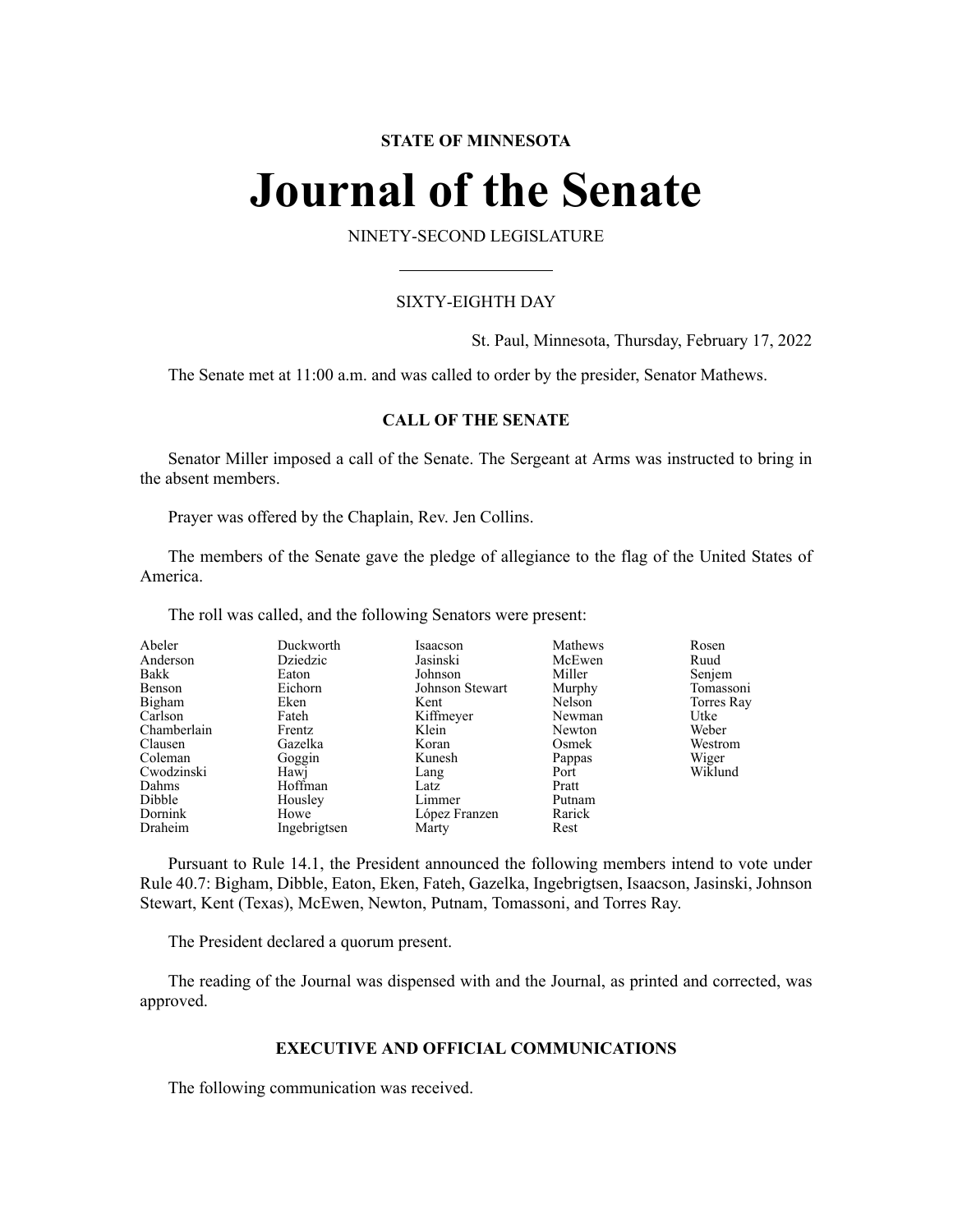February 17, 2022

The Honorable David J. Osmek President of the Senate

Dear Senator Osmek:

Pursuant to Senate Rule 8.2, the following appointments have been withdrawn from the following committees and placed on the Confirmation Calendar:

From the Committee on Environment and Natural Resources Policy and Legacy Finance, to which were referred the following appointments as reported in the Journal for January 21, 2021:

# MINNESOTA ENVIRONMENTAL QUALITY BOARD Mehmet Konar-Steenberg Nicholas Martin

From the Committee on Labor and Industry Policy, to which were referred the following appointments as reported in the Journal for January 25, 2021:

# BOARD OF ELECTRICITY Sarah Gudmunson Michael Hanson Jeff Heimerl Travis Thul

# BOARD OF HIGH PRESSURE PIPING SYSTEMS Matthew Marquis Patrick McCullough Roger Thein Mark Worms

PLUMBING BOARD Samuel Arnold Richard Becker Kent Erickson Michael Herman Natasha Lawrence Justin Parizek

> Sincerely, Cal R. Ludeman Secretary of the Senate

# **REPORTS OF COMMITTEES**

Senator Miller moved that the Committee Reports at the Desk be now adopted. The motion prevailed.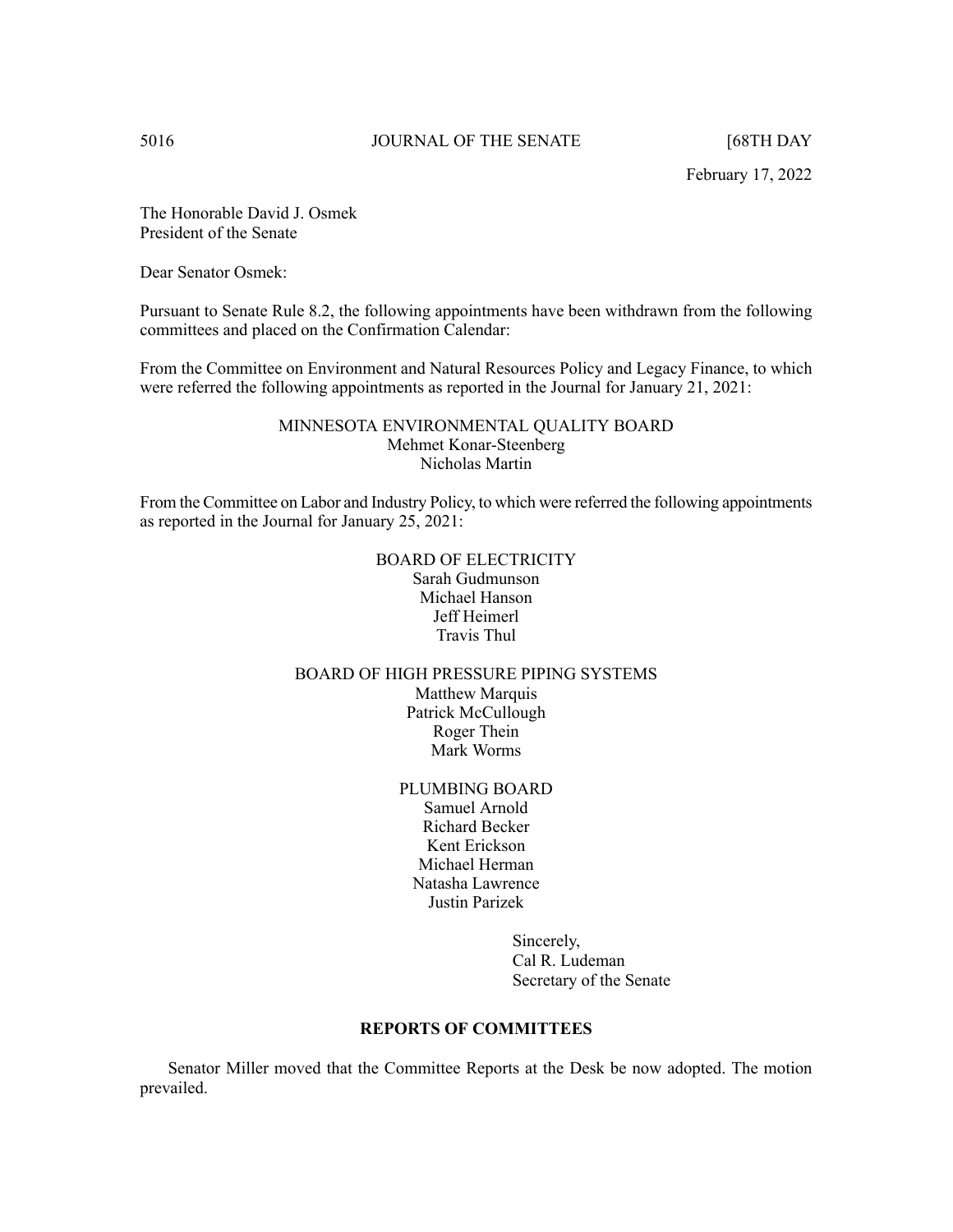#### 68TH DAY] THURSDAY, FEBRUARY 17, 2022 5017

# **Senator Mathews from the Committee on Civil Law and Data Practices Policy, to which was re-referred**

**S.F. No. 1253:** A bill for an act relating to civil law; prohibiting online content discrimination; authorizing civil action; proposing coding for new law as Minnesota Statutes, chapter 363B.

Reports the same back with the recommendation that the bill be amended as follows:

Page 3, line 25, delete "2021" and insert "2022"

And when so amended the bill do pass. Amendments adopted. Report adopted.

# **Senator Mathews from the Committee on Civil Law and Data Practices Policy, to which was re-referred**

**S.F. No. 208:** A bill for an act relating to public safety; expanding access to information for law enforcement hiring; amending Minnesota Statutes 2020, section 626.87, subdivisions 2, 3, 5.

Reports the same back with the recommendation that the bill do pass. Report adopted.

# **Senator Mathews from the Committee on Civil Law and Data Practices Policy, to which was re-referred**

**S.F. No. 1025:** A bill for an act relating to contracts; modifying and clarifying requirements relating to building and construction contracts; amending Minnesota Statutes 2020, sections 15.71, by adding subdivisions; 15.72, by adding a subdivision; 337.01, subdivision 3; 337.05, subdivision 1.

Reports the same back with the recommendation that the bill do pass. Report adopted.

# **Senator Mathews from the Committee on Civil Law and Data Practices Policy, to which was re-referred**

**S.F. No. 28:** A bill for an act relating to real property; landlord and tenant; requiring payment of reasonable attorney fees to redeem the tenancy in an eviction action for nonpayment; authorizing agents to represent landlords in housing proceeding; amending Minnesota Statutes 2020, section 504B.291, subdivision 1; proposing coding for new law in Minnesota Statutes, chapter 504B.

Reports the same back with the recommendation that the bill do pass. Report adopted.

# **Senator Mathews from the Committee on Civil Law and Data Practices Policy, to which was referred**

**S.F. No. 2638:** A bill for an act relating to real property; making technical, clarifying, and conforming changes to title provisions; amending Minnesota Statutes 2020, sections 508.08, subdivision 2; 508.11; 508.13; 508.671, subdivision 1; 508A.06; 508A.10; 508A.11, subdivisions 2, 3; 508A.13, subdivision 1; 508A.22.

Reports the same back with the recommendation that the bill do pass. Report adopted.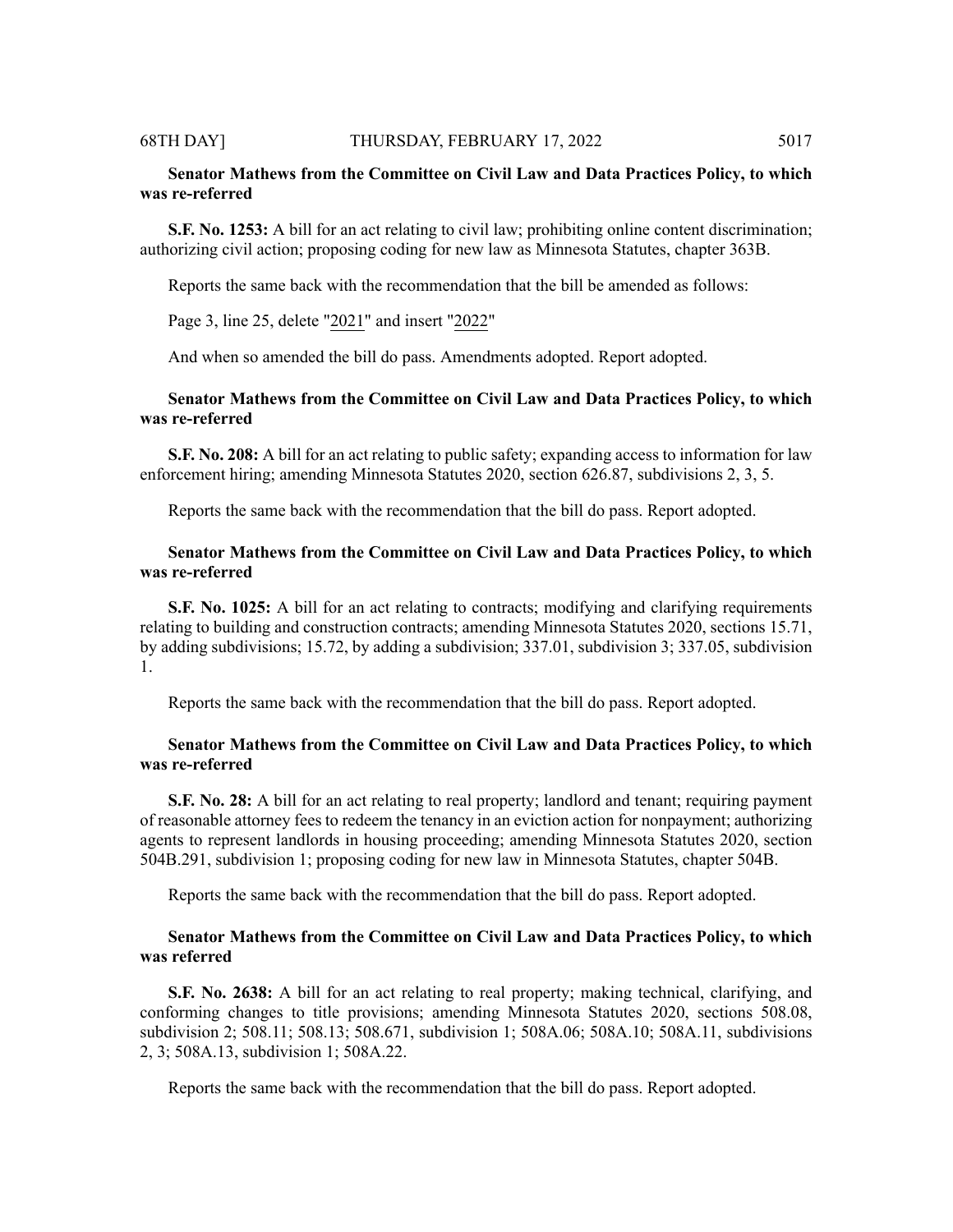# **Senator Newman, for Senator Jasinski, from the Committee on Local Government Policy, to which was referred**

**S.F. No. 2925:** A bill for an act relating to local government; allowing certificates of discharge from the armed forces of the United States of America to be recorded with the county recorder without a fee; amending Minnesota Statutes 2020, section 386.20, subdivision 1.

Reports the same back with the recommendation that the bill do pass and be re-referred to the Committee on Veterans and Military Affairs Finance and Policy. Report adopted.

# **Senator Newman, for Senator Jasinski, from the Committee on Local Government Policy, to which was referred**

**S.F. No. 3016:** A bill for an act relating to local government; clarifying planning and zoning authority for townships; proposing coding for new law in proposing coding for new law in Minnesota Statutes, chapter 366; repealing Minnesota Statutes 2020, sections 366.10; 366.11; 366.12; 366.125; 366.13; 366.14; 366.15; 366.151; 366.152; 366.16; 366.17; 366.18; 366.181.

Reports the same back with the recommendation that the bill do pass. Report adopted.

# **Senator Chamberlain from the Committee on Education Finance and Policy, to which was referred**

**S.F. No. 2666:** A bill for an act relating to education; requiring class syllabi for kindergarten through grade 12 classes; amending Minnesota Statutes 2020, section 120B.20.

Reports the same back with the recommendation that the bill be amended as follows:

Page 1, line 20, delete "and" and insert a comma

Page 1, line 21, after "covered" insert ", and report the learning materials including but not limited to textbooks that will be used for student instruction,"

Page 1, line 22, delete "may deviate from the syllabus in order" and insert "must update the class syllabus if modifications are necessary"

Page 1, line 23, delete "more than"

Page 2, line 1, delete "20 percent of the topics to be covered during the term change or if"

And when so amended the bill do pass. Amendments adopted. Report adopted.

**Senator Chamberlain from the Committee on Education Finance and Policy, to which was referred**

**S.F. No. 2575:** A bill for an act relating to education; modifying parental curriculum review provisions; amending Minnesota Statutes 2020, section 120B.20.

Reports the same back with the recommendation that the bill do pass. Report adopted.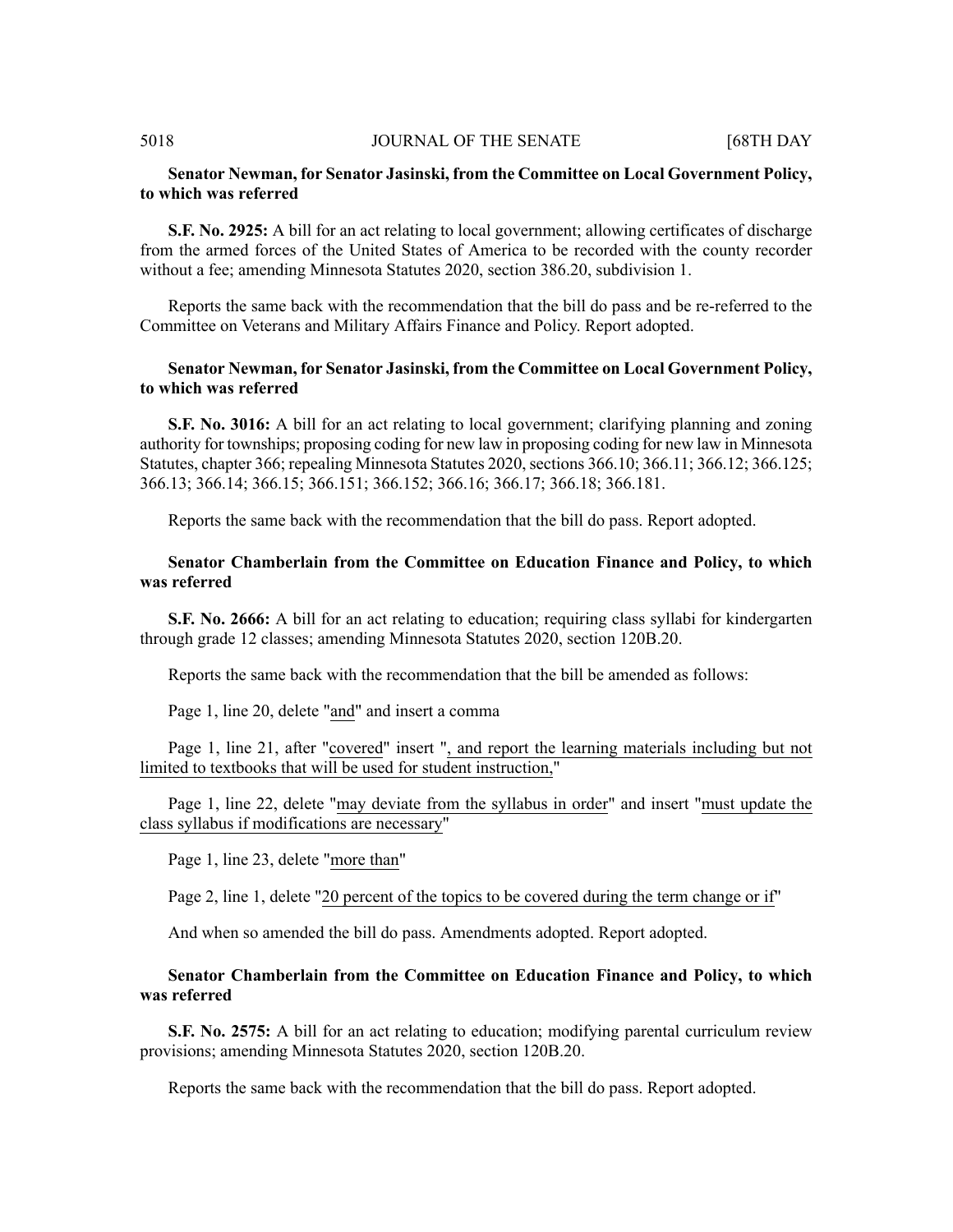#### 68TH DAY] THURSDAY, FEBRUARY 17, 2022 5019

# **Senator Chamberlain from the Committee on Education Finance and Policy, to which was referred**

**S.F. No. 2909:** A bill for an act relating to education; providing for transparency in curriculum; protecting parent's rights; proposing coding for new law in Minnesota Statutes, chapter 120B.

Reports the same back with the recommendation that the bill be amended as follows:

Page 1, line 11, delete "in the custody of" and insert "enrolled in" and after "district" insert "or charter school"

Page 2, delete section 2

And when so amended the bill do pass and be re-referred to the Committee on Civil Law and Data Practices Policy. Amendments adopted. Report adopted.

# **Senator Chamberlain from the Committee on Education Finance and Policy, to which was referred**

**S.F. No. 2729:** A bill for an act relating to education; making changes to school district board meetings and charter school board meetings; amending Minnesota Statutes 2020, sections 123B.09, subdivision 6; 124E.07, subdivision 8.

Reports the same back with the recommendation that the bill be amended as follows:

Page 1, line 12, after "to" insert "publicly"

Page 2, line 6, after "to" insert "publicly"

And when so amended the bill do pass. Amendments adopted. Report adopted.

### **Senator Rosen from the Committee on Finance, to which was re-referred**

**S.F. No. 2876:** A bill for an act relating to human services; allowing the commissioner of human services to reinstate waivers and modifications to certain human services programs; modifying the membership and duties of the task force on eliminating subminimum wages; modifying disproportionate share rate adjustments for certain customized living services; permitting temporary remote delivery of qualified professional services; amending Minnesota Statutes 2021 Supplement, section 256S.205; Laws 2021, First Special Session chapter 7, article 17, section 14.

Reports the same back with the recommendation that the bill be amended as follows:

Page 1, delete section 1 and insert:

"Section 1. Laws 2021, First Special Session chapter 7, article 16, section 28, is amended to read:

# Sec. 28. **CONTINGENT APPROPRIATIONS.**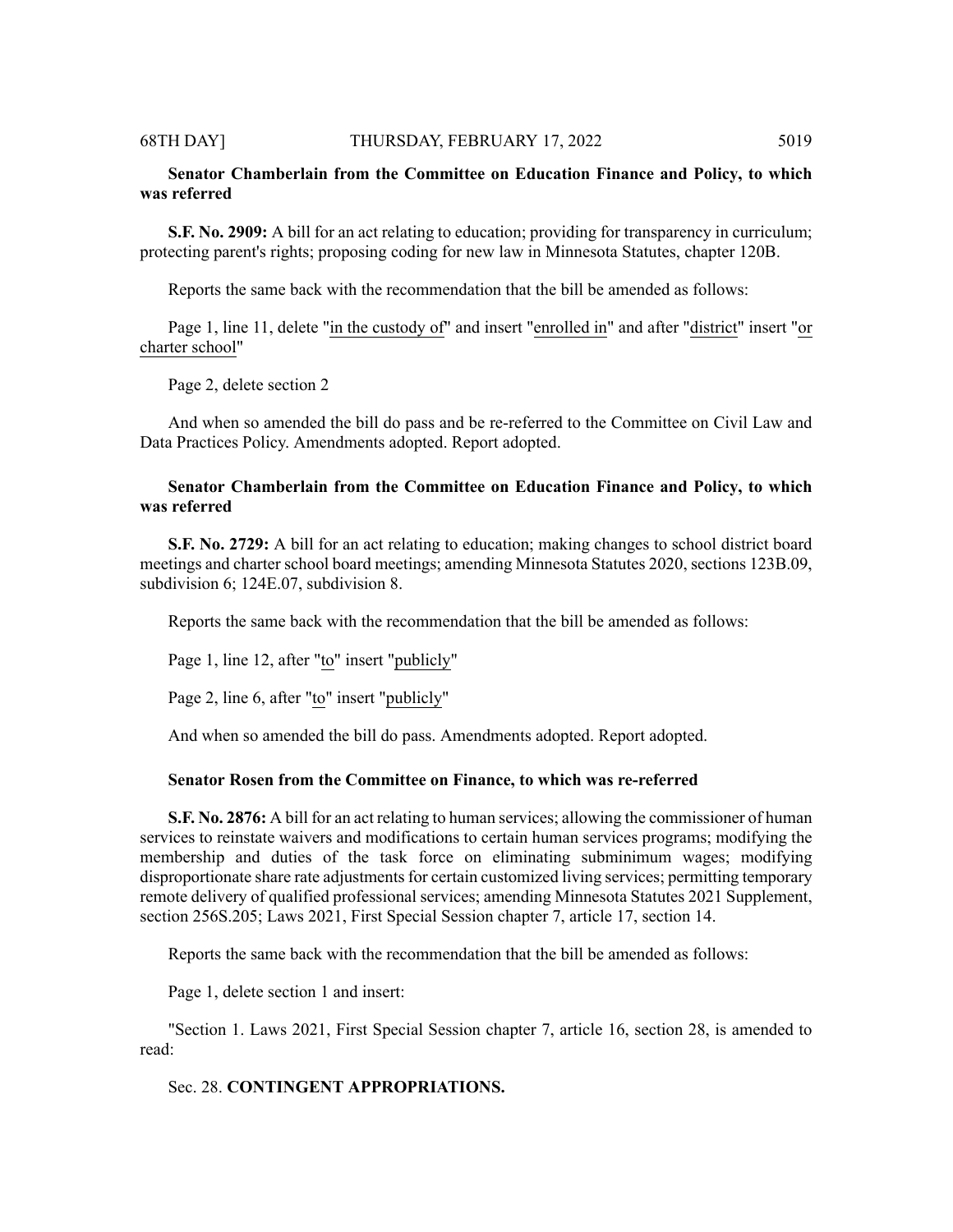Any appropriation in this act for a purpose included in Minnesota's initial state spending plan as described in guidance issued by the Centers for Medicare and Medicaid Services for implementation ofsection 9817 of the federal American Rescue Plan Act of 2021 is contingent upon approval of that purpose by the Centers for Medicare and Medicaid Services, except for the rate increases specified in article 11, sections 12 and 19. This section expires June 30, 2024.

# **EFFECTIVE DATE.** This section is effective the day following final enactment."

Page 7, before line 14, insert:

# "Sec. 3. **EMERGENCY MEDICAL SERVICES REGULATORY BOARD TEMPORARY AUTHORITY.**

(a) Notwithstanding Minnesota Statutes, section 144E.266, the Emergency Medical Services Regulatory Board may temporarily suspend any of the requirements of Minnesota Statutes, sections 144E.10; 144E.101, subdivisions 1, 2, 3, 6, 7, 8, 9, 10, 11, and 13; 144E.103; 144E.12; 144E.121; 144E.123; 144E.127; and 144E.15. Any requirementssuspended under thissection remain suspended until the earlier of the following:

(1) the board reinstates the requirement; or

(2) June 30, 2023.

(b) Upon adoption by the board of an internal operating procedure authorizing the executive director to do so, the executive director may immediately temporarily suspend requirements listed in paragraph (a) for no longer than 72 hours.

(c) This section expires June 30, 2023.

(d) No later than 48 hours after suspending a requirement under this section, the executive director of the Emergency Medical Services Regulatory Board must provide written notice to the chairs and ranking minority members of the legislative committees with jurisdiction over the Emergency Medical Services Regulatory Board.

**EFFECTIVE DATE.** This section is effective the day following final enactment.

### Sec. 4. **COMMISSIONER OF HEALTH; TEMPORARY EMERGENCY AUTHORITY.**

Subdivision 1. **Temporary emergency authority granted.** The commissioner of health is granted temporary emergency authority as described in and limited by this section. The temporary emergency authority granted to the commissioner may only be used to grant individual or blanket state waivers.

Subd. 2. **Individual or blanket waivers permitted.** Temporary individual or blanket waivers may be granted to waive requirements in the following statutes provided a granted waiver does not adversely affect resident or patient care or quality of the services:

(1) Minnesota Statutes, chapter 144, for hospitals relating to hospital construction moratorium or bed capacity restrictions, except that no individual or blanket waiver may be granted that will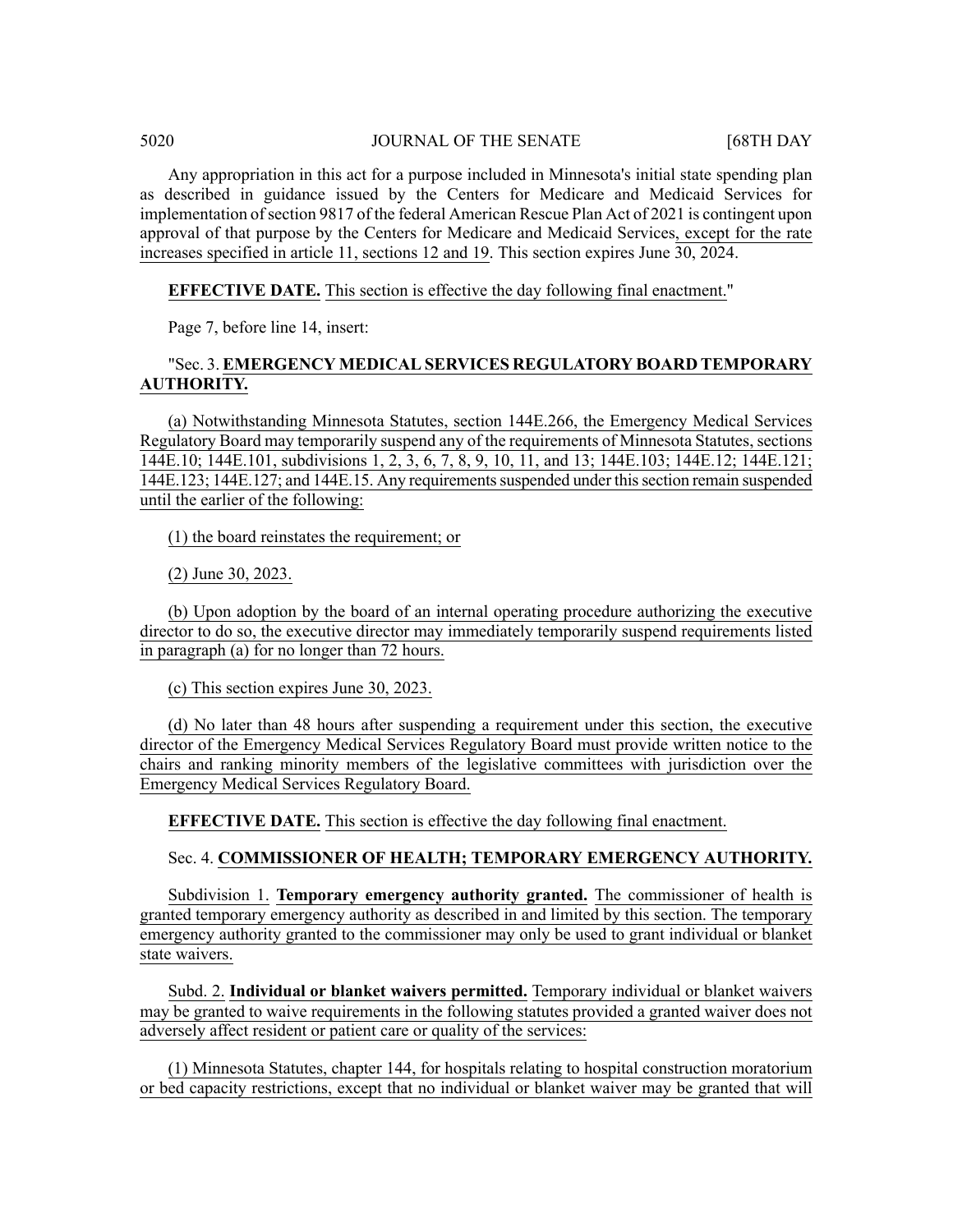result in construction or other physical alterations of a hospital that cannot be removed at the expiration of the waiver; and

(2) Minnesota Statutes, chapters 144 and 144A, for nursing homes relating to bed moratorium, bed capacity, layaway and nonlayaway beds, and the notice timeline requirements for residents who are transferred or discharged as a response to COVID-19.

Subd. 3. **Notice.** (a) No later than 48 hours after an individual wavier or blanket waiver under this section goes into effect, the commissioner must provide written notice of the waiver to the appropriate ombudsman, if any, and to the chairs and ranking minority members of the legislative committees with jurisdiction over the Department of Health.

(b) A waiver issued or granted under this section must be posted on the Department of Health's website within 48 hours after being issued or granted and must include a plain-language description of the waiver.

Subd. 4. **Expiration of waivers.** Any waiver granted by this section expires on June 30, 2022. This subdivision does not apply to nursing home transfer and discharge waivers if necessary federal approval is not obtained prior to June 30, 2022.

**EFFECTIVE DATE.** This section is effective the day following final enactment."

Page 7, line 20, delete everything after "2023"

Page 7, delete line 21

Page 7, line 22, delete everything before the period

Page 8, after line 14, insert:

# "Sec. 6. **CHILD CARE ASSISTANCE PROGRAM PAYMENT DURING TEMPORARY CLOSURES FOR HEALTH CONCERNS RELATED TO COVID-19.**

(a) The commissioner of human services may pay child care assistance to a child care provider, through June 26, 2022, when:

(1) children are not attending child care because the child care provider has temporarily closed an entire program due to health concerns related to COVID-19; or

(2) a provider chooses to reduce or not charge fees for non-CCAP families because of closed or absent days due to health concerns related to COVID-19.

(b) Child care assistance payments during temporary closures related to COVID-19 are limited to up to eight weeks total per child care provider. A child care provider must report any closure to the commissioner of human services prior to submitting a request for payment under this section.

(c) A child care provider that receives a child care assistance payment under this section and that charges or charged fees to families because of closed or absent days due to health concerns related to COVID-19 shall not collect the amount charged from families for days that the provider receives a payment under this section.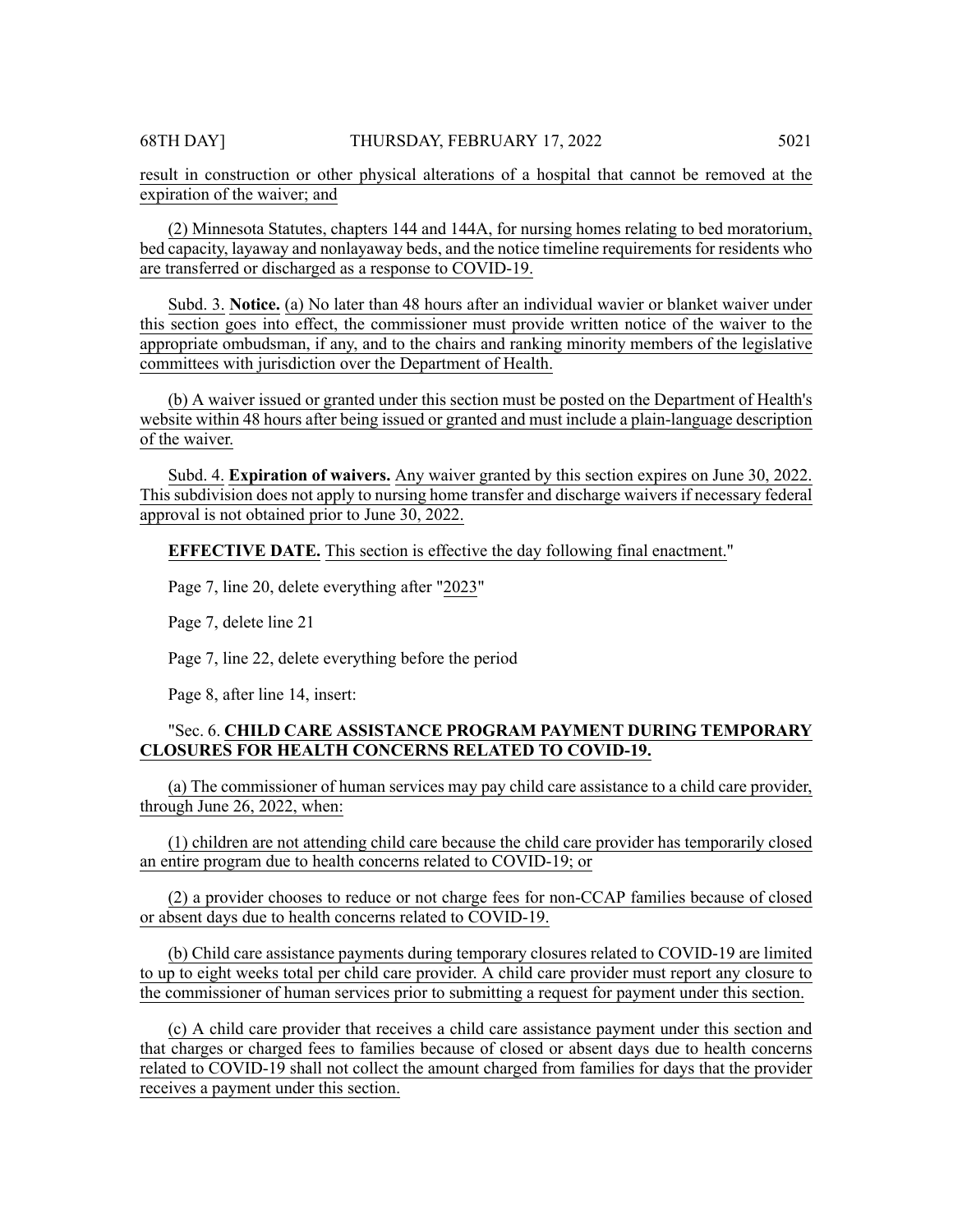(d) Child care assistance program payments made to a provider for absent or closed days are considered income for purposes of applying for a child care stabilization financial hardship grant established pursuant to Laws 2021, First Special Session chapter 7, article 14, section 21, subdivision 4, paragraph (c).

**EFFECTIVE DATE.** This section is effective retroactively from November 1, 2021, except paragraph (d) is effective the day following final enactment."

Page 9, delete section 5

Page 11, delete section 7 and insert:

# "Sec. 9. **APPROPRIATION; TEMPORARY STAFFING POOL.**

\$1,029,000 in fiscal year 2022 is appropriated from the general fund to the commissioner of human services for the temporary staffing pool described in this act. This is a onetime appropriation and is available until June 30, 2022.

**EFFECTIVE DATE.** This section is effective the day following final enactment."

Page 11, line 14, delete "any other law to the contrary" and insert "Minnesota Statutes, chapter 16C" and delete "allocate funding"

Page 11, line 15, delete "to"

Page 11, line 16, delete "allocate funding to"

Page 11, line 17, delete "and may allocate funding for the costs needed"

Renumber the sections in sequence

Amend the title as follows:

Page 1, delete lines 2 to 8 and insert "relating to health and human services; granting the commissioner of human services temporary authority to reinstate waivers and modifications to certain human services programs; grant the commissioner of health temporary emergency authority to grant certain COVID waivers; temporarily modifying the authority of the Emergency Medical Services Regulatory Board; modifying the membership and duties of the task force on eliminating subminimum wages; exempting certain rate increases from a contingent appropriation requirement; establishing a temporary staffing pool; appropriating money;"

Amend the title numbers accordingly

And when so amended the bill do pass. Amendments adopted. Report adopted.

# **Senator Utke from the Committee on Health and Human Services Finance and Policy, to which was referred**

**S.F. No. 2740:** A bill for an act relating to health; temporarily permitting retired nurses and out-of-state nurses to practice in certain long-term care settings; temporarily modifying training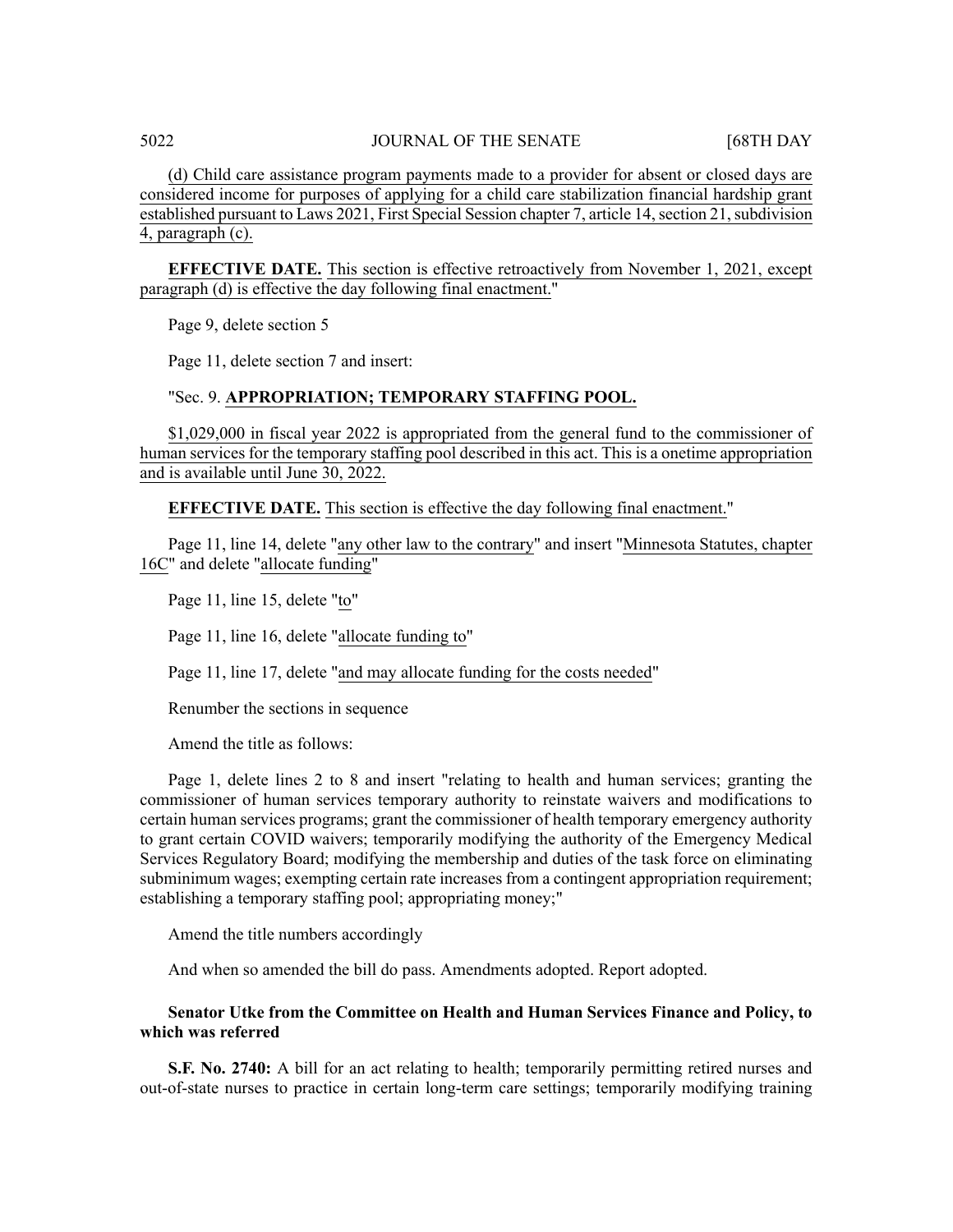# 68TH DAY] THURSDAY, FEBRUARY 17, 2022 5023

requirements for direct care staff in certain long-term care settings; establishing a temporary voluntary correction program for nursing homes.

Reports the same back with the recommendation that the bill be amended as follows:

Page 1, delete section 1

Page 2, line 16, delete "2020" and insert "2017"

Page 2, delete section 3

Page 4, line 8, delete "related"

Page 4, line 9, delete everything before the period

Renumber the sections in sequence

Amend the title as follows:

Page 1, line 2, delete "and out-of-state nurses"

And when so amended the bill do pass. Amendments adopted. Report adopted.

# **Senator Abeler from the Committee on Human Services Reform Finance and Policy, to which was referred**

**S.F. No. 2786:** A bill for an act relating to human services; providing bonuses to employees of nursing homes and assisted living facilities; providing initial funding for all-inclusive care for the elderly; appropriating money.

Reports the same back with the recommendation that the bill be amended as follows:

Page 1, after line 14, insert:

# **"EFFECTIVE DATE.** This section is effective the day following final enactment."

Page 1, before line 15, insert:

# "Sec. 2. **LONG-TERM CARE RETENTION BONUS GRANTS.**

Subdivision 1. **Grant program established.** The commissioner shall establish a long-term care retention bonus grant program to assist eligible employers with retaining employees.

Subd. 2. **Definitions.** (a) For purposes of this section, the following terms have the meanings given.

(b) "Commissioner" means the commissioner of human services.

(c) "Eligible employer" means an employer who meets the requirements of subdivision 5 and is either: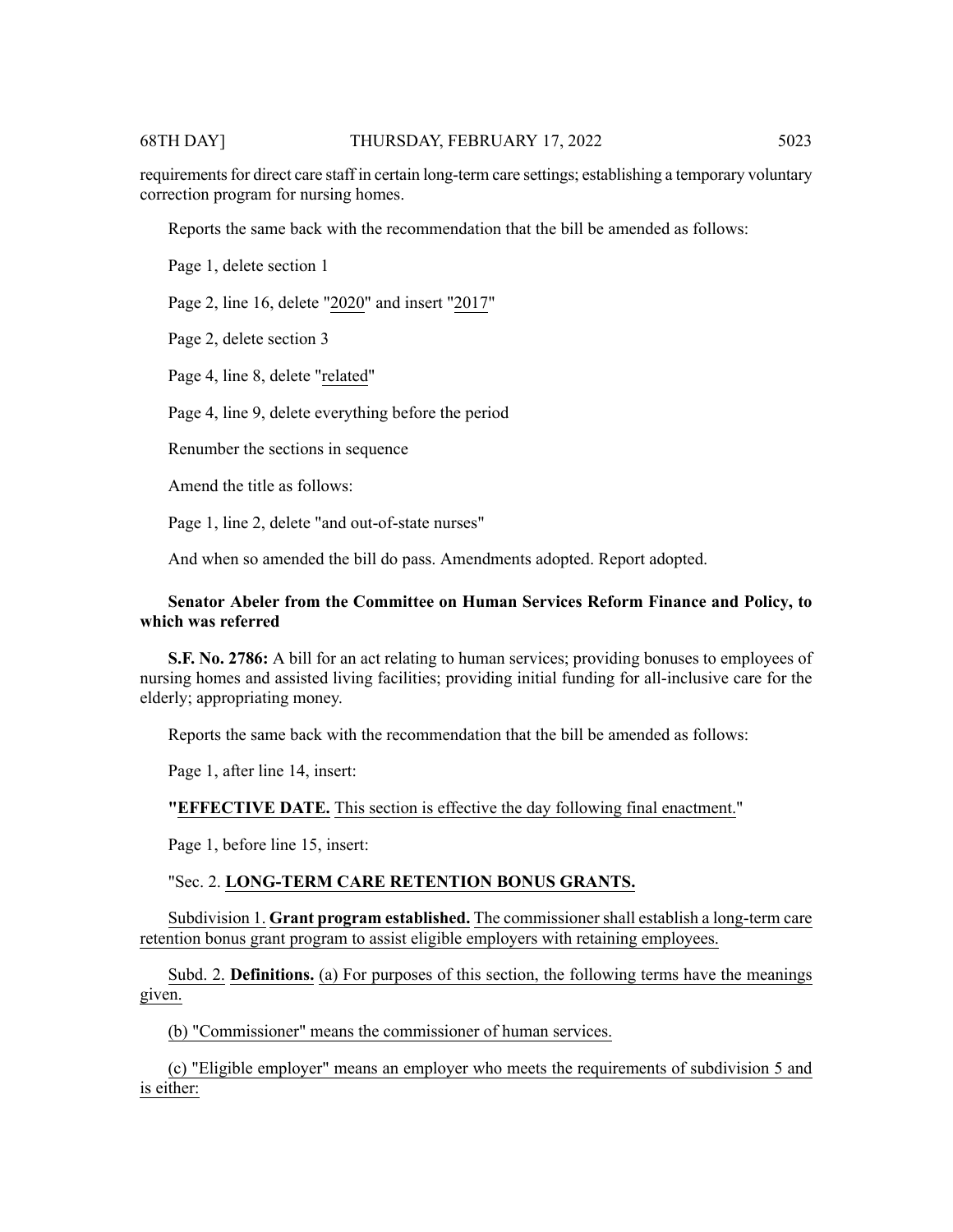(1) a nursing home licensed under Minnesota Statutes, chapter 144A;

(2) a boarding care home licensed under Minnesota Statutes, sections 144.50 to 144.56;

(3) an assisted living facility licensed under Minnesota Statutes, chapter 144G;

(4) a hospice provider, including a licensed residential hospice provider, licensed under Minnesota Statutes, sections 144A.75 to 144A.755;

(5) a provider of palliative care;

(6) a licensed provider of residential supports and services or day services as defined under Minnesota Statutes, section 245D.03, subdivision 1;

(7) a home care provider licensed under Minnesota Statutes, sections 144A.43 to 144A.482; or

(8) a provider of home care services as defined under Minnesota Statutes, section 256B.0651, subdivision 1, paragraph (d).

(d) "Eligible employee" means an individual employed by an eligible employer as of February 28, 2022, continuously employed by the same employer during the retention period, and who either:

(1) worked for an eligible employer under paragraph (c), clauses (1) to (5), on average at least 20 hours per week during the retention period while providing direct care in an unlicensed setting or while working in a licensed setting referred to in paragraph (c), clauses (1) to (4); or

(2) is unlicensed, worked for an eligible employer under paragraph (c), clauses (6) to (8), on average at least 20 hours per week during the retention period while providing direct care.

(e) "Retention period" means March 1, 2022, to August 1, 2022.

Subd. 3. **Allowable uses of funds.** Grantees must use funds awarded under this section for retention bonuses of \$1,000, inclusive of applicable payroll taxes, paid to eligible employees.

Subd. 4. **Grant request.** To receive a grant under this section, eligible employers must request a grant under this section no later than August 15, 2022. By August 1, 2022, the commissioner shall develop an expedited request process that includes a form allowing providers to meet the requirements of subdivision 5 in as timely and simple a manner as possible. The commissioner shall allow the use of electronic submission of request forms and accept electronic signatures.

Subd. 5. **Attestation and agreement.** As a condition of obtaining funds under this section, an eligible employer must attest and agree to the following on the grant request form:

(1) the employer is an eligible provider;

(2) the total number of eligible employees for whom the employer is requesting grant funding;

(3) the employer will distribute the entire value of the grant award as required under this section;

(4) the employer will create and maintain the records required under subdivision 6; and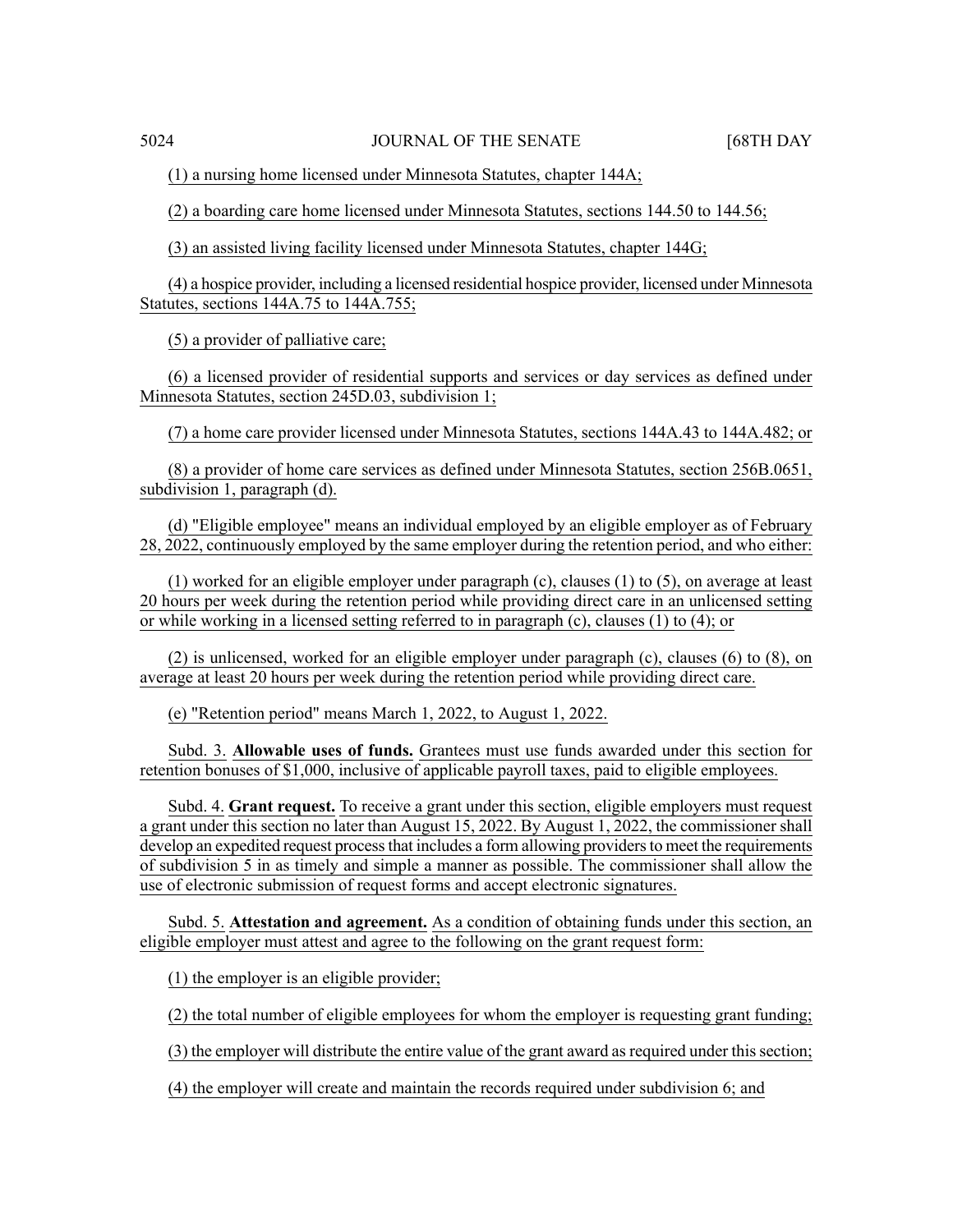Subd. 6. **Evidence of continuous employment.** (a) As a condition of obtaining funds under thissection, an eligible employer must create and retain until December 31, 2028, records containing sufficient evidence to determine the number of eligible employees and that the awarded funds were distributed as required under this section.

(b) Upon request of the commissioner or the commissioner's designee, a grantee must immediately produce for inspection the records required under this subdivision.

Subd. 7. **Retention grants.** (a) No later than September 1, 2022, the commissioner shall begin issuing long-term care retention bonus grants to eligible employers.

(b) The commissioner shall implement retention grants and the process of making grants under this section without compliance with time-consuming procedures and formalities prescribed in law such as the following statutes and related policies.

(c) By accepting a grant under this subdivision, the grantee attests and agrees to the conditions specified in subdivision 5.

(d) The commissioner's determination of the grant amount determined under this subdivision is final and is not subject to appeal. This paragraph does not apply to recoupment by the commissioner under subdivision 9.

Subd. 8. **Effect of grants on reimbursement rates.** Costs associated with the purposes described in this section that are funded under this section are not allowable costs under Minnesota Statutes, chapter 256R. Grants provided under this section are not applicable credits under Minnesota Statutes, chapter 256R.

Subd. 9. **Recoupment.** (a) The commissioner may perform an audit under this section up to six years after the grant is awarded to ensure the grantee used the funds solely for the purposes stated in subdivision 3, was truthful when making attestations under subdivision 5, and complied with the conditions of receiving a grant under this section.

(b) If the commissioner determines that a grantee used awarded funds for purposes not authorized under this section, the commissioner shall treat any amount used for a purpose not authorized under this section as an overpayment. The commissioner shall recover any overpayment.

**EFFECTIVE DATE.** This section is effective the day following final enactment.

# Sec. 3. **LONG-TERM CARE SIGNING BONUS GRANTS.**

Subdivision 1. **Grant program established.** The commissioner shall establish a long-term care signing bonus grant program to assist eligible employers with recruiting and retaining employees.

Subd. 2. **Definitions.** (a) For purposes of this section, the following terms have the meanings given.

(b) "Commissioner" means the commissioner of human services.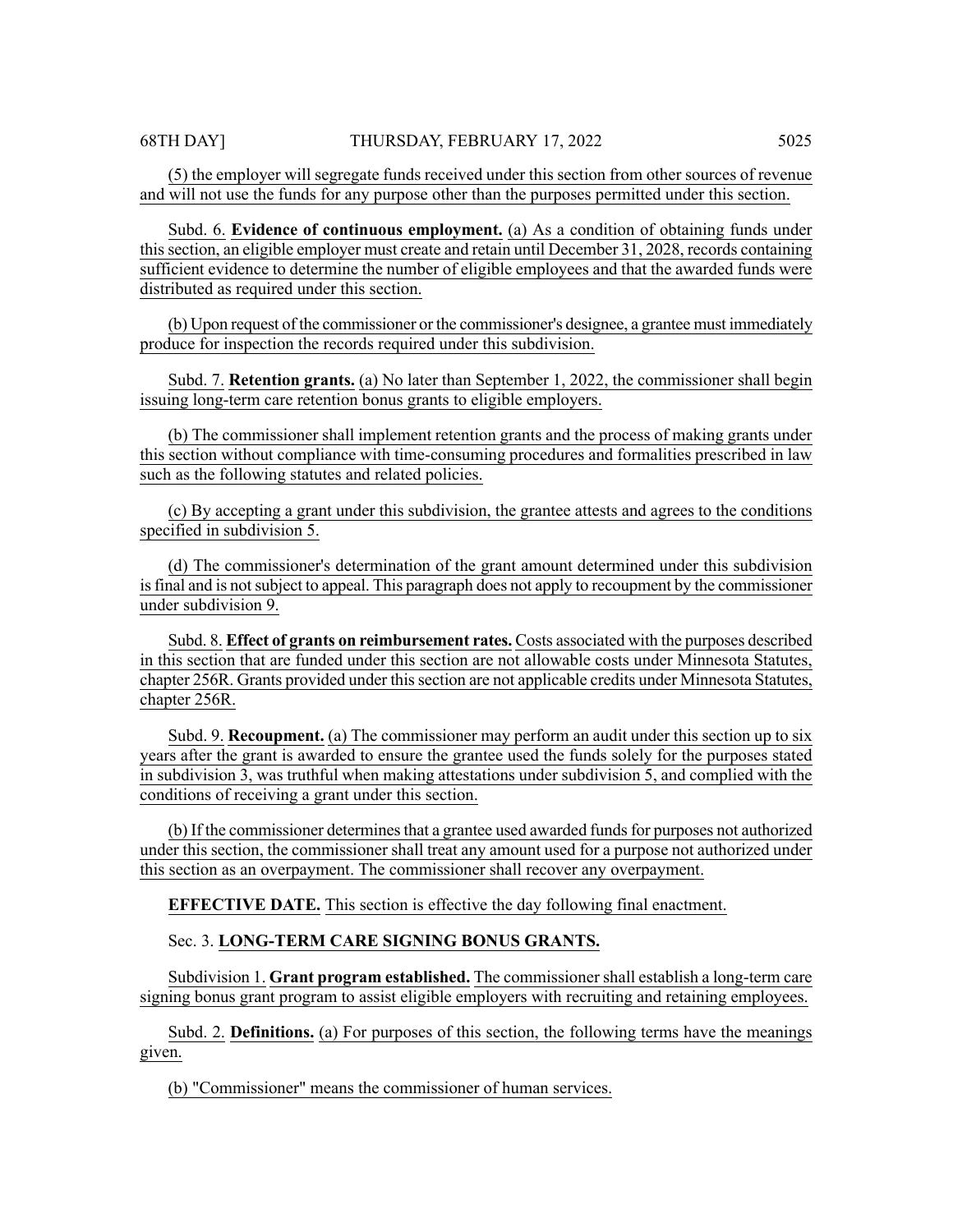(c) "Eligible employer" means an employer who meets the requirements of subdivision 5 and is either:

(1) a nursing home licensed under Minnesota Statutes, chapter 144A;

(2) a boarding care home licensed under Minnesota Statutes, sections 144.50 to 144.56;

(3) an assisted living facility licensed under Minnesota Statutes, chapter 144G;

(4) a hospice provider, including a licensed residential hospice provider, licensed under Minnesota Statutes, sections 144A.75 to 144A.755;

(5) a provider of palliative care;

(6) a licensed provider of residential supports and services or day services as defined under Minnesota Statutes, section 245D.03, subdivision 1;

(7) a home care provider licensed under Minnesota Statutes, sections 144A.43 to 144A.482; or

(8) a provider of home care services as defined under Minnesota Statutes, section 256B.0651, subdivision 1, paragraph (d).

(d) "Signing bonus eligible employee" means an individual newly employed by an eligible employer on or after March 1, 2022, continuously employed by the same employer for 30 days, and who either:

(1) worked for an eligible employer under paragraph (c), clauses (1) to (5), on average at least 20 hours per week during the retention period while providing direct care in an unlicensed setting or while working in a licensed setting referred to in paragraph (c), clauses (1) to (4); or

(2) is unlicensed and worked for an eligible employer under paragraph (c), clauses (6) to (8), on average at least 20 hours per week during the retention period while providing direct care.

(e) "Initial signing bonus" means \$750, inclusive of applicable payroll taxes.

(f) "Retention bonus" means \$750, inclusive of applicable payroll taxes.

(g) "Retention bonus eligible employee" means an employee who received an initial signing bonus funded under this section and remained continuously employed by the same employer for six months, and who either:

(1) worked for an eligible employer under paragraph (c), clauses (1) to (5), on average at least 20 hours per week during the retention period while providing direct care in an unlicensed setting or while working in a licensed setting referred to in paragraph (c), clauses (1) to (4); or

(2) is unlicensed and worked for an eligible employer under paragraph (c), clauses (6) to (8), on average at least 20 hours per week during the retention period while providing direct care.

(h) "Retention period" means the six months following the initial hiring date of a signing bonus eligible employee.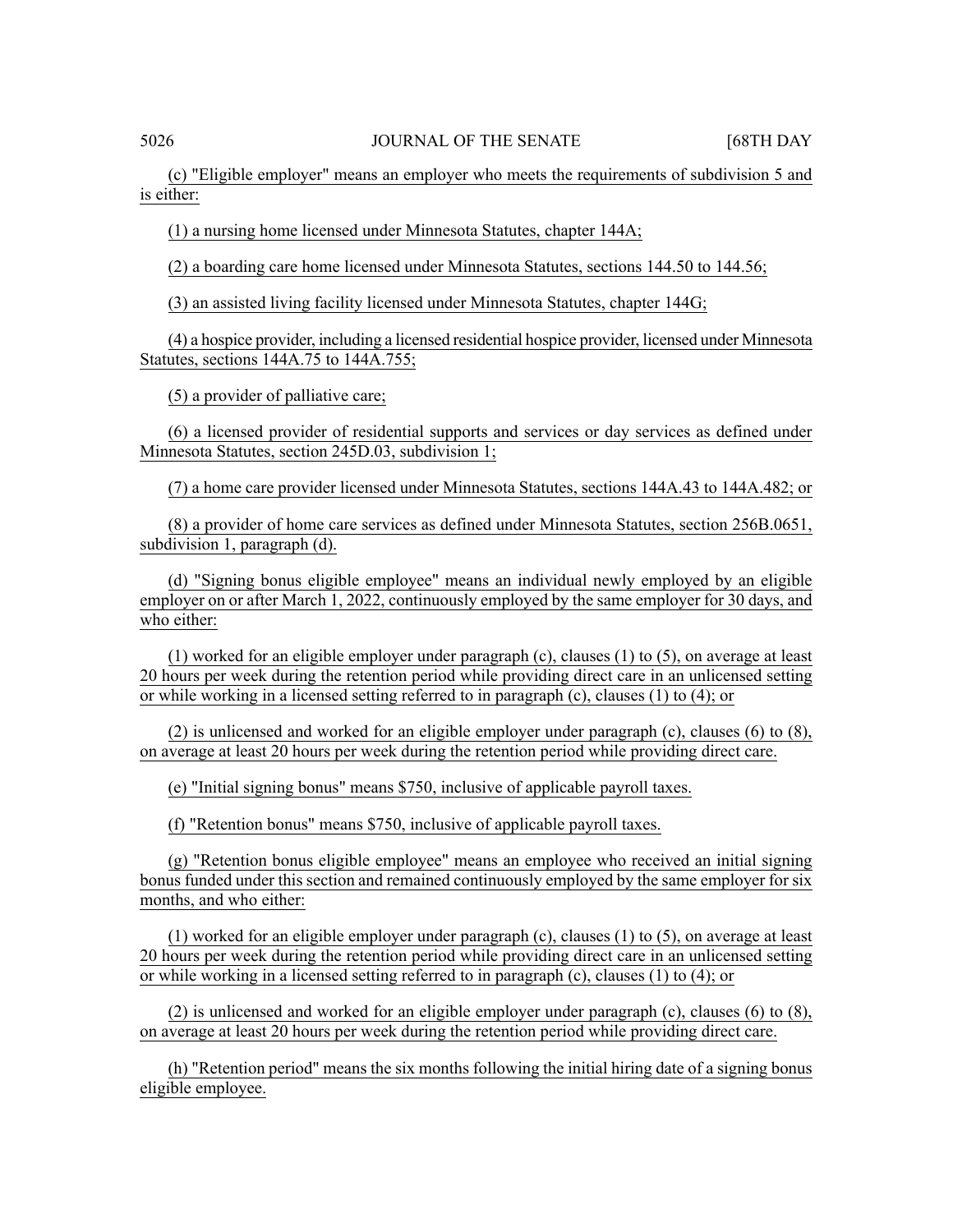Subd. 3. **Allowable uses of funds.** Grantees must use funds awarded under this section for initial signing bonuses paid to signing bonus eligible employees and an additional retention bonus to retention bonus eligible employees.

Subd. 4. **Grant request.** To receive a grant under this section, eligible employers must request grants under thissection. Eligible employers may begin requesting grants on March 1, 2022. Eligible employers may not submit more than one grant request each month. Eligible employers may include in their request for funds under this section the number of signing bonus eligible employees the employer anticipates hiring during the 60 days following the grant request. By March 1, 2022, the commissioner shall develop an expedited request process that includes a form allowing employers to meet the requirements of subdivision 5 in as timely and simple a manner as possible. The commissioner shall allow the use of electronic submission of request forms and accept electronic signatures.

Subd. 5. **Attestation and agreement.** As a condition of obtaining funds under this section, an eligible employer must attest and agree to the following on the grant request form:

(1) the employer is an eligible employer;

(2) the total number of signing bonus eligible employees for whom the employer is requesting grant funding;

 $(3)$  of the total number of signing bonus eligible employees for whom the employer is requesting grant funding, how many are anticipated new hires in the next sixty days;

(4) the total number of retention bonus eligible employees for whom the employee is requesting grant funding;

(5) the employer will distribute the entire value of the grant award as required under this section;

(6) the employer will create and maintain the records required under subdivision 6; and

(7) the employer will segregate funds received under this section from other sources of revenue and will not use the funds for any purpose other than the purposes permitted under this section.

Subd. 6. **Evidence of continuous employment.** (a) As a condition of obtaining funds under thissection, an eligible employer must create and retain until December 31, 2028, records containing sufficient evidence to determine the number of signing bonus eligible employees, the number of retention bonus eligible employees, the full-time equivalent of each retention bonus eligible employee, and that the awarded funds were distributed as required under this section.

(b) Upon request of the commissioner or the commissioner's designee, a grantee must immediately produce for inspection the records required under this section.

Subd. 7. **Signing bonus grants.** (a) No later than April 1, 2022, the commissioner shall begin issuing signing bonus grants under this section. Within the appropriation for this purpose, the commissioner shall award grants under this section on a rolling basis and in the order in which the grant requests are received.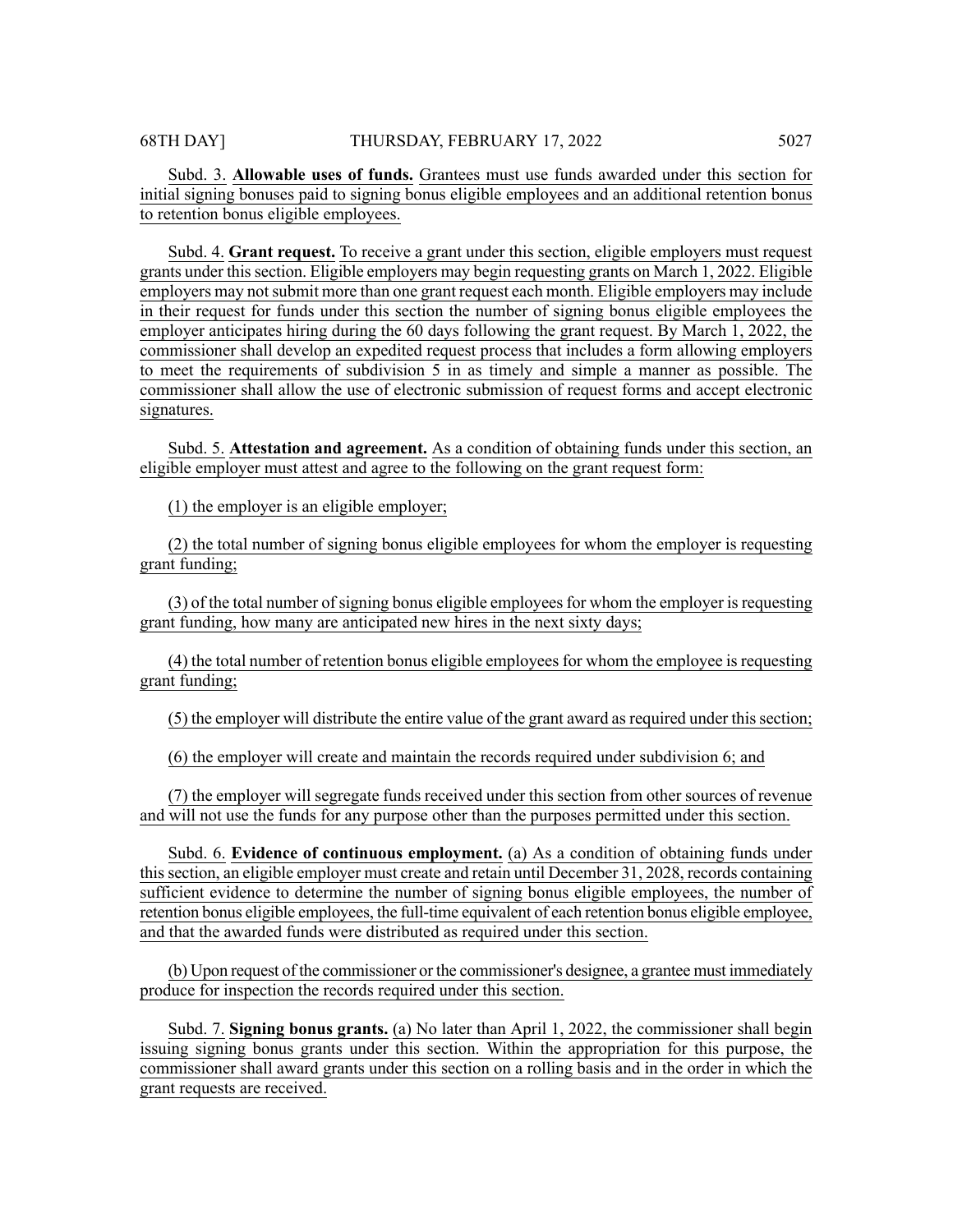(b) In awarding grants under this section, the commissioner may award an amount an eligible employer anticipates will be required for the following 60 days to cover signing bonuses for newly hired signing bonus eligible employees.

(c) If a grant amount exceeds the amount required to pay signing bonuses to anticipated new hires for whom the provider requested the grant, the provider must either return to the commissioner the unused portion of the grant amount or after providing notice to the commissioner, use the excess amount to cover signing bonuses for additional signing bonus eligible employees.

(d) The commissioner's determination of the grant amount determined under this subdivision isfinal and is notsubject to appeal. This paragraph does not apply to recoupment by the commissioner under subdivision 9.

(e) The commissioner shall implement signing bonus grants and the process of making grants under this section without compliance with time-consuming procedures and formalities prescribed in law such as the following statutes and related policies.

(f) By accepting a grant under this section, the grantee attests and agrees to the conditions specified in subdivision 5.

Subd. 8. **Effect of grants on reimbursement rates.** Costs associated with the purposes described in this section that are funded under this section are not allowable costs under Minnesota Statutes, chapter 256R. Grants provided under this section are not applicable credits under Minnesota Statutes, chapter 256R.

Subd. 9. **Recoupment.** (a) The commissioner may perform an audit under this section up to six years after the grant is awarded to ensure the grantee used the funds solely for the purposes stated in subdivision 3, was truthful when making attestations under subdivision 5, and complied with the conditions of receiving a grant under this section.

(b) If the commissioner determines that a grantee used awarded funds for purposes not authorized under this section, the commissioner shall treat any amount used for a purpose not authorized under this section as an overpayment. The commissioner shall recover any overpayment.

**EFFECTIVE DATE.** This section is effective the day following final enactment.

### Sec. 4. **LONG-TERM CARE TRAINING AND EDUCATION GRANTS.**

Subdivision 1. **Grant program established.** The commissioner shall establish a long-term care education and training grant program to assist eligible employers with recruiting and retaining qualified employees.

Subd. 2. **Definitions.** (a) For purposes of this section, the following terms have the meanings given.

(b) "Allowable costs" means costs related to tuition, direct educational expenses, training fees, uniforms, child care, and transportation costsincurred as a direct result of participating in classroom instruction or training, or repayment of student loan debt directly incurred as a result of pursuing a qualifying course of study or training.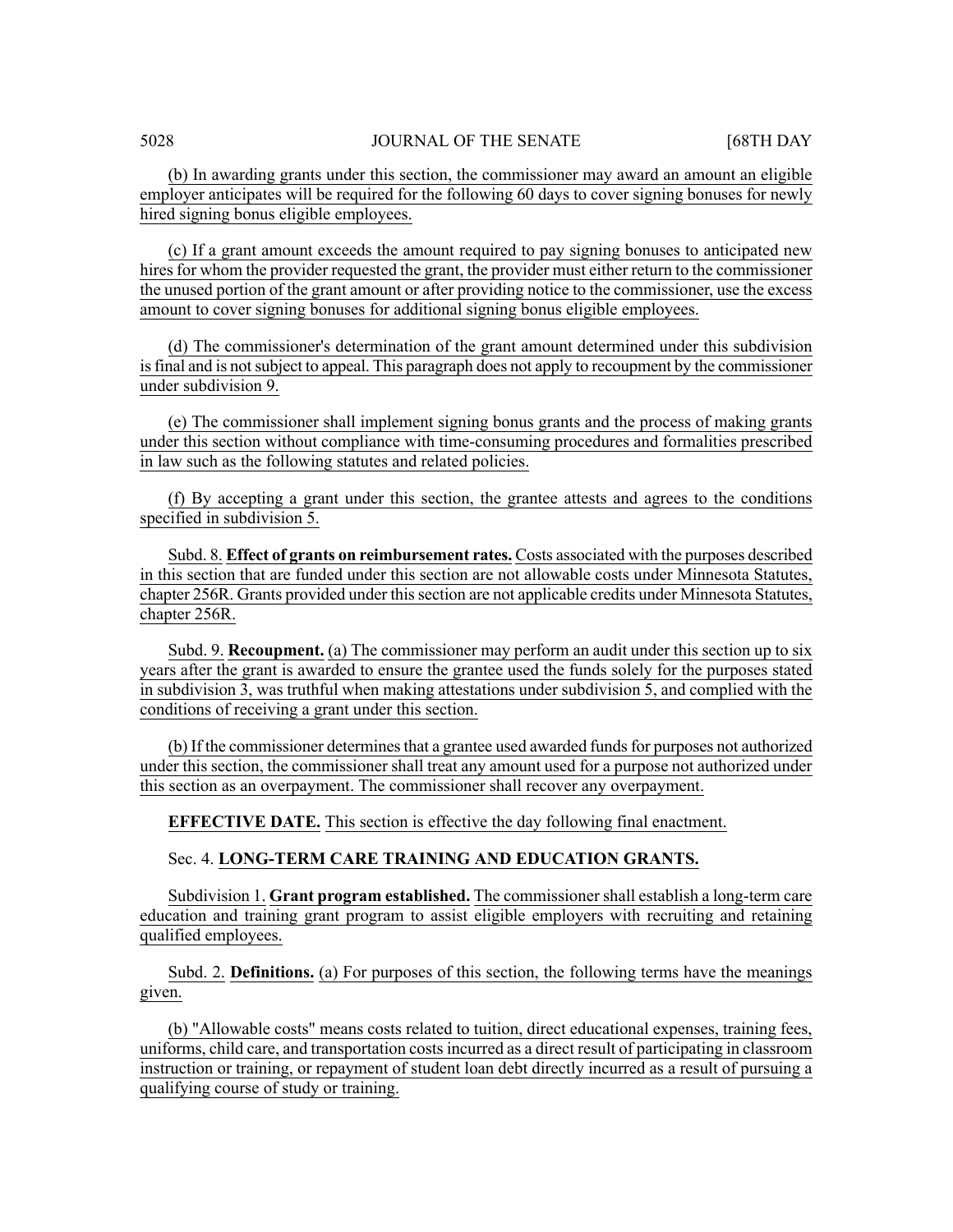(c) "Commissioner" means the commissioner of human services.

(d) "Eligible employer" means an employer who meets the requirements of subdivision 5 and is either:

(1) a nursing home licensed under Minnesota Statutes, chapter 144A;

(2) a boarding care home licensed under Minnesota Statutes, sections 144.50 to 144.56;

(3) an assisted living facility licensed under Minnesota Statutes, chapter 144G;

(4) a hospice provider, including a licensed residential hospice provider, licensed under Minnesota Statutes, sections 144A.75 to 144A.755;

(5) a provider of palliative care;

(6) a licensed provider of residential supports and services or day services as defined under Minnesota Statutes, section 245D.03, subdivision 1;

(7) a home care provider licensed under Minnesota Statutes, sections 144A.43 to 144A.482; or

(8) a provider of home care services as defined under Minnesota Statutes, section 256B.0651, subdivision 1, paragraph (d).

(e) "Eligible employee" means an existing or newly hired employee of an eligible employer who recently completed or is pursuing a course of study or training that is expected to lead to employment or career advancement with any provider of long-term care or in the long-term care field, and who either:

(1) works or will work for an eligible employer under paragraph (d), clauses (1) to (5), while providing direct care in an unlicensed setting or while working in a licensed setting referred to in paragraph (d), clauses  $(1)$  to  $(4)$ ; or

(2) is unlicensed and works or will work for an eligible employer under paragraph (d), clauses (6) to (8), while providing direct care.

Subd. 3. **Allowable uses of funds.** Grantees must use funds awarded under this section for education and training grants of up to \$1,500, inclusive of applicable taxes, paid to eligible employees to cover allowable costs actually incurred during a qualifying course of study or training.

Subd. 4. **Grant request.** To receive a grant under this section eligible employers must request a grant under this section. Eligible providers may begin requesting grants on March 1, 2022. Eligible employers may not submit more than one grant request each month. Eligible employers may include in their request for funds under this section allowable costs the employer anticipates will be incurred by eligible employees during the 60 days following the grant request. By March 1, 2022, the commissioner shall develop an expedited request process that includes a form allowing providers to meet the requirements of subdivision 5 in as timely and simple a manner as possible. The commissioner shall allow the use of electronic submission of request forms and accept electronic signatures.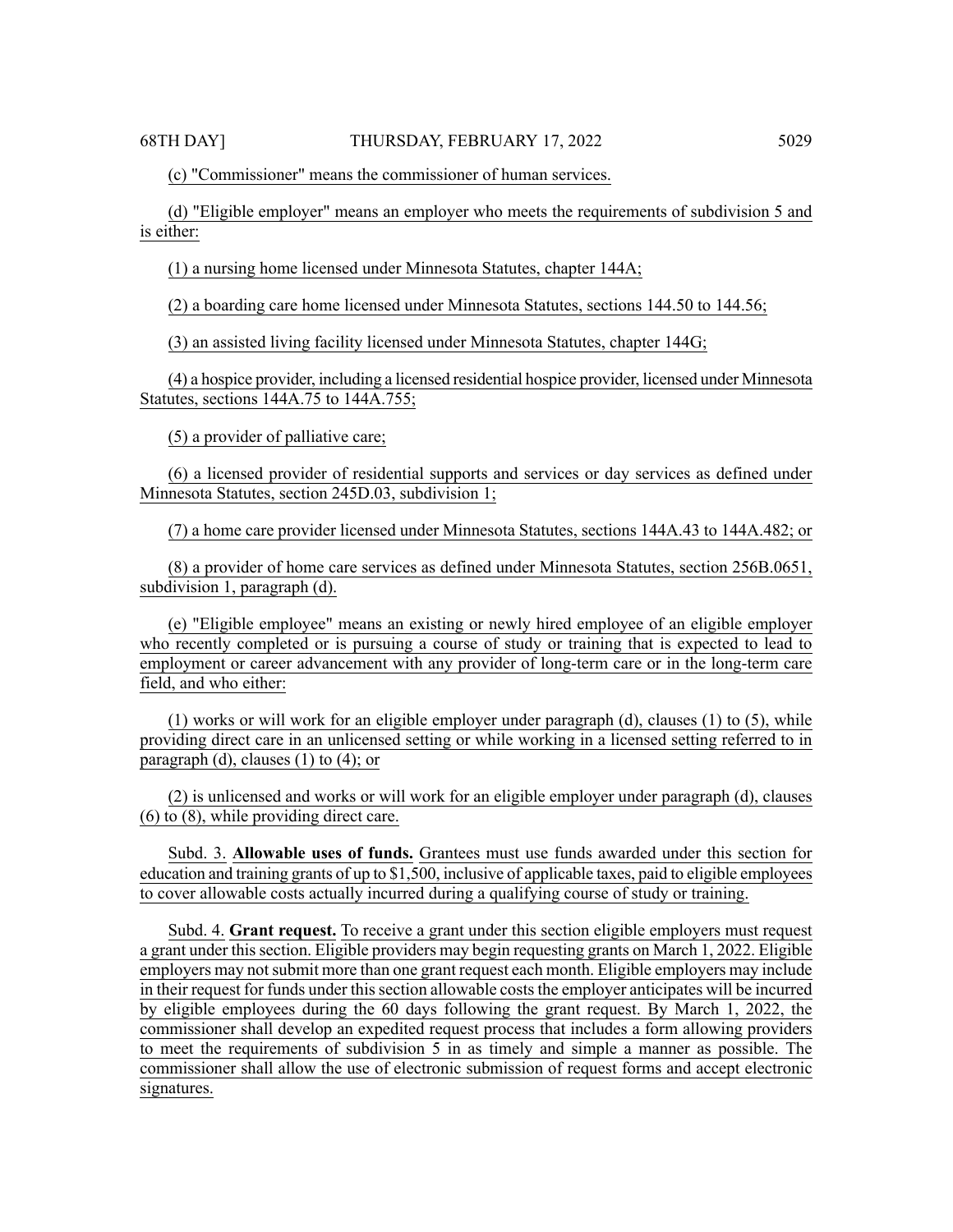Subd. 5. **Attestation and agreement.** As a condition of obtaining funds under this section, an eligible employer must attest and agree to the following on the grant request form:

(1) the employer is an eligible employer;

(2) the total number of eligible employees for whom the employer is requesting grant funding;

(3) of the total amount requested, how much is for allowable costs already incurred and how much is for allowable costs the employer anticipates will be incurred by eligible employees within the next 60 days;

(4) the employer will distribute the entire value of the grant award as required under this section;

(5) the employer will create and maintain the records required under subdivision 6; and

(6) the employer will segregate funds received under this section from other sources of revenue and will not use the funds for any purpose other than the purposes permitted under this section.

Subd. 6. **Evidence of incurred allowable costs.** An eligible employer must create and retain until December 31, 2028, records containing sufficient evidence to determine the actual incurred costs of eligible employees for allowable costs.

Subd. 7. **Education and training grants.** (a) No later than April 1, 2022, the commissioner shall begin awarding long-term care education and training grants. Within the appropriation for this purpose, the commissioner shall award grants under this section on a rolling basis and in the order in which the grant requests are received. The commissioner must not award a grant amount for more than \$1,500 per individual.

(b) In awarding grants under this section, the commissioner may award an amount an eligible provider anticipates will be required to cover the allowable costs of eligible employees.

(c) If a grant amount exceeds the incurred allowable costs of the eligible employees for whom the provider requested the grant, the provider must either return to the commissioner the unused portion of the grant amount or after providing notice to the commissioner, use the excess amount to cover the allowable costs of additional eligible employees.

(d) The commissioner's determination of the grant amount determined under this subdivision isfinal and is notsubject to appeal. This paragraph does not apply to recoupment by the commissioner under subdivision 9.

Subd. 8. **Effect of grants on reimbursement rates.** (a) Costs associated with the purposes described in this section that are funded under this section are not allowable costs under Minnesota Statutes, chapter 256R. Grants provided under this section are not applicable credits under Minnesota Statutes, chapter 256R.

(b) Money received by a facility under thissection must not be used to supplant funding available under Minnesota Statutes, section 144.1503, or to supplant the portion of a nursing facility's total payment rate attributable to scholarships under Minnesota Statutes, section 256R.37.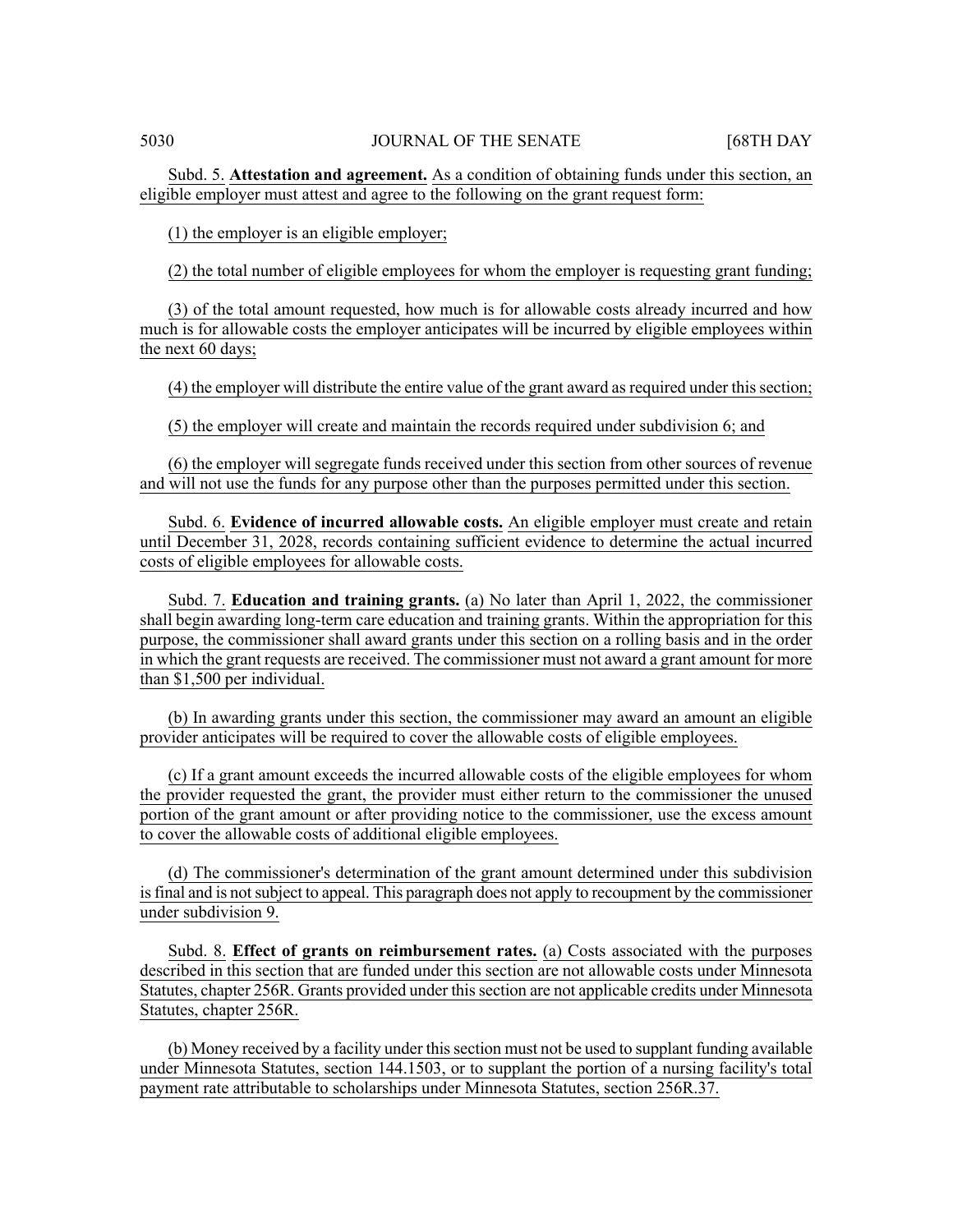Subd. 9. **Recoupment.** (a) The commissioner may perform an audit under this section up to six years after the grant is awarded to ensure the grantee used the funds solely for the purposes stated in subdivision 3, was truthful when making attestations under subdivision 5, and complied with the conditions of receiving a grant under this section.

(b) If the commissioner determines that a provider used awarded funds for purposes not authorized under this section, the commissioner shall treat any amount used for a purpose not authorized under this section as an overpayment. The commissioner shall recover any overpayment.

**EFFECTIVE DATE.** This section is effective the day following final enactment.

# Sec. 5. **DIRECTION TOTHE COMMISSIONEROFHUMAN SERVICES;TEMPORARY DWRS AFTER-MODEL ADJUSTMENT.**

(a) Effective April 1, 2022, the commissioner of human services must implement a temporary after-model adjustment to the rate methodology under Minnesota Statutes, section 256B.4914, for the subset of services to which the rate adjustments under Minnesota Statutes, section 256B.4914, subdivision 5, paragraph (i), clause (1), and paragraph (j), clause (1), apply.

(b) The commissioner shall not apply the after-model adjustment described in this section to the rates for services provided to individuals for whom a new service agreement has been established during calendar year 2022.

(c) The commissioner shall not apply the after-model adjustment described in this section to the rates for services provided to individuals for whom a service agreement has been renewed during calendar year 2022. Whenever a service agreement is renewed during calendar year 2022, the commissioner shall not apply the after-model adjustment to the newly established rates under the renewed service agreement.

(d) The value of the after-model rate adjustment for each service shall be equal to the value of the rate adjustments under Minnesota Statutes, section 256B.4914, subdivision 5, paragraph (i), clause (1), and paragraph (j), clause (1).

**EFFECTIVE DATE.** This section is effective the day following final enactment.

# Sec. 6. **COMMISSIONER OF HUMAN SERVICES; TEMPORARY STAFFING POOL; APPROPRIATION.**

(a) The commissioner of human services shall establish a temporary emergency staffing pool for congregate settings experiencing staffing crises. Vendor contracts may include retention bonuses, sign-on bonuses, and payment for hours on call. The commissioner may pay for necessary training, travel, and lodging expenses of the temporary staff. Contracts for temporary staffing executed under this section: (1) should minimize the recruitment away from providers' current workforces; and (2) may not be executed with an individual until at least 30 days since the individual was last employed in Minnesota by one of the types of facilities listed in paragraph (g).

(b) Temporary staff, at the request of the commissioner, may be deployed to long-term care facilities and other congregate care residential facilities and programs experiencing an emergency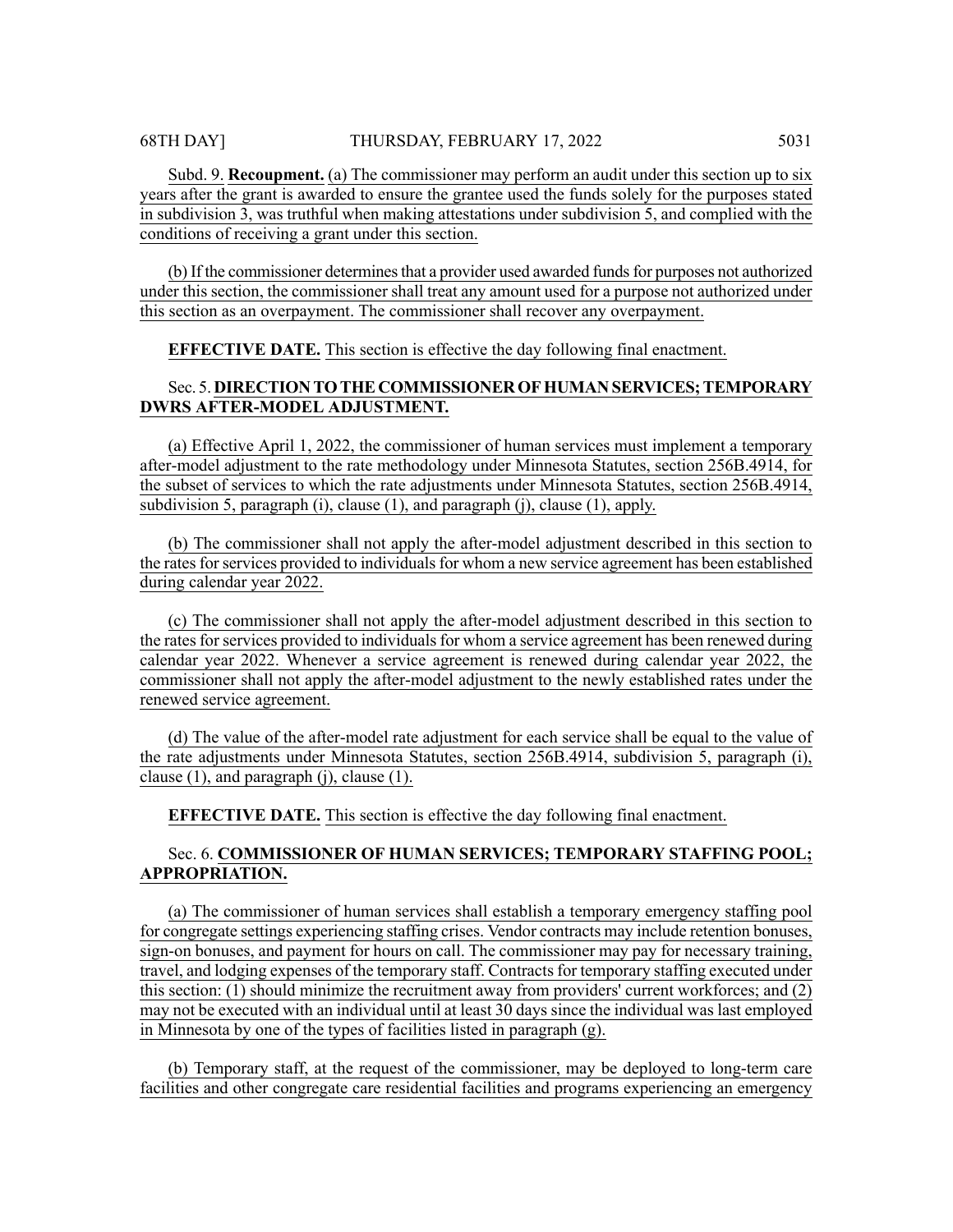staffing crisis on or after the effective date of this section. Temporary staff must be provided at no cost to the facility or program receiving the temporary staff.

(c) Members of the temporary staffing pool under this section are not state employees.

(d) The commissioner must coordinate the activities under this section with any other impacted state agencies, to appropriately prioritize locations to deploy contracted temporary staff.

(e) The commissioner must give priority for deploying staff to facilities and programs with the most significant staffing crises and where, but for this assistance, residents would be at significant risk of injury due to the need to transfer to another facility or a hospital for adequately staffed care.

(f) A facility or program may seek onetime assistance per setting from the temporary staffing pool only after the facility or program has used all resources available to obtain temporary staff but is unable to meet the facility's or program's temporary staffing needs. A facility or program may apply for temporary staff for up to 21 days. Applicants must submit a proposed plan for ensuring resident safety at the end of that time period.

(g) Facilities and programs eligible to obtain temporary staff from the temporary staffing pool include:

(1) nursing facilities;

(2) assisted living facilities;

(3) intermediate care facilities for persons with developmental disabilities;

(4) adult foster care or community residential settings;

(5) licensed substance use disorder treatment facilities;

(6) unlicensed county-based substance use disorder treatment facilities;

(7) licensed facilities for adults with mental illness;

(8) licensed detoxification programs;

(9) licensed withdrawal management programs;

(10) licensed children's residential facilities;

(11) licensed child foster residence settings;

(12) unlicensed, Tribal-certified facilities that perform functions similar to the licensed facilities listed in this paragraph;

(13) boarding care homes;

(14) board and lodging establishments serving people with disabilities or disabling conditions;

(15) board and lodging establishments with special services;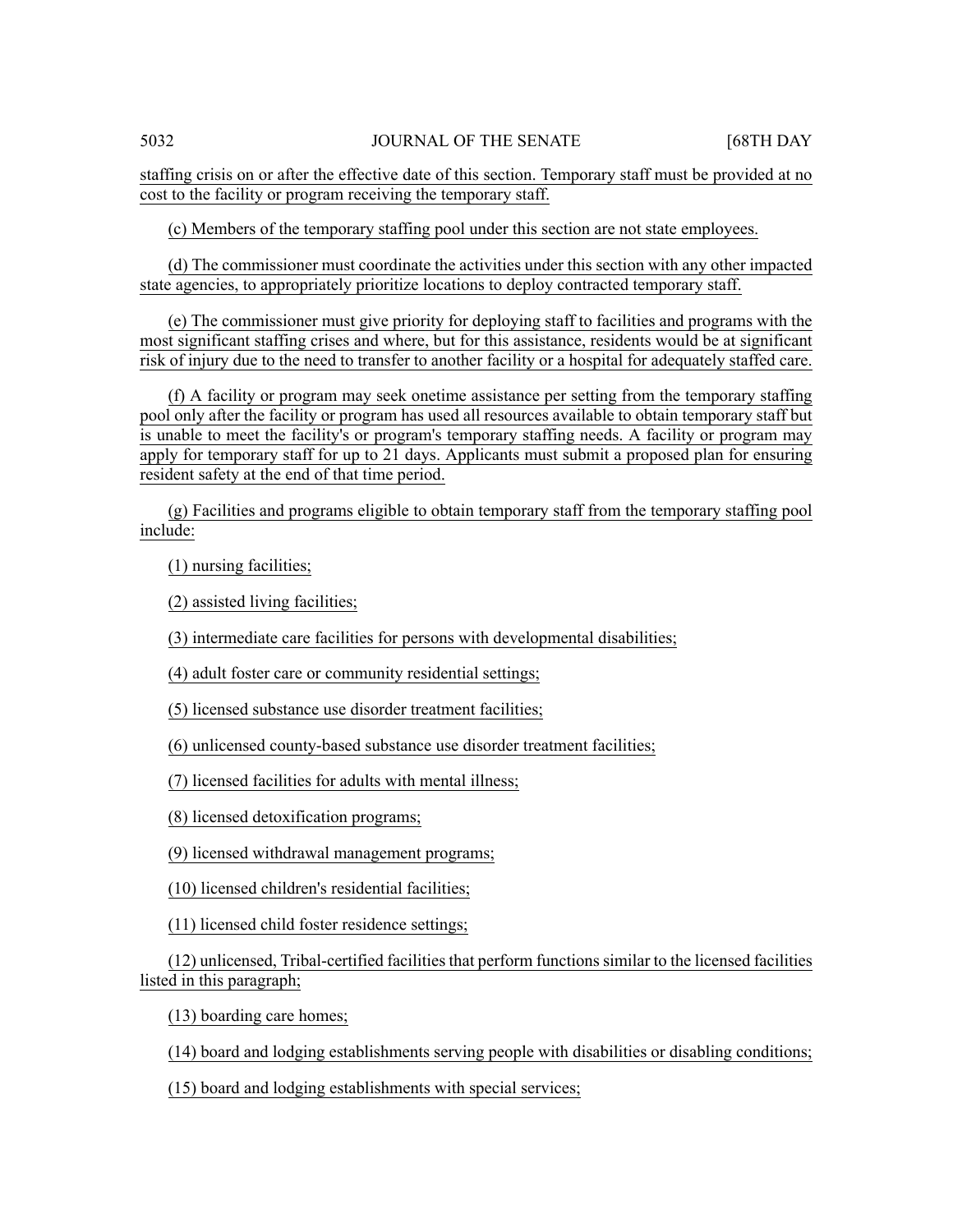# (16) supervised living facilities;

(17) supportive housing;

(18) sober homes;

(19) community-based halfway houses for people exiting the correctional system;

(20) shelters serving people experiencing homelessness;

(21) drop-in centers for people experiencing homelessness;

(22) homeless outreach services for unsheltered individuals;

(23) shelters for people experiencing domestic violence; and

(24) temporary isolation spaces for people who test positive for COVID-19.

(h) Notwithstanding Minnesota Statutes, chapter 16C, the commissioner may maintain, extend, or renew contracts for temporary staffing entered into on or after September 1, 2020. The commissioner may also enter into new contracts with eligible entities for temporary staff deployed in the temporary staffing pool. The commissioner may use up to 6.5 percent of this funding for the commissioner's costs related to administration of this program.

(i) The commissioner shall seek all allowable FEMA reimbursement for the costs of this activity.

**EFFECTIVE DATE.** This section is effective the day following final enactment.

# Sec. 7. **TEMPORARY PERMIT FOR LAPSED NURSING LICENSES.**

(a) The Board of Nursing shall issue a temporary permit to practice professional or practical nursing to any nurse whose license to practice issued under Minnesota Statutes, sections 148.171 to 148.285, has lapsed after January 1, 2017, and who desires to resume the practice of professional or practical nursing at a licensed nursing facility or licensed assisted living facility. The nurse shall submit an application for a temporary permit to the board that includes the name and location of the facility where the nurse is or will be employed. The board shall issue the temporary permit to practice professional or practical nursing upon the receipt of the application. The applicant is not required to pay any fee under Minnesota Statutes, section 148.243, for the temporary permit or meet any other requirements if at the time the nurse's license lapsed the license was in good standing and the nurse was not the subject of any pending investigation or disciplinary action and was not disqualified to practice in any way.

(b) Any temporary permit issued under this section is valid for a period of one year and is not renewable.

(c) This section expires March 31, 2023.

**EFFECTIVE DATE.** This section is effective the day following final enactment.

# Sec. 8. **TEMPORARY ASSISTED LIVING STAFF TRAINING REQUIREMENTS.**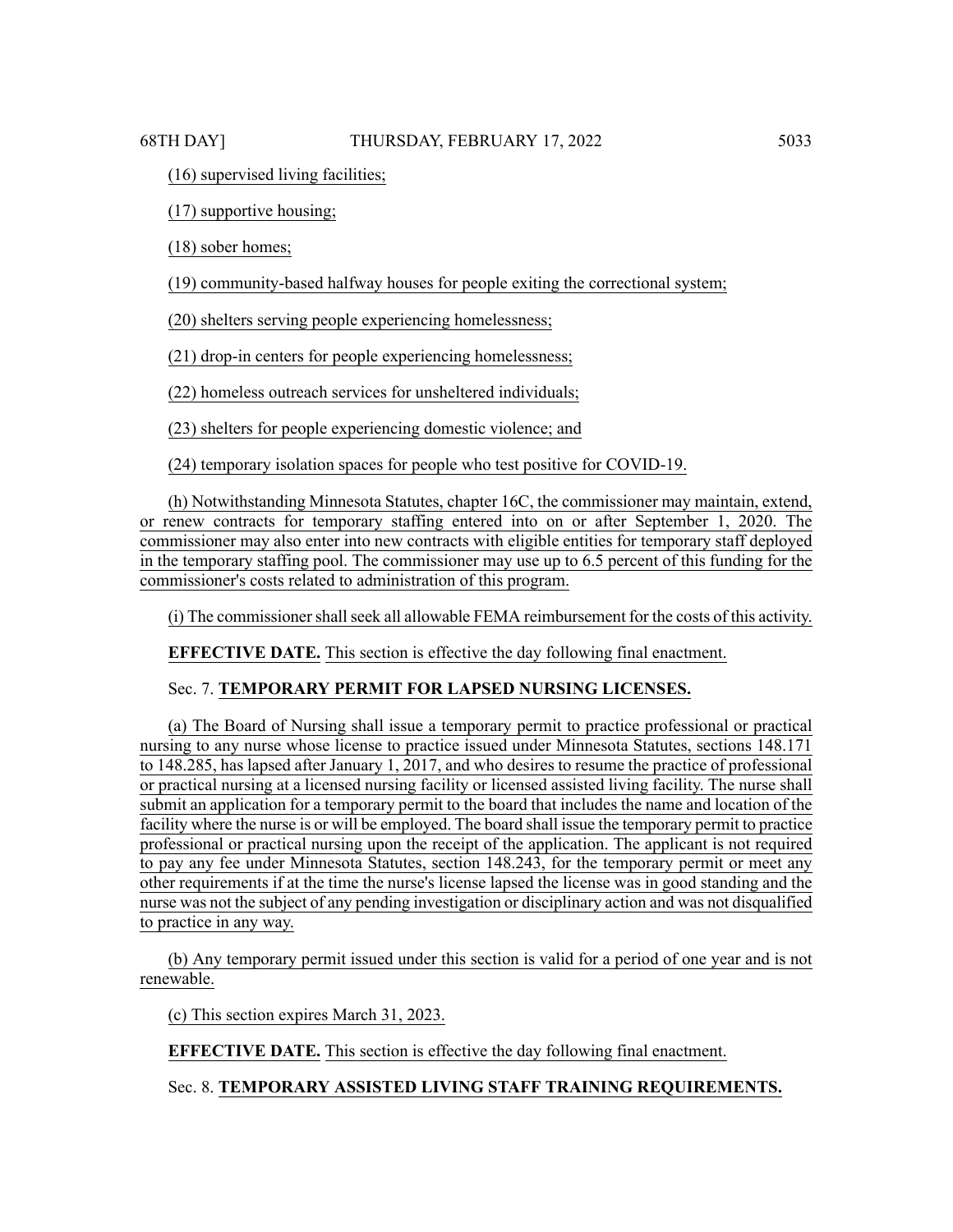(a) Notwithstanding Minnesota Statutes, section 144G.60, subdivision 4, paragraphs (a) and (b), a person who registers, completes, and passesthe American Health Care Association's eight-hour online temporary nurse aide training course may be employed by a licensed assisted living facility to provide assisted living services or perform delegated nursing tasks. Assisted living facilities must maintain documentation that a person employed under the authority of thissection to provide assisted living services or perform delegated nursing tasks completed the required training program.

(b) Whenever providing assisted living services, a person employed under the authority of this section must be directly supervised by another employee who meets the requirements of Minnesota Statutes, section 144G.60, subdivision 4, paragraph (a). If, during employment, the person meets the requirements of Minnesota Statutes, section 144G.60, subdivision 4, paragraph (a), the supervision described in this paragraph is no longer required.

(c) Whenever performing delegated nursing tasks, a person employed under the authority of this section must be directly supervised by another employee who meets the requirements of Minnesota Statutes, section 144G.60, subdivision 4, paragraph (b). If, during employment, the person meets the requirements of Minnesota Statutes, section 144G.60, subdivision 4, paragraph (b), the supervision described in this paragraph is no longer required.

(d) This section expires four months after the expiration of the blanket federal waiver of the nurse aides training and certification requirements under Code of Federal Regulations, title 42, section 483.35(d), by the Centers for Medicare and Medicaid Services as authorized by section 1135 of the Social Security Act.

**EFFECTIVE DATE.** This section is effective the day following final enactment.

#### Sec. 9.**TEMPORARY NURSINGFACILITY VOLUNTARY CORRECTION PROGRAM.**

(a) Between the date on which this section becomes effective and June 30, 2023, a licensed nursing facility may submit to the commissioner a formal request for technical assistance and available resources to correct the facility's failures to comply with state licensing and federal certification standards that result from acute staffing shortages.

(b) Within 48 hours of receipt of a formal request under paragraph (a), the commissioner must complete a voluntary correction program intake form and assign to the facility a specific employee of the Department of Health who must act asthe primary point of contact for the facility participating in the voluntary correction program. A department employee assigned to a facility must not be a nursing home health surveyor or an Office of Health Facility Complaints investigator. The commissioner must not assign current surveyors or investigators to offer technical assistance to facilities participating in the voluntary correction program.

(c) The commissioner must not initiate a survey or other regulatory action in response to a request submitted under paragraph (a). The commissioner must not regard the mere fact that a facility submitted a request under paragraph (a) as justification to exercise the commissioner's discretion under Minnesota Statutes, section 144A.10, subdivision 2, to devote more resources for inspections of the facility outside of the regular schedule of licensing and certification inspections.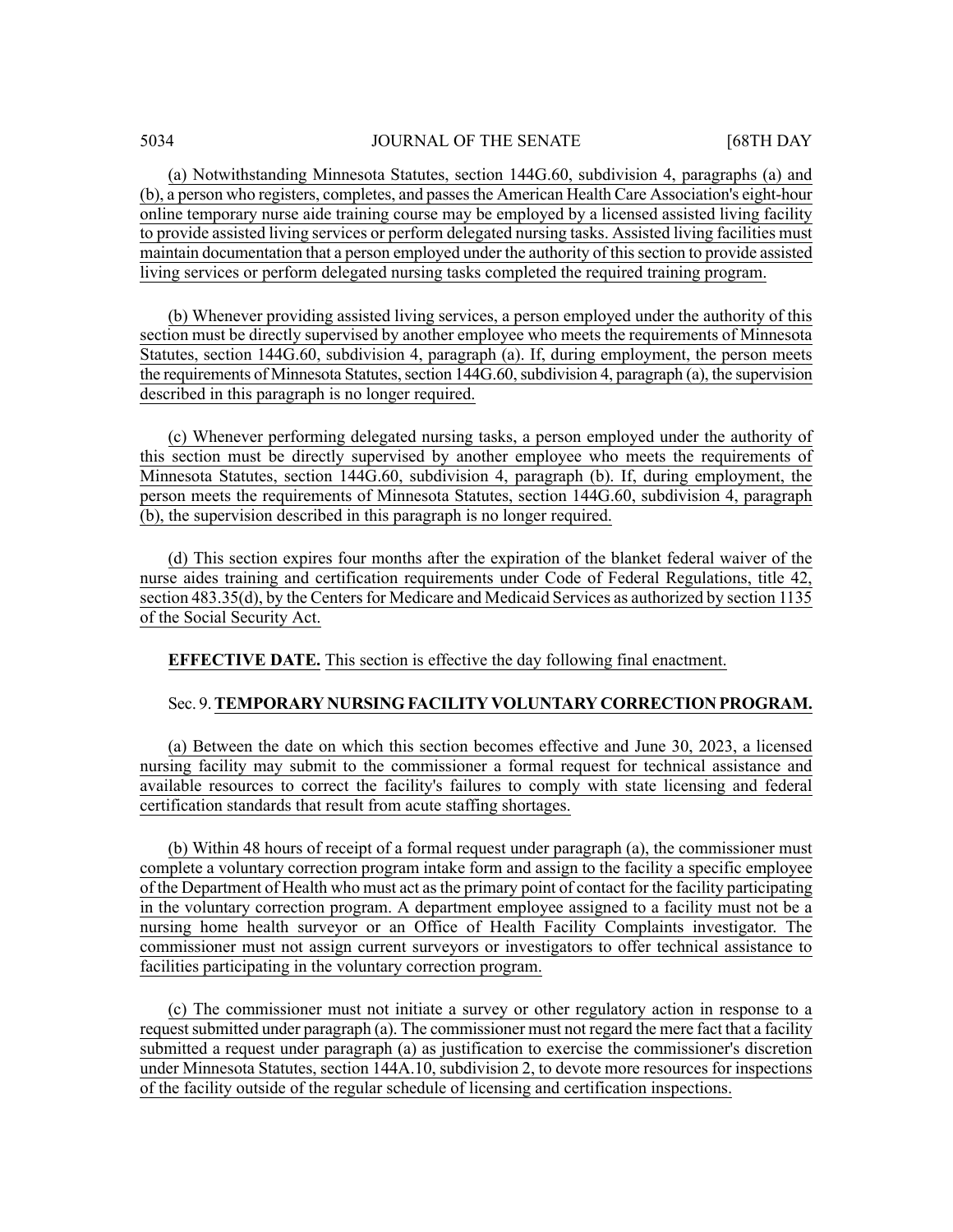68TH DAY] THURSDAY, FEBRUARY 17, 2022 5035

(d) While a facility is participating in the voluntary correction program, the commissioner must not initiate a survey, revisit of any type, or otherwise deploy surveyors or investigators to the facility except as provided in paragraph (f).

(e) No facility may participate in the voluntary correction program longer than one month.

(f) Nothing in paragraph (c) or (d) prohibits the commissioner from conducting an on-site investigation of alleged maltreatment of a vulnerable adult or of a complaint triaged as immediate jeopardy.

(g) The commissioner must ensure that department staff providing technical assistance to a facility participating in the voluntary correction program do not communicate information about the facility directly to any surveyor or investigator, including that the facility is a participant in the program. Nothing in this paragraph prohibits anyone from filing a complaint with the Office of Health Facility Complaints.

**EFFECTIVE DATE.** This section is effective the day following final enactment."

Page 1, after line 22, insert:

**"EFFECTIVE DATE.** This section is effective the day following final enactment."

Page 2, delete section 3 and insert:

# "Sec. 11. **APPROPRIATION; LONG-TERM CARE GRANTS.**

Subdivision 1. **Total appropriation.** \$266,000,000 in fiscal year 2022 is appropriated from the general fund to the commissioner of human services for grants to eligible employers for long-term care retention grants, long-term care signing bonus grants, and long-term care training and education grants.

Subd. 2. **Long-term care retention bonus grants.** Of the amount appropriated undersubdivision 1, \$206,000,000 is for onetime long-term care retention bonus grants. The commissioner shall use any amount that remains unencumbered after the completion of the long-term care retention bonus grant application process for the long-term care education and training grants described under subdivision 4.

Subd. 3. **Long-term care signing bonus grants.** Of the amount appropriated in subdivision 1, \$30,000,000 is for long-term care signing bonus grants.

Subd. 4. **Long-term care education and training grants.** Of the amount appropriated in subdivision 1, \$30,000,000 plus any amount reallocated under subdivision 2 is for long-term care education and training grants.

**EFFECTIVE DATE.** This section is effective the day following final enactment.

Sec. 12. **APPROPRIATION; TEMPORARY STAFFING POOL.**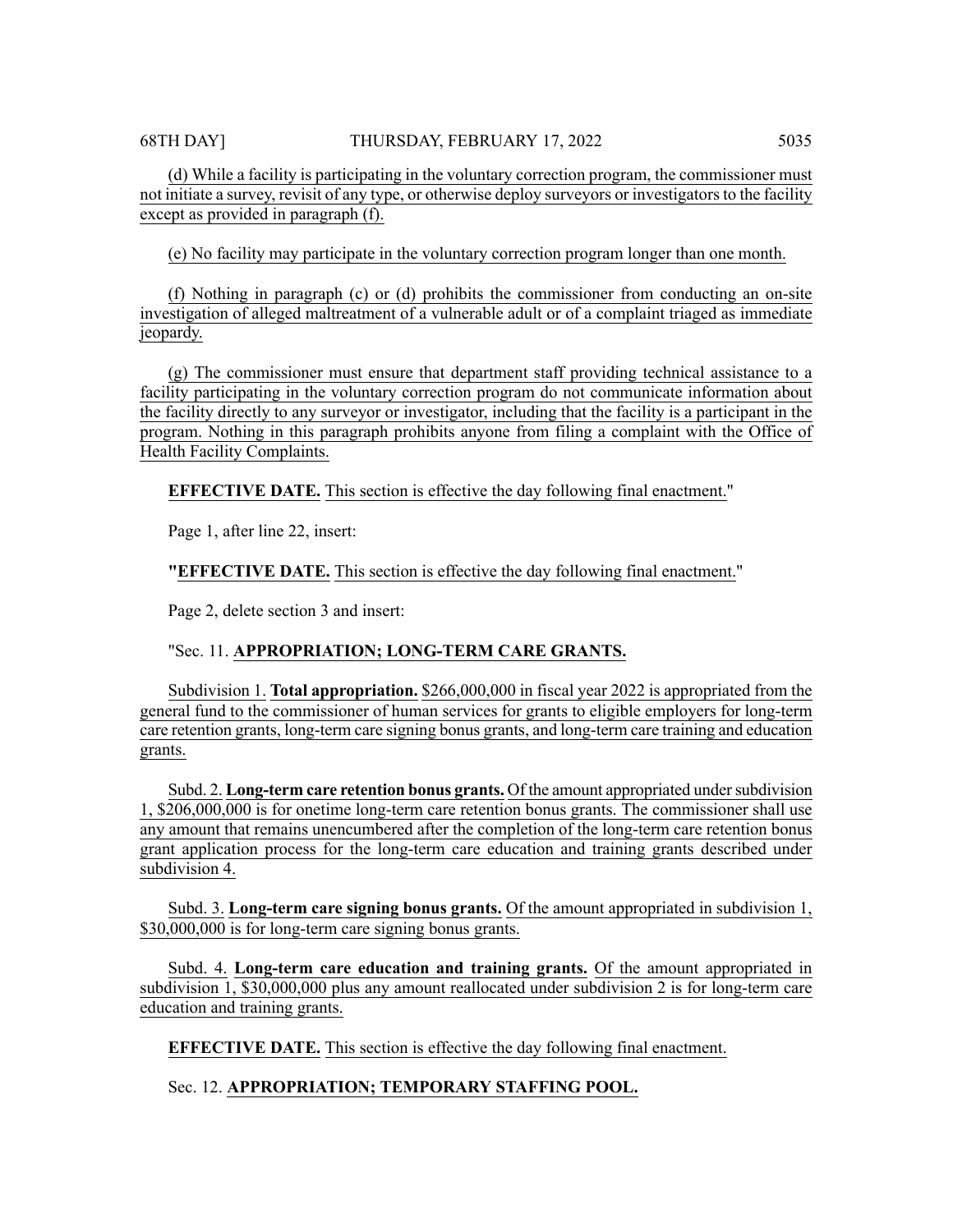\$1,029,000 in fiscal year 2022 is appropriated from the general fund to the commissioner of human services for the temporary staffing pool described in this act. This is a onetime appropriation and is available until June 30, 2022.

**EFFECTIVE DATE.** This section is effective the day following final enactment."

Page 3, delete section 4

Renumber the sections in sequence

Amend the title as follows:

Page 1, delete lines 2 to 4 and insert "relating to health and human services; establishing grant programs for bonuses to certain employees of long-term care providers; temporarily permitting retired nurses to practice in certain long-term care settings; temporarily modifying training requirements for direct care staff in certain long-term care settings; establishing a temporary voluntary correction program for nursing homes; establishing a temporary staffing pool; modifying payment rates for certain home and community based waiver services; appropriating money for initial planning for establishment of a program for all inclusive care for the elderly; appropriating money."

And when so amended the bill do pass and be re-referred to the Committee on Finance. Amendments adopted. Report adopted.

# **Senator Kiffmeyer from the Committee on State Government Finance and Policy and Elections, to which was re-referred**

**S.F. No. 2676:** A bill for an act relating to transit; requiring the legislative auditor to conduct a special review or program evaluation of the Southwest light rail transit project; appropriating money.

Reports the same back with the recommendation that the bill be amended as follows:

Delete everything after the enacting clause and insert:

# "Section 1. **SOUTHWEST LIGHT RAIL TRANSIT PROJECT REVIEW OR EVALUATION.**

(a) The legislative auditor must conduct a special review, program evaluation, or a combination of the two, of the Southwest light rail transit project.

(b) If the Legislative Audit Commission selects the Southwest light rail transit project for a program evaluation, the legislative auditor is encouraged to include examination of: the primary reasons for delays and cost increases in the project; whether the Metropolitan Council properly managed the project's schedule and costs; and whether there was sufficient Metropolitan Council scrutiny of the route decisions and design choices that have subsequently required substantive changes to project costs or plans.

(c) As part of a special review or program evaluation of the Southwest light rail transit project, the legislative auditor is encouraged to: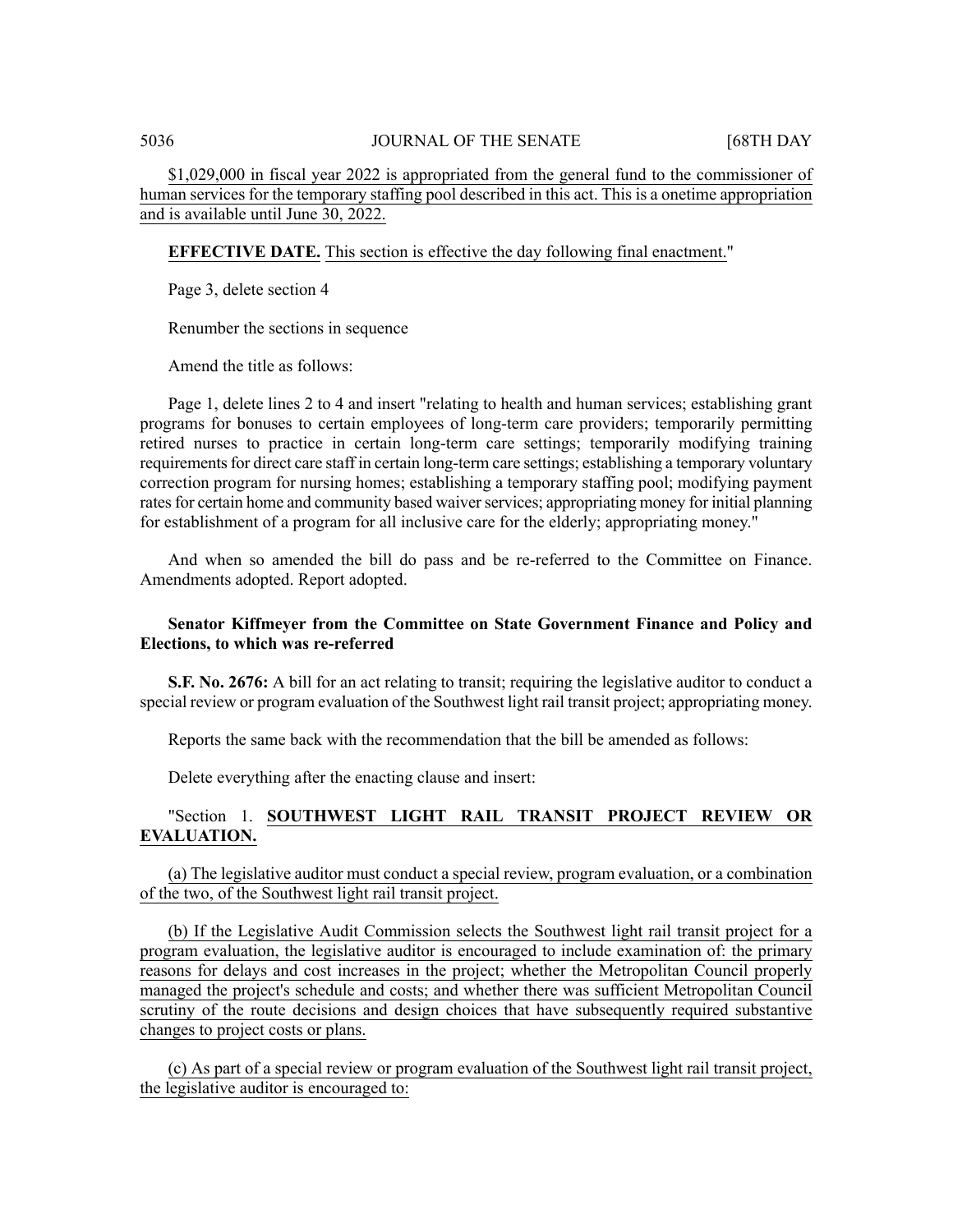(1) evaluate whether current practices on project cost estimating, contracting, negotiations, management processes, and hiring result in cost overruns or cause schedule delays;

(2) evaluate whether the Metropolitan Council's posting, interviewing, and hiring process for internal staff resulted in qualified and competent project management personnel;

(3) evaluate whether the current practices on reviewing change orders, determining fair pricing, and establishing credits for lump-sum bid prices are reasonable and appropriate;

(4) identify all changes to the project schedule and evaluate whether the changes were reasonable, appropriate, and impact the project completion date;

(5) evaluate whether current practices on requiring, monitoring, and assuring quality of construction and materials is sufficient;

(6) evaluate whether the methodology used by the Metropolitan Council to calculate the requests for additional public funding for the project is reasonable, appropriate, and aligned with standard engineering practice;

(7) evaluate whether the use of contingency funds is reasonable and appropriate;

(8) determine the balance in the contingency fund;

(9) determine the balance of available funding currently committed by Hennepin County and other regional partners;

(10) evaluate potential financial impacts on Hennepin County if the Metropolitan Council requests additional funding from the county beyond the existing contingency funding;

(11) determine the revised total project budget and analyze the level of financial risk of any further changes to the project;

(12) determine the current overall project timeline and any specific deadlines or benchmark dates, identify any currently proposed schedule changes, and determine whether project changes are on a critical path;

(13) evaluate whether current penaltiesfor missed deadlines or benchmarks are appropriate and, where applicable, if they have been imposed for previously missed deadlines or benchmarks;

(14) make recommendations on how the Metropolitan Council and Hennepin County can best avoid additional cost overruns, minimize delays, manage risks, assure sufficient construction quality, effectively address further changes, and increase public transparency about the current cost and schedule for the project's completion;

(15) review the January 2022 settlement between the Metropolitan Council and the project's prime construction contractor and evaluate whether the settlement was necessary and appropriate;

(16) evaluate whether the Metropolitan Council, vendors, and contractors are adhering to established safety standards, practices, and protocolsin construction, emergency response, operations, and maintenance; and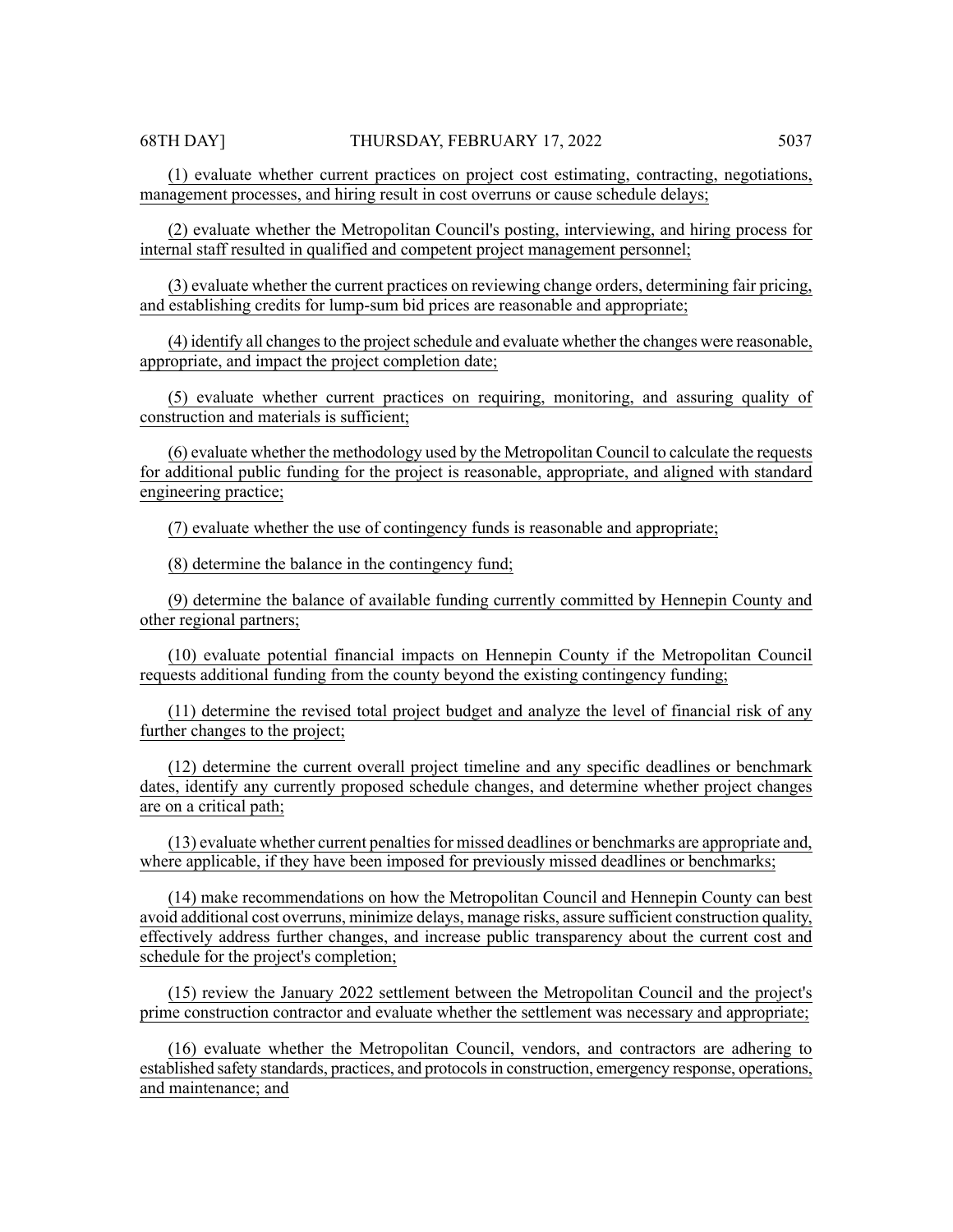# (17) perform a cost-benefit analysis of the project.

(d) The Metropolitan Council must not require any vendor or contractor to notify the council of any requests or inquiries received by the vendor or contractor from the legislative auditor pursuant to this section. The Metropolitan Council must not require any vendor or contractor to provide to the council with information the vendor or contractor provided to the legislative auditor pursuant to this section.

(e) The Metropolitan Council must not discharge, discipline, threaten, otherwise discriminate against, or penalize an employee of the council regarding the employee's compensation, terms, conditions, location, or privileges of employment because the employee participated in a special review or program evaluation described to this section. The protections provided under this paragraph are in addition to any remedies or employee protections otherwise provided by law.

(f) The Metropolitan Council must not request or require the reassignment or removal of an employee of a contractor or vendor solely based on that employee's participation in the review described by this section. The Metropolitan Council must not retaliate or take adverse action against a vendor or contractor based solely on fact that an employee of the vendor or contractor participated in a special review or program evaluation described by this section.

**EFFECTIVE DATE.** This section is effective the day following final enactment.

# Sec. 2. **APPROPRIATION.**

\$200,000 in fiscal year 2022 is appropriated from the general fund to the legislative auditor for the purposes of any special review or program evaluation conducted pursuant to section 1, including hiring additional staff or contracting with any necessary third-parties. This is a onetime appropriation and is available until June 30, 2023.

#### **EFFECTIVE DATE.** This section is effective the day following final enactment."

And when so amended the bill do pass and be re-referred to the Committee on Finance. Amendments adopted. Report adopted.

#### **SECOND READING OF SENATE BILLS**

S.F. Nos. 1253, 208, 1025, 28, 2638, 3016, 2666, 2575, 2729, 2876, and 2740 were read the second time.

#### **INTRODUCTION AND FIRST READING OF SENATE BILLS**

The following bills were read the first time.

#### **Senators Howe and Senjem introduced--**

**S.F. No. 3157:** A bill for an act relating to state government; modifying renewable energy requirements for state-funded construction projects; amending Minnesota Statutes 2020, sections 16B.32, subdivision 1a; 16B.325, subdivision 1.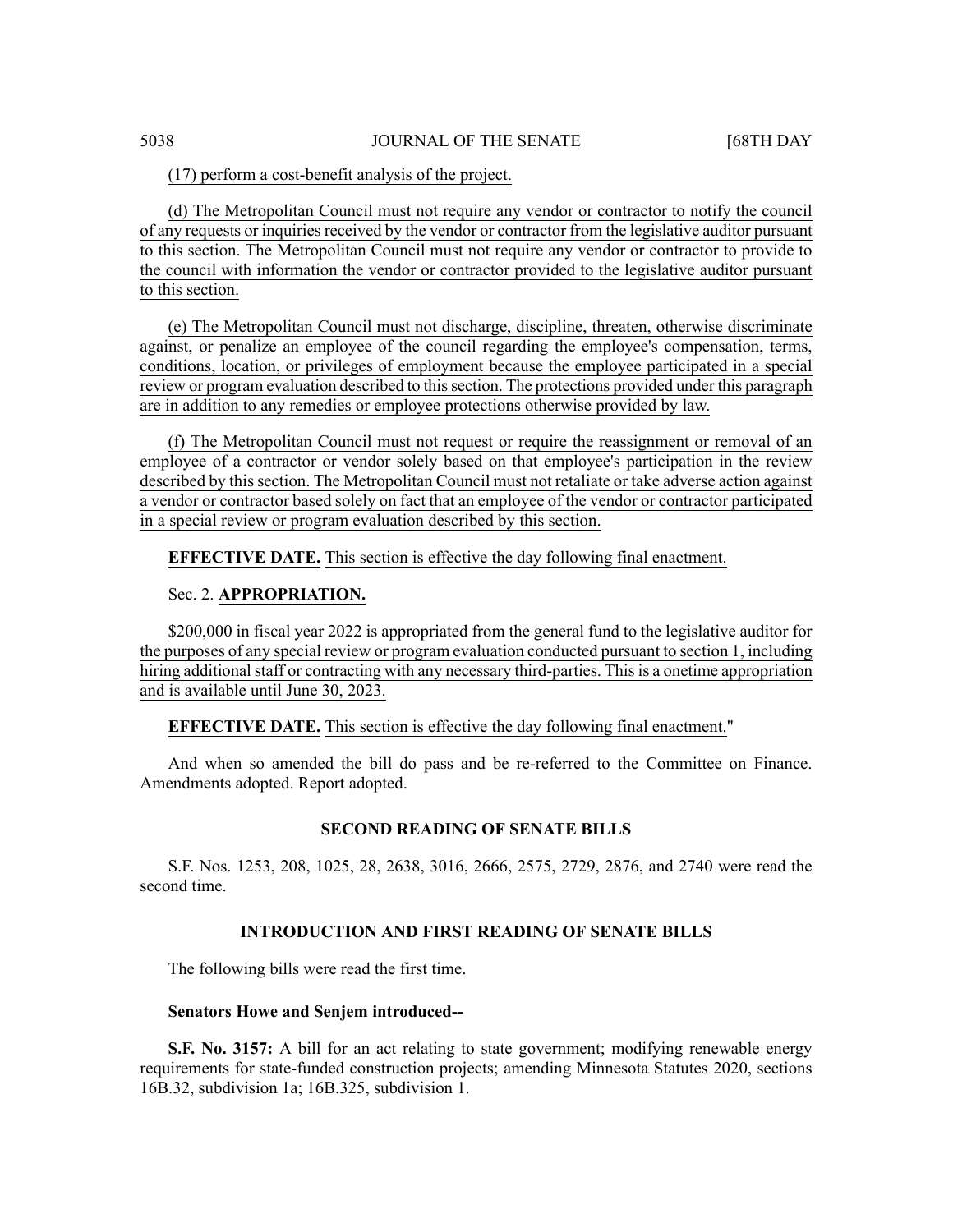# 68TH DAY] THURSDAY, FEBRUARY 17, 2022 5039

Referred to the Committee on State Government Finance and Policy and Elections.

# **Senator Nelson introduced--**

**S.F. No. 3158:** A bill for an act relating to capital investment; appropriating money for improvements at Rochester Community and Technical College; authorizing the sale and issuance of state bonds.

Referred to the Committee on Capital Investment.

# **Senator Nelson introduced--**

**S.F. No. 3159:** A bill for an act relating to taxation; tax increment financing; modifying economic development district limitation; amending Minnesota Statutes 2020, section 469.176, subdivision  $4c$ .

Referred to the Committee on Taxes.

# **Senators Nelson and Miller introduced--**

**S.F. No. 3160:** A bill for an act relating to taxation; tax increment financing; authorizing a tax increment financing district in the city of Chatfield.

Referred to the Committee on Taxes.

# **Senator Nelson introduced--**

**S.F. No. 3161:** A bill for an act relating to capital investment; appropriating money to construct a Regional Exhibition Center at Graham Park in Olmsted County; authorizing the sale and issuance of state bonds.

Referred to the Committee on Capital Investment.

# **Senators Eichorn, Ruud, Jasinski, Bakk, and Hoffman introduced--**

**S.F. No. 3162:** A bill for an act relating to education; establishing a grant program for investment in nature and gamesmanship education; requiring a report; appropriating money.

Referred to the Committee on Education Finance and Policy.

# **Senator Nelson introduced--**

**S.F. No. 3163:** A bill for an act relating to taxation; individual income; repealing the alternative minimum tax; amending Minnesota Statutes 2020, sections 290.0136; 290.491; repealing Minnesota Statutes 2020, section 290.091.

Referred to the Committee on Taxes.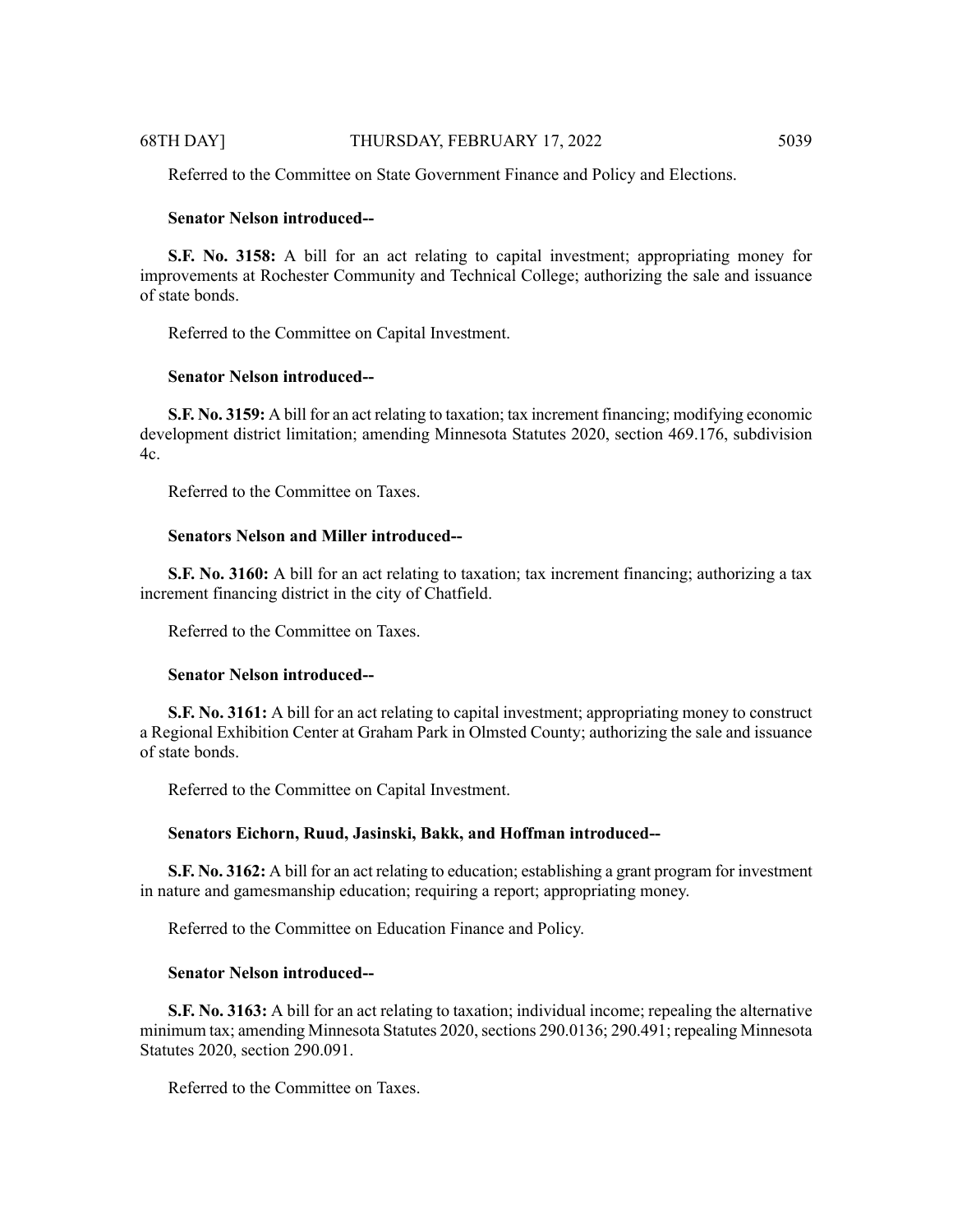#### **Senators Duckworth, Eichorn, Coleman, Chamberlain, and Newman introduced--**

**S.F. No. 3164:** A bill for an act relating to education; reorganizing regional centers of excellence; amending Minnesota Statutes 2020, sections 120B.115; 120B.122, by adding a subdivision; Laws 2021, First Special Session chapter 13, article 11, section 4.

Referred to the Committee on Education Finance and Policy.

#### **Senators Hoffman, Abeler, Newton, and Fateh introduced--**

**S.F. No. 3165:** A bill for an act relating to human services; modifying human service provisions in community supports; amending Minnesota Statutes 2020, sections 245D.12; 256.01, by adding a subdivision; 256B.0659, subdivision 19; 256K.26, subdivisions 6, 7; 256Q.06, by adding a subdivision; Minnesota Statutes 2021 Supplement, sections 62A.673, subdivision 2; 148F.11, subdivision 1; 245.467, subdivisions 2, 3; 245.4871, subdivision 21; 245.4876, subdivisions 2, 3; 245.735, subdivision 3; 245A.03, subdivision 7; 245I.04, subdivision 4; 245I.05, subdivision 3; 245I.10, subdivisions 2, 6; 254B.05, subdivision 5; 256B.0622, subdivision 2; 256B.0625, subdivision 3b; 256B.0671, subdivision 6; 256B.0911, subdivision 3a; 256B.0946, subdivision 1; 256B.0947, subdivision 6; 256B.0949, subdivisions 2, 13; 256P.01, subdivision 6a; Laws 2020, First Special Session chapter 7, section 1, subdivision 1, as amended; repealing Minnesota Statutes 2020, sections 254A.04; 254B.14, subdivisions 1, 2, 3, 4, 6; Minnesota Statutes 2021 Supplement, section 254B.14, subdivision 5.

Referred to the Committee on Human Services Reform Finance and Policy.

#### **Senators Hoffman, Hawj, Newton, and Fateh introduced--**

**S.F. No. 3166:** A bill for an act relating to economic development; appropriating money to African Economic Development Solutions for a loan fund.

Referred to the Committee on Jobs and Economic Growth Finance and Policy.

#### **Senators Abeler, Hoffman, Bigham, and Newton introduced--**

**S.F. No. 3167:** A bill for an act relating to human services; modifying disproportionate share rate adjustments for certain customized living services; amending Minnesota Statutes 2021 Supplement, section 256S.205.

Referred to the Committee on Human Services Reform Finance and Policy.

#### **Senators Marty, McEwen, and Johnson Stewart introduced--**

**S.F. No. 3168:** A bill for an act relating to occupational safety and health; permitting injured employees a civil remedy if an employer willfully or repeatedly violated safety laws; amending Minnesota Statutes 2020, section 182.666, subdivision 1.

Referred to the Committee on Labor and Industry Policy.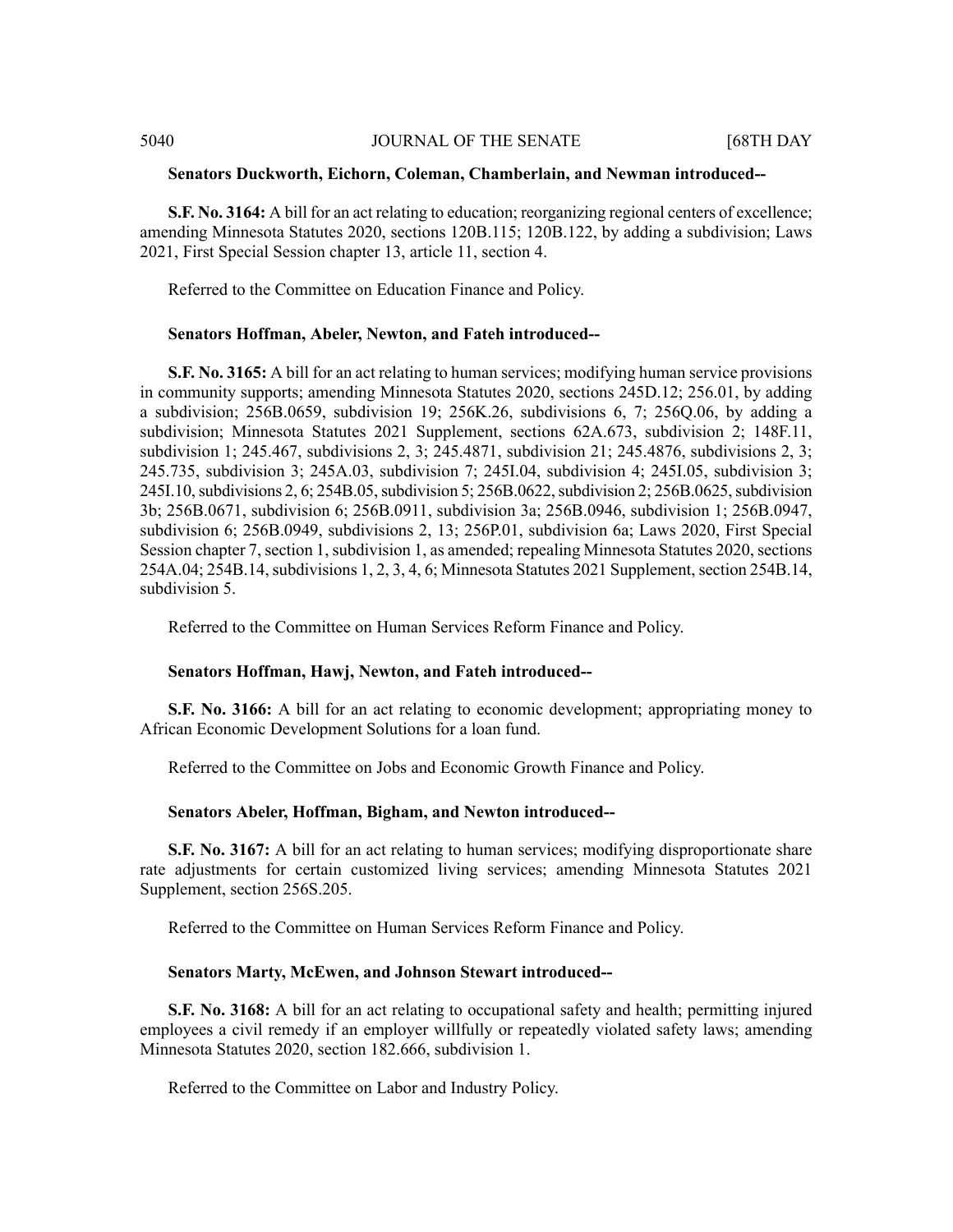#### **Senator Marty introduced--**

**S.F. No. 3169:** A bill for an act relating to animal health; prohibiting new registrations for farmed white-tailed deer; amending Minnesota Statutes 2020, section 35.155, subdivision 10.

Referred to the Committee on Agriculture and Rural Development Finance and Policy.

#### **Senators McEwen, Johnson Stewart, Marty, Kunesh, and Fateh introduced--**

**S.F. No. 3170:** A bill for an act relating to mining; providing for denial and revocation of nonferrous mining permit, license, or lease to bad actors; requiring rulemaking; proposing coding for new law in Minnesota Statutes, chapter 93.

Referred to the Committee on Mining and Forestry Policy.

#### **Senator Newman introduced--**

**S.F. No. 3171:** A bill for an act relating to capital investment; appropriating money for stormwater, wastewater, and drinking water infrastructure in New Auburn; authorizing the sale and issuance of state bonds.

Referred to the Committee on Capital Investment.

#### **Senator Bigham introduced--**

**S.F. No. 3172:** A bill for an act relating to transportation; appropriating money for street improvements in the cities of Newport and Cottage Grove; appropriating money.

Referred to the Committee on Transportation Finance and Policy.

#### **Senators Bigham, Hoffman, and Abeler introduced--**

**S.F. No. 3173:** A bill for an act relating to education; providing for substance misuse awareness and prevention education; proposing coding for new law in Minnesota Statutes, chapter 120B.

Referred to the Committee on Education Finance and Policy.

#### **Senators Bigham, Coleman, and Dziedzic introduced--**

**S.F. No. 3174:** A bill for an act relating to public safety; authorizing expedited issuance and waiving of certain requirements for obtaining duplicate drivers' licenses, instruction permits, provisional licenses, and Minnesota identification cards by victims of domestic abuse; amending Minnesota Statutes 2020, sections 171.0605, subdivision 6; 171.10, by adding a subdivision.

Referred to the Committee on Transportation Finance and Policy.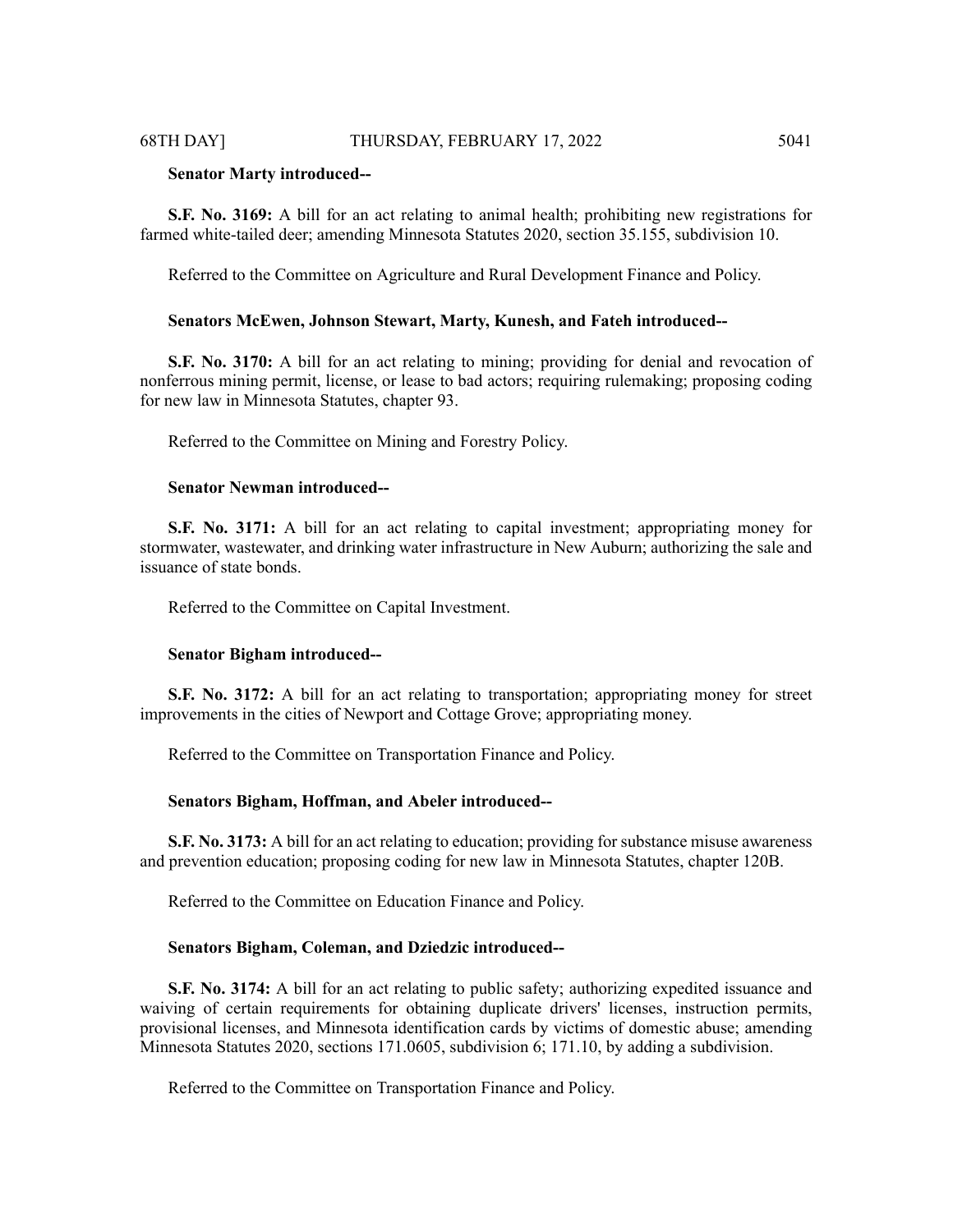#### **Senators Bigham and Klein introduced--**

**S.F. No. 3175:** A resolution memorializing Congress to name the South St. Paul Post Office in honor of Officer Leo Pavlak.

Referred to the Committee on Judiciary and Public Safety Finance and Policy.

# **Senator Wiklund introduced--**

**S.F. No. 3176:** A bill for an act relating to human services; modifying programs for people with mental illness and developmental disabilities; amending Minnesota Statutes 2020, sections 246.131; 253B.18, subdivision 6; Laws 2009, chapter 79, article 13, section 3, subdivision 10, as amended; repealing Minnesota Statutes 2020, sections 246.0136; 252.025, subdivision 7; 252.035.

Referred to the Committee on Civil Law and Data Practices Policy.

#### **Senator Wiklund introduced--**

**S.F. No. 3177:** A bill for an act relating to health; eliminating enrollee cost-sharing under medical assistance and MinnesotaCare; prohibiting individual, small group, and State Employee Group Insurance Program plans from including cost-sharing; amending Minnesota Statutes 2020, sections 43A.23, by adding a subdivision; 256B.021, subdivision 4; 256B.6925, subdivisions 1, 2; 256B.6928, subdivision 3; 256L.03, subdivisions 1a, 5; Minnesota Statutes 2021 Supplement, sections 256B.04, subdivision 14; 256B.0631, subdivision 1; proposing coding for new law in Minnesota Statutes, chapter 62K; repealing Minnesota Statutes 2020, sections 62K.06; 256B.063; 256B.0631, subdivisions 2, 3.

Referred to the Committee on Health and Human Services Finance and Policy.

# **Senator Wiklund introduced--**

**S.F. No. 3178:** A bill for an act relating to the operation of state government; modifying human services provisions in continuing care for older adults, children and family services, community supports, health care, program operations, and direct care and treatment; amending Minnesota Statutes 2020, sections 62J.2930, subdivision 3; 245A.02, subdivision 5a; 245A.04, subdivision 4; 245A.07, subdivisions 2a, 3; 245A.14, subdivision 14; 245A.1435; 245A.1443; 245A.146, subdivision 3; 245D.12; 245F.15, subdivision 1; 245F.16, subdivision 1; 245G.01, subdivisions 4, 17; 245G.06, subdivision 3, by adding subdivisions; 245G.08, subdivision 5; 245G.09, subdivision 3; 245G.11, subdivisions 1, 10; 245G.13, subdivision 1; 245G.20; 245G.22, subdivision 7; 245H.05; 246.131; 253B.18, subdivision 6; 256.01, by adding a subdivision; 256B.055, subdivision 2; 256B.056, subdivisions 3c, 11; 256B.0595, subdivision 1; 256B.0659, subdivision 19; 256B.77, subdivision 13; 256K.26, subdivisions 6, 7; 256P.04, subdivision 11; 256Q.06, by adding a subdivision; 260.012; 260C.007, by adding a subdivision; 260C.151, subdivision 6; 260C.152, subdivision 5; 260C.175, subdivision 2; 260C.176, subdivision 2; 260C.178, subdivision 1; 260C.181, subdivision 2; 260C.193, subdivision 3; 260C.201, subdivisions 1, 2; 260C.202; 260C.203; 260C.204; 260C.221; 260C.607, subdivisions 2, 5; 260C.613, subdivisions 1, 5; 268.19, subdivision 1; 501C.1206; Minnesota Statutes 2021 Supplement, sections 62A.673, subdivision 2; 148F.11, subdivision 1; 245.467, subdivisions 2, 3; 245.4871, subdivision 21; 245.4876, subdivisions 2, 3; 245.735, subdivision 3; 245A.03,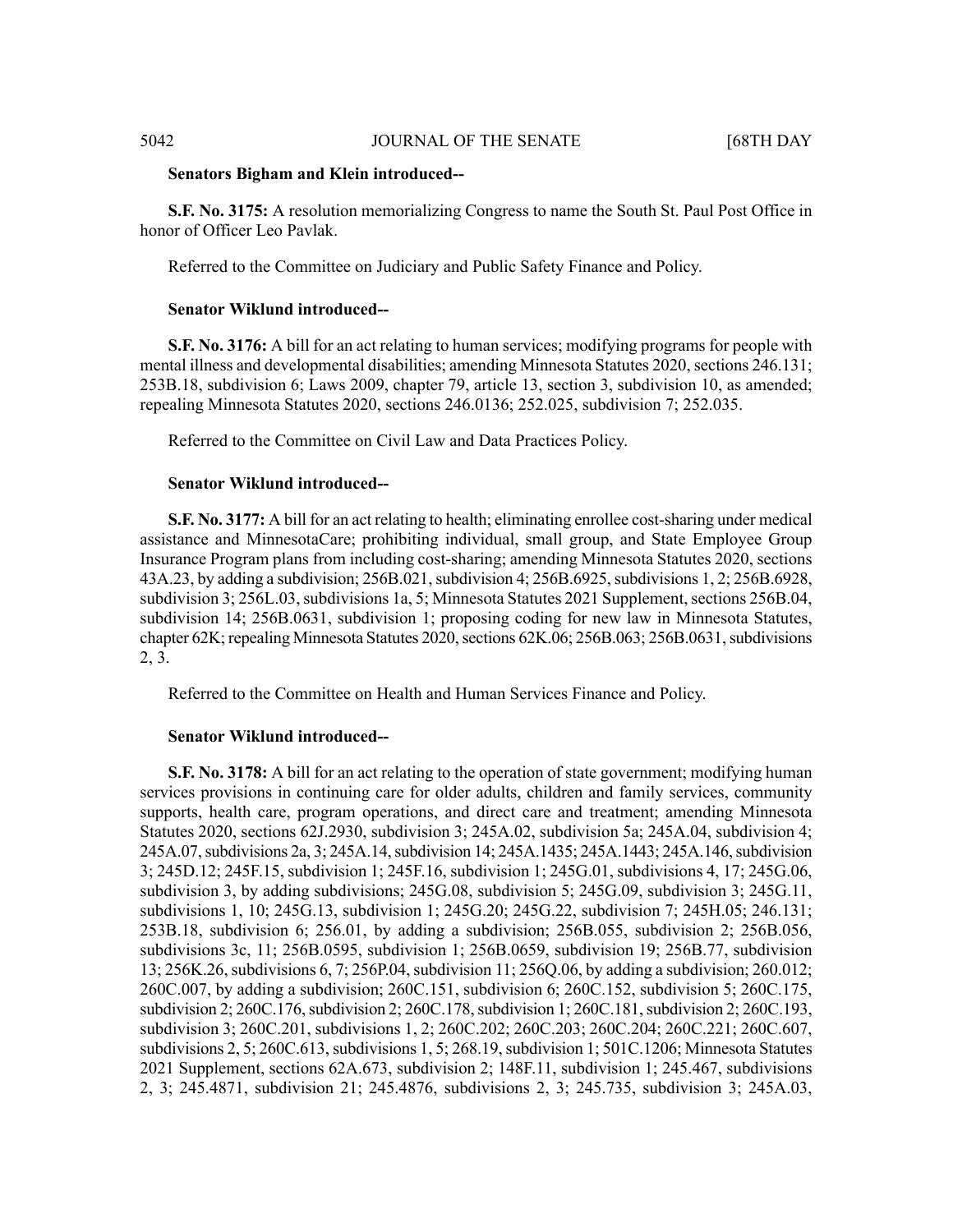subdivision 7; 245A.14, subdivision 4; 245I.04, subdivision 4; 245I.05, subdivision 3; 245I.10, subdivisions 2, 6; 254B.05, subdivision 5; 256B.0622, subdivision 2; 256B.0625, subdivision 3b; 256B.0671, subdivision 6; 256B.0911, subdivision 3a; 256B.0946, subdivision 1; 256B.0947, subdivision 6; 256B.0949, subdivisions 2, 13; 256P.01, subdivision 6a; 256P.06, subdivision 3; 260C.212, subdivisions 1, 2; 260C.605, subdivision 1; 260C.607, subdivision 6; Laws 2009, chapter 79, article 13, section 3, subdivision 10, as amended; Laws 2020, First Special Session chapter 7, section 1, subdivision 1, as amended; proposing coding for new law in Minnesota Statutes, chapters 245A; 256B; repealing Minnesota Statutes 2020, sections 245F.15, subdivision 2; 245G.11, subdivision 2; 246.0136; 252.025, subdivision 7; 252.035; 254A.04; 254B.14, subdivisions 1, 2, 3, 4, 6; 256B.057, subdivision 7; 256B.69, subdivision 20; Minnesota Statutes 2021 Supplement, section 254B.14, subdivision 5; Minnesota Rules, parts 2960.0460, subpart 2; 9530.6565, subpart 2.

Referred to the Committee on Aging and Long Term Care Policy.

# **Senators Rest, Hoffman, Klein, and Isaacson introduced--**

**S.F. No. 3179:** A bill for an act relating to local government aid; providing supplemental 2023 city aid; appropriating money.

Referred to the Committee on Taxes.

# **Senators Rest, Klein, Dziedzic, Murphy, and Putnam introduced--**

**S.F. No. 3180:** A bill for an act relating to taxation; individual income; modifying eligibility for the working family credit; amending Minnesota Statutes 2020, section 290.0671, subdivision 7; Minnesota Statutes 2021 Supplement, section 290.0671, subdivision 1.

Referred to the Committee on Taxes.

#### **Senators Hawj, Pappas, and Johnson Stewart introduced--**

**S.F. No. 3181:** A bill for an act relating to capital investment; appropriating money to the St. Paul Port Authority for improvements at the former Hillcrest Golf Course site; authorizing the sale and issuance of state bonds.

Referred to the Committee on Capital Investment.

#### **Senators Klein, Rest, Murphy, and Dziedzic introduced--**

**S.F. No. 3182:** A bill for an act relating to taxation; property tax refunds; modifying the definition of income for eligibility; amending Minnesota Statutes 2021 Supplement, section 290A.03, subdivision 3.

Referred to the Committee on Taxes.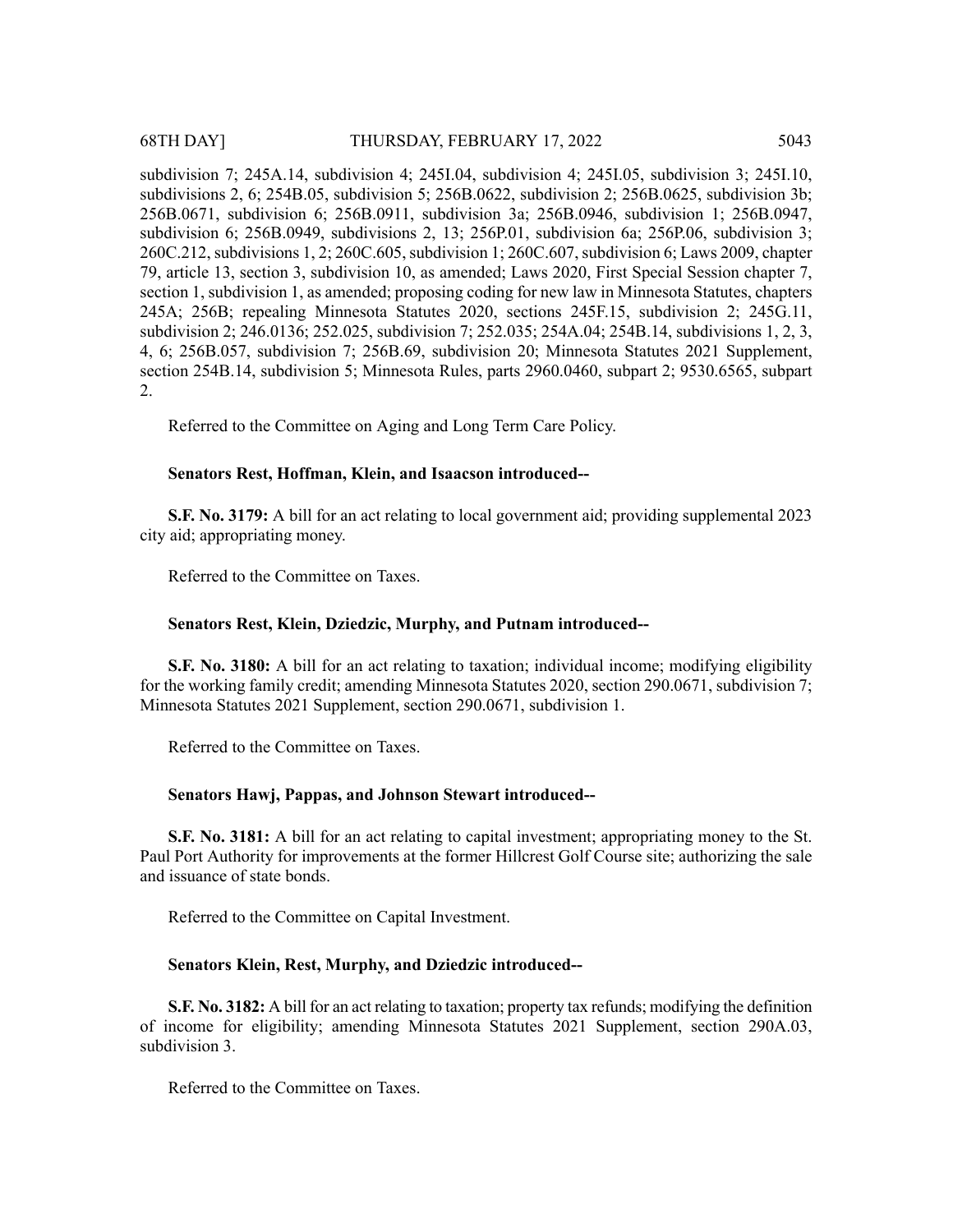#### **Senators Klein, Putnam, Hoffman, Murphy, and Dziedzic introduced--**

**S.F. No. 3183:** A bill for an act relating to taxation; property tax refunds; expanding the exemption amount forsenior claimants and claimants with a disability; amending Minnesota Statutes 2021 Supplement, section 290A.03, subdivision 3.

Referred to the Committee on Taxes.

# **Senators Klein, Frentz, Bigham, Murphy, and Dziedzic introduced--**

**S.F. No. 3184:** A bill for an act relating to taxation; property; modifying requirements for the senior citizens' property tax deferral; amending Minnesota Statutes 2020, section 290B.03, subdivision 1.

Referred to the Committee on Taxes.

#### **Senators Klein, Rest, Dziedzic, and Murphy introduced--**

**S.F. No. 3185:** A bill for an act relating to taxation; property tax refunds; reducing co-pays, reducing thresholds, and increasing maximum refunds for the homestead credit refund; amending Minnesota Statutes 2020, section 290A.04, subdivisions 2, 4.

Referred to the Committee on Taxes.

# **Senator Lang introduced--**

**S.F. No. 3186:** A bill for an act relating to capital investment; appropriating money for the final trail segment of the Glacial Lakes Trail; authorizing the sale and issuance of state bonds.

Referred to the Committee on Capital Investment.

# **Senators Limmer and Latz introduced--**

**S.F. No. 3187:** A bill for an act relating to corrections; authorizing the Department of Corrections Fugitive Apprehension Unit to exercise general law enforcement duties during the course of official duties; amending Minnesota Statutes 2020, section 241.025, subdivisions 1, 2, 3.

Referred to the Committee on Judiciary and Public Safety Finance and Policy.

### **Senators Dziedzic, Putnam, Champion, Rest, and Nelson introduced--**

**S.F. No. 3188:** A bill for an act relating to higher education; providing an income tax subtraction for certain grants; increasing funding for the grants to underrepresented student teachers program; appropriating money; amending Minnesota Statutes 2020, section 290.0132, by adding a subdivision; Laws 2021, First Special Session chapter 2, article 1, section 2, subdivisions 1, 26.

Referred to the Committee on Taxes.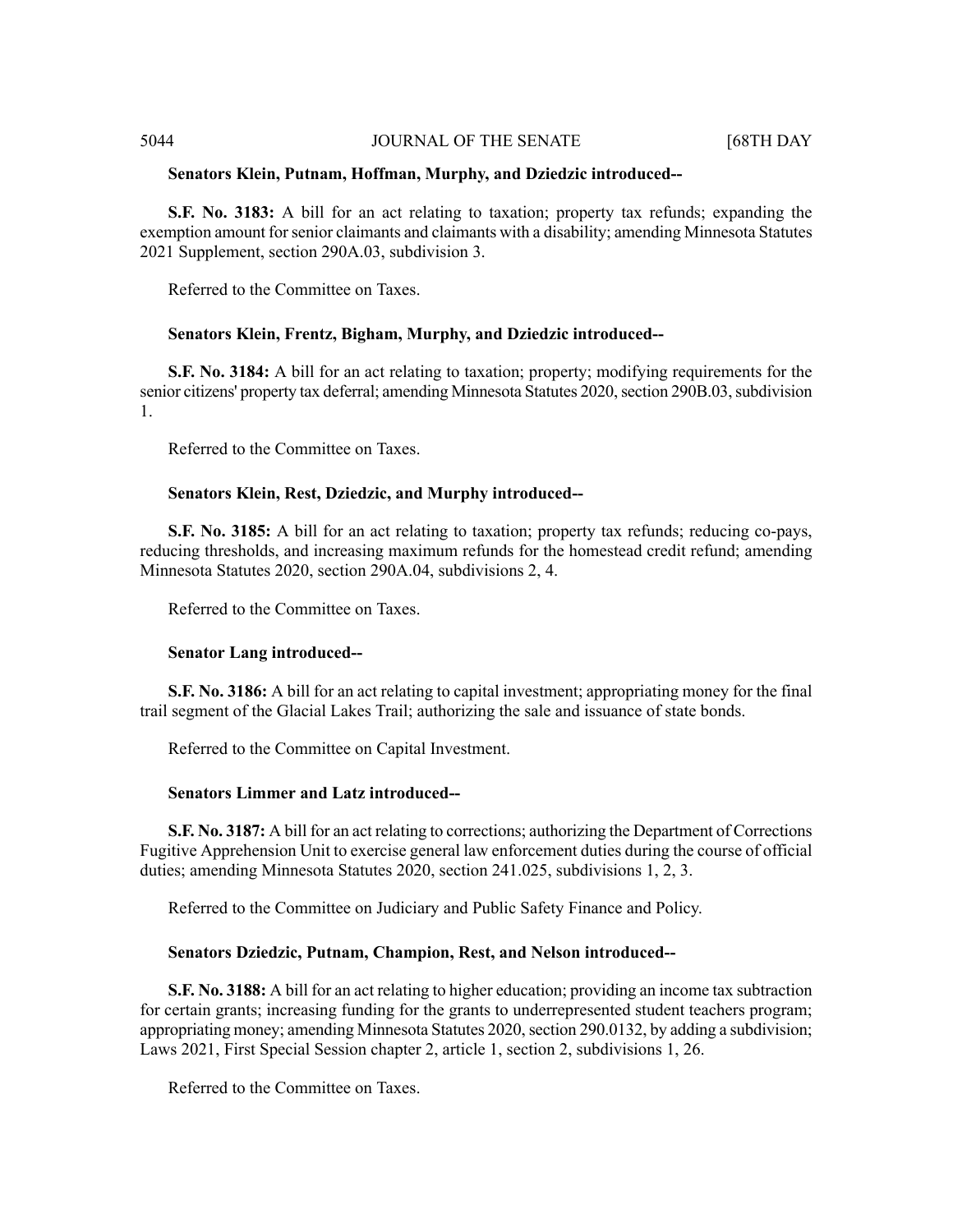# 68TH DAY] THURSDAY, FEBRUARY 17, 2022 5045

#### **Senators Dziedzic, Tomassoni, Putnam, Rest, and McEwen introduced--**

**S.F. No. 3189:** A bill for an act relating to higher education; establishing a program to provide grants to student teachers; providing an income tax subtraction for certain grants; amending Minnesota Statutes 2020, section 290.0132, by adding a subdivision; Laws 2021, First Special Session chapter 2, article 1, section 2, subdivisions 1, 25, 26; proposing coding for new law in Minnesota Statutes, chapter 136A; repealing Minnesota Statutes 2021 Supplement, sections 136A.1274; 136A.1275.

Referred to the Committee on Higher Education Finance and Policy.

#### **Senators Klein, Bigham, Latz, López Franzen, and Putnam introduced--**

**S.F. No. 3190:** A bill for an act relating to public safety; expanding the fourth-degree assault crime related to health care professionals; requiring the commissioner of health to develop education and awareness initiatives addressing health care professional burnout and mental health issues; appropriating money; amending Minnesota Statutes 2020, section 609.2231, subdivision 2.

Referred to the Committee on Judiciary and Public Safety Finance and Policy.

#### **Senators Rest and Dziedzic introduced--**

**S.F. No. 3191:** A bill for an act relating to taxes; local sales and use; clarifying local resolution submission and referendum requirements for imposing a new local sales tax or modifying an existing local sales tax; amending Minnesota Statutes 2020, section 297A.99, subdivisions 1, 3; Minnesota Statutes 2021 Supplement, section 297A.99, subdivision 2.

Referred to the Committee on Taxes.

#### **Senators Rest and Dziedzic introduced--**

**S.F. No. 3192:** A bill for an act relating to taxation; property; modifying the homestead market value exclusion; amending Minnesota Statutes 2020, section 273.13, subdivision 35.

Referred to the Committee on Taxes.

### **Senators Bigham, Putnam, Ingebrigtsen, and Dziedzic introduced--**

**S.F. No. 3193:** A bill for an act relating to data practices; authorizing the exchange of mental health data among law enforcement mental health units, social services, and health care providers to coordinate necessary services; amending Minnesota Statutes 2020, sections 13.46, subdivisions 2, 7; 13.82, by adding a subdivision; Minnesota Statutes 2021 Supplement, section 144.293, subdivision 5.

Referred to the Committee on Civil Law and Data Practices Policy.

#### **Senators Wiger, Kunesh, Isaacson, and Cwodzinski introduced--**

**S.F. No. 3194:** A bill for an act relating to education finance; linking the general education basic formula allowance to the rate of inflation; linking extended time revenue and local optional revenue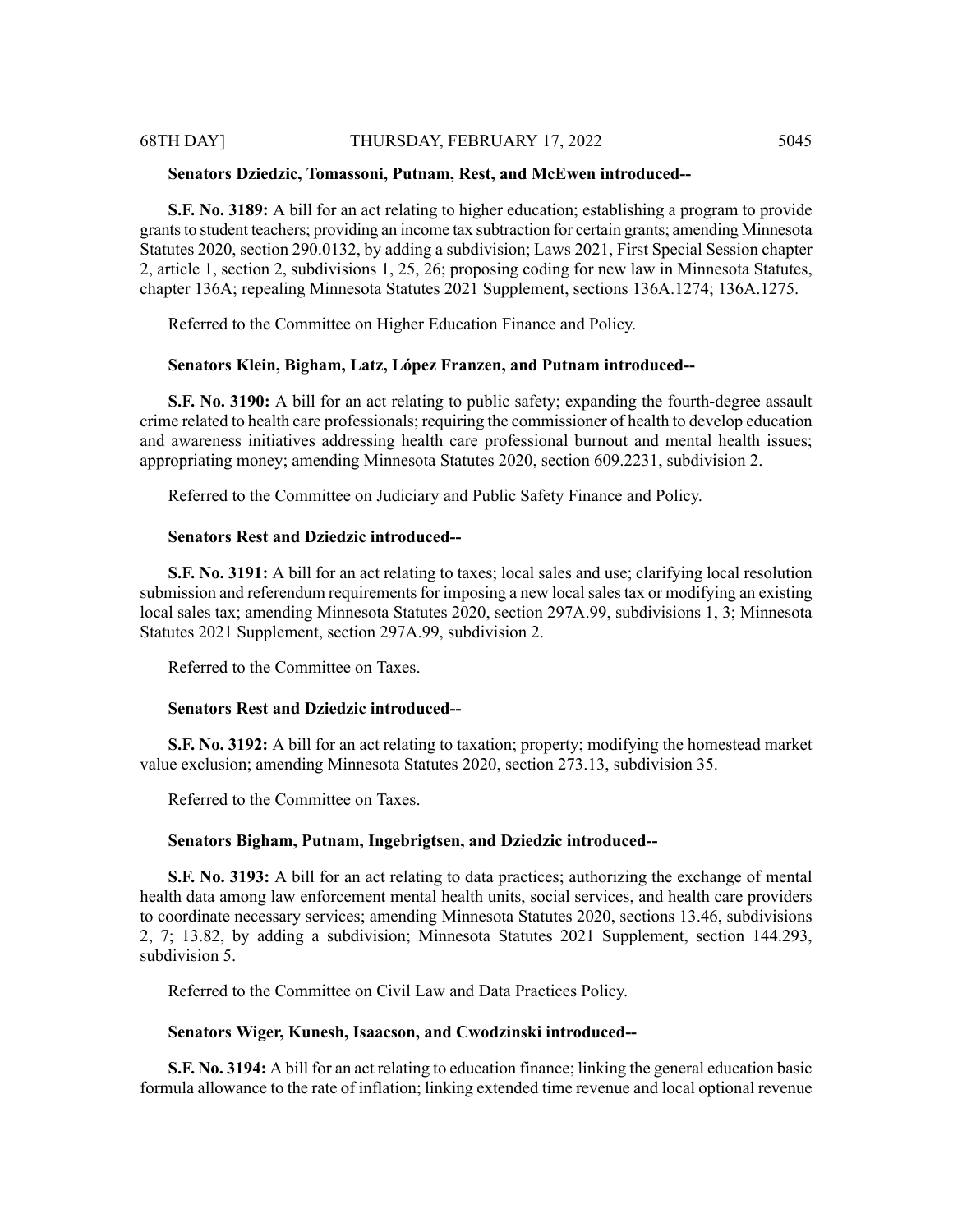to the general education basic formula allowance; appropriating money; amending Minnesota Statutes 2020, section 126C.10, subdivision 2a; Minnesota Statutes 2021 Supplement, section 126C.10, subdivisions 2, 2e.

Referred to the Committee on Education Finance and Policy.

#### **Senators Utke and Housley introduced--**

**S.F. No. 3195:** A bill for an act relating to human services; modifying nursing facility payment rates; modifying elderly waiver rates; modifying payment rates for customized living services provided under certain disability waivers; appropriating money; amending Minnesota Statutes 2020, sections 256R.02, subdivisions 16, 24, 26, 29, 34, by adding subdivisions; 256R.23, subdivisions 2, 3; 256R.24, subdivision 1; 256R.25; 256S.201, subdivision 3; 256S.211, by adding a subdivision; 256S.213, subdivision 1; Minnesota Statutes 2021 Supplement, section 256S.21; repealing Minnesota Statutes 2021 Supplement, section 256S.2101.

Referred to the Committee on Aging and Long Term Care Policy.

#### **Senator Rarick introduced--**

**S.F. No. 3196:** A bill for an act relating to taxation; exempting property used for Veterans of Foreign Wars organizations; amending Minnesota Statutes 2020, section 272.02, by adding a subdivision.

Referred to the Committee on Taxes.

#### **Senator Rarick introduced--**

**S.F. No. 3197:** A bill for an act relating to capital investment; appropriating money for improvements to secondary clarifiers in the Western Lake Superior Sanitary District; authorizing the sale and issuance of state bonds.

Referred to the Committee on Capital Investment.

#### **Senator Torres Ray introduced--**

**S.F. No. 3198:** A bill for an act relating to economic development; appropriating money to the Center for Economic Inclusion.

Referred to the Committee on Jobs and Economic Growth Finance and Policy.

#### **Senator Torres Ray introduced--**

**S.F. No. 3199:** A bill for an act relating to health; requiring research and education on uterine fibroids; establishing a uterine fibroid database; appropriating money; proposing coding for new law in Minnesota Statutes, chapter 144.

Referred to the Committee on Health and Human Services Finance and Policy.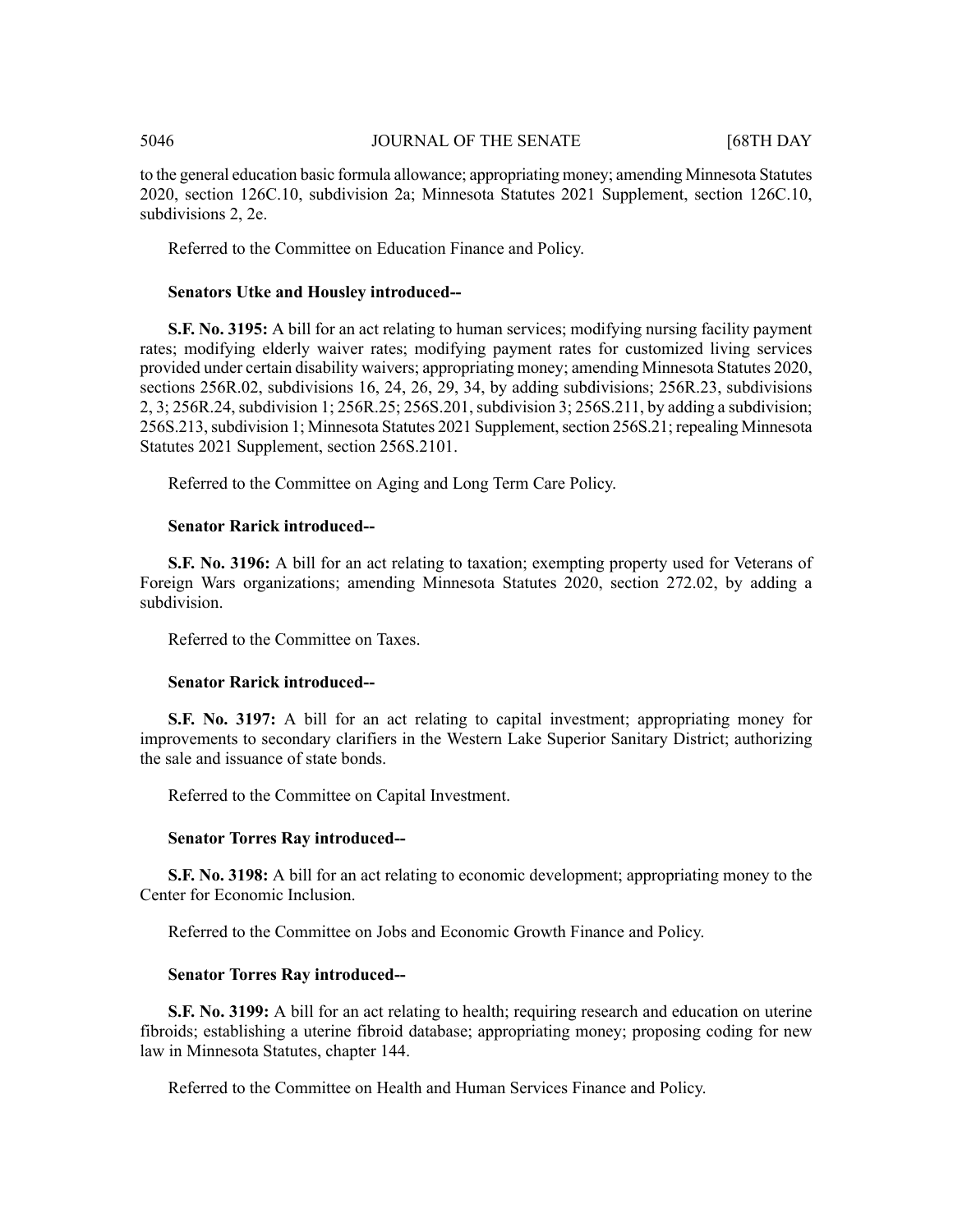# 68TH DAY] THURSDAY, FEBRUARY 17, 2022 5047

# **Senators Bakk and Limmer introduced--**

**S.F. No. 3200:** A bill for an act relating to taxation; property; establishing an affordable housing market value exclusion; amending Minnesota Statutes 2020, sections 273.032; 273.13, by adding a subdivision; 276.04, subdivision 2; proposing coding for new law in Minnesota Statutes, chapter 273.

Referred to the Committee on Taxes.

### **Senator Howe introduced--**

**S.F. No. 3201:** A bill for an act relating to health; directing the commissioner of health to modify a requirement to obtain a Department of Health recommendation for the J-1 visa waiver program.

Referred to the Committee on Health and Human Services Finance and Policy.

# **Senator Dornink introduced--**

**S.F. No. 3202:** A bill for an act relating to health occupations; modifying a requirement for podiatrist licensure; amending Minnesota Statutes 2020, section 153.16, subdivision 1.

Referred to the Committee on Health and Human Services Finance and Policy.

#### **Senator Eaton introduced--**

**S.F. No. 3203:** A bill for an act relating to taxation; local sales and use; authorizing the city of Brooklyn Center to impose a local sales and use tax.

Referred to the Committee on Taxes.

#### **Senator Eaton introduced--**

**S.F. No. 3204:** A bill for an act relating to capital investment; appropriating money for a health, culture, and recreation facility; authorizing the issuance of state bonds.

Referred to the Committee on Capital Investment.

#### **Senator Johnson Stewart introduced--**

**S.F. No. 3205:** A bill for an act relating to capital investment; amending nonstate funding and capital project submission requirements for projects requesting state assistance; amending Minnesota Statutes 2020, sections 16A.502; 16A.86, subdivision 3a; repealing Minnesota Statutes 2020, section 16A.86, subdivision 4.

Referred to the Committee on Capital Investment.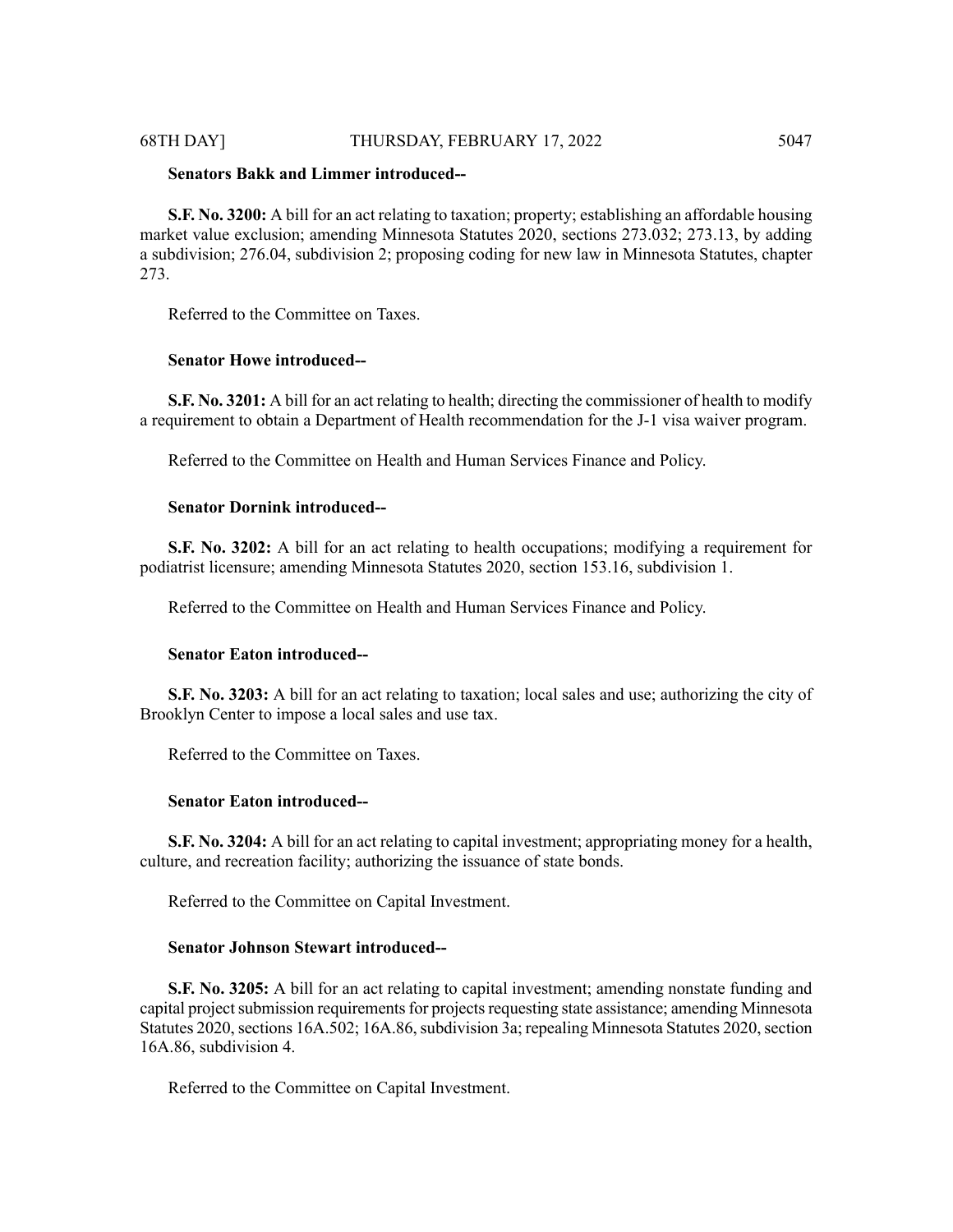# **Senator Johnson Stewart introduced--**

**S.F. No. 3206:** A bill for an act relating to capital investment; amending nonstate funding and capital project submission requirements for projects requesting state assistance; amending Minnesota Statutes 2020, sections 16A.502; 16A.86, subdivision 3a; repealing Minnesota Statutes 2020, section 16A.86, subdivision 4.

Referred to the Committee on Capital Investment.

#### **Senator Johnson Stewart introduced--**

**S.F. No. 3207:** A bill for an act relating to transportation; appropriating money for improvements on Hennepin County Road 47 in the city of Plymouth.

Referred to the Committee on Transportation Finance and Policy.

#### **Senator Dornink introduced--**

**S.F. No. 3208:** A resolution memorializing Congressto call a convention to propose amendments to the United States Constitution to impose fiscal constraints on the federal government, limit the power and jurisdiction of the federal government, and limit the terms of office for its officials and for members of Congress.

Referred to the Committee on State Government Finance and Policy and Elections.

# **Senators Rest, Latz, and Pappas introduced--**

**S.F. No. 3209:** A bill for an act relating to capital investment; appropriating money for a new fire station in the city of Golden Valley; authorizing the sale and issuance of state bonds.

Referred to the Committee on Capital Investment.

#### **Senators Marty and Newton introduced--**

**S.F. No. 3210:** A bill for an act relating to public safety; expanding treatment courts throughout the state to ensure statewide access; appropriating money; proposing coding for new law in Minnesota Statutes, chapter 484.

Referred to the Committee on Judiciary and Public Safety Finance and Policy.

#### **Senator Champion introduced--**

**S.F. No. 3211:** A bill for an act relating to environment; modifying requirement to analyze and consider cumulative pollution before issuing air quality permit; providing for identification of environmental justice areas; requiring demographic analysis in certain environmental permitting and review; making technical corrections; amending Minnesota Statutes 2020, sections 116.06, subdivision 1, by adding subdivisions; 116.07, subdivision 4a, by adding subdivisions; 116D.04, by adding a subdivision; proposing coding for new law in Minnesota Statutes, chapter 116.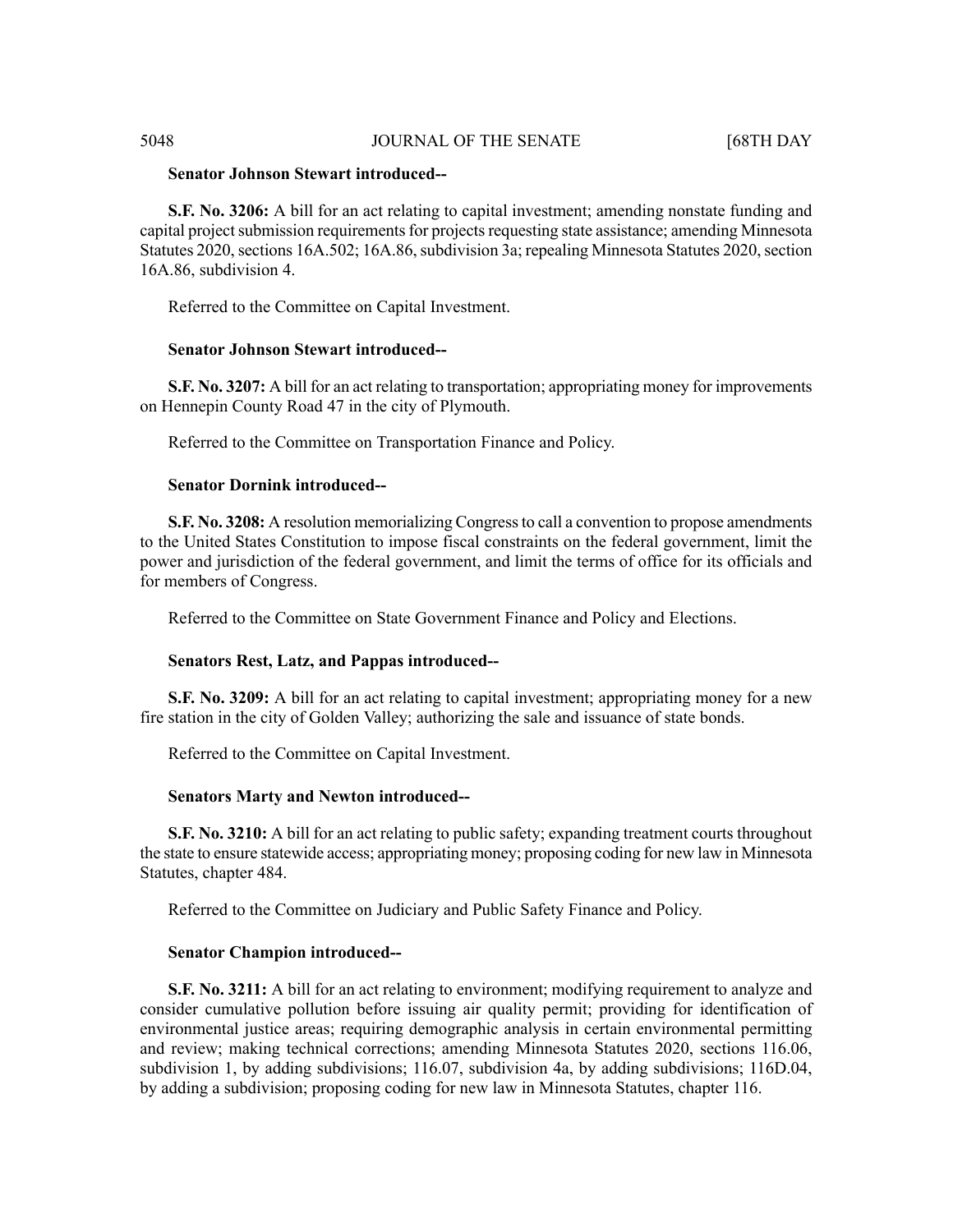Referred to the Committee on Environment and Natural Resources Policy and Legacy Finance.

#### **Senator Champion introduced--**

**S.F. No. 3212:** A bill for an act relating to capital investment; appropriating money for the Minnesota Shubert Center for Dance and Music; authorizing the sale and issuance of state bonds.

Referred to the Committee on Capital Investment.

#### **Senator Champion introduced--**

**S.F. No. 3213:** A bill for an act relating to insurance; prohibiting insurers from discriminating based on the breed of dog owned; proposing coding for new law in Minnesota Statutes, chapter 65A.

Referred to the Committee on Commerce and Consumer Protection Finance and Policy.

#### **Senator Koran introduced--**

**S.F. No. 3214:** A bill for an act relating to data practices; modifying criminal history checks done by cities and counties; amending Minnesota Statutes 2021 Supplement, section 299C.72, subdivision 2.

Referred to the Committee on Civil Law and Data Practices Policy.

#### **Senator Senjem introduced--**

**S.F. No. 3215:** A bill for an act relating to public safety; authorizing grants to cities of the first class to acquire and deploy technology to detect gunshots; providing for a report; appropriating money.

Referred to the Committee on Judiciary and Public Safety Finance and Policy.

#### **Senator Senjem introduced--**

**S.F. No. 3216:** A bill for an act relating to human services; appropriating money for a grant to a recovery community organization.

Referred to the Committee on Human Services Reform Finance and Policy.

#### **Senator Newton introduced--**

**S.F. No. 3217:** A bill for an act relating to veterans; modifying admission requirements for Minnesota veterans homes; proposing coding for new law in Minnesota Statutes, chapter 198.

Referred to the Committee on Veterans and Military Affairs Finance and Policy.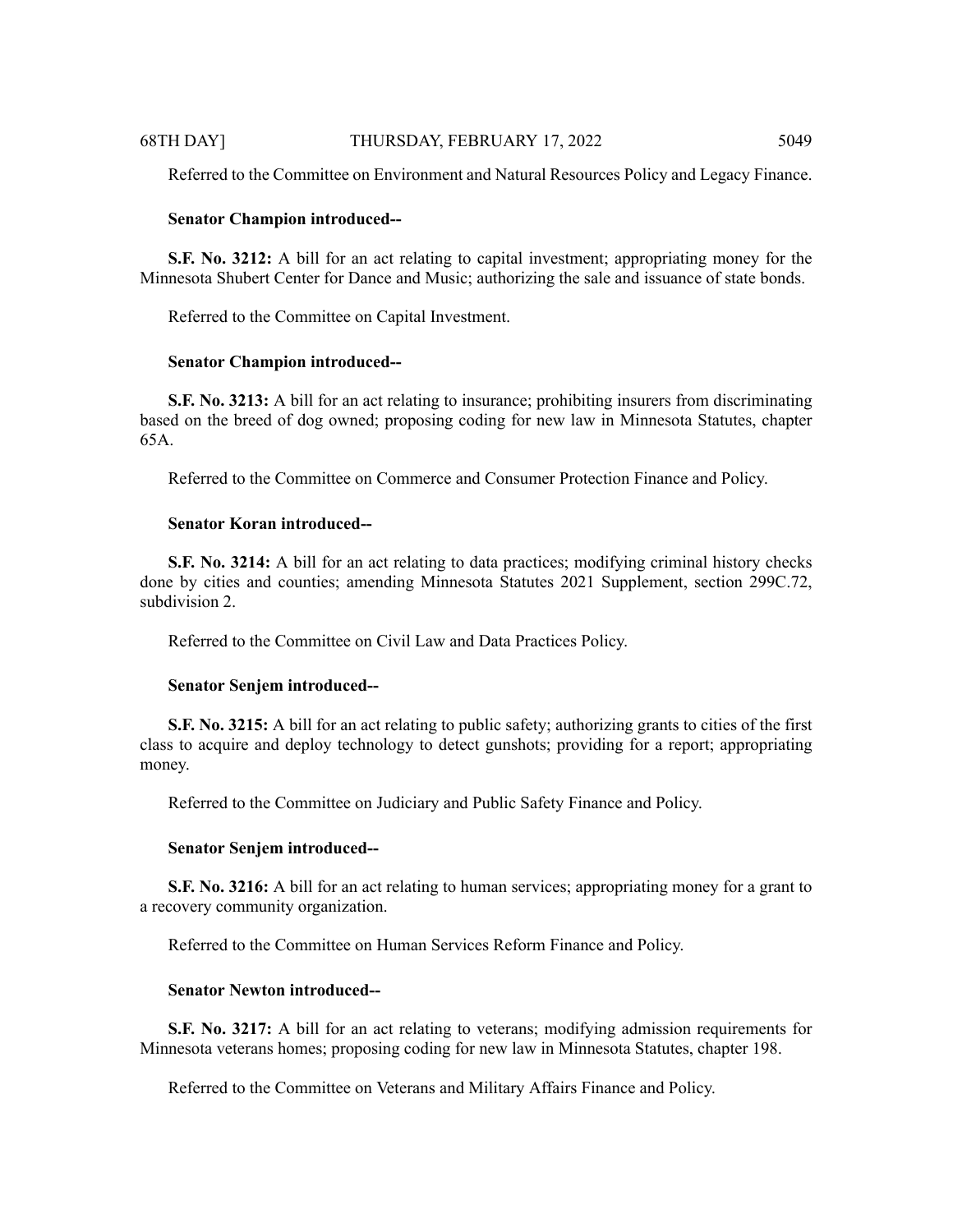# **Senator Newton introduced--**

**S.F. No. 3218:** A bill for an act relating to motor vehicles; authorizing additional veteransspecial motorcycle plates; amending Minnesota Statutes 2020, section 168.123, subdivision 1.

Referred to the Committee on Transportation Finance and Policy.

# **Senator Newton introduced--**

**S.F. No. 3219:** A bill for an act relating to commerce; restricting underwriting for automobile insurance; amending Minnesota Statutes 2020, section 72A.20, by adding a subdivision.

Referred to the Committee on Commerce and Consumer Protection Finance and Policy.

### **Senator Nelson, by request, introduced--**

**S.F. No. 3220:** A bill for an act relating to taxation; making various policy and technical changes to partnership taxes, sales and use taxes, special taxes, certain state aids, property tax refunds, and other miscellaneous taxes and tax provisions; amending Minnesota Statutes 2020, sections 6.495, subdivision 3; 290A.03, subdivision 13; 290A.19; 296A.083, subdivision 3; 297A.61, subdivision 29; 297F.05, subdivisions 4, 4a; 477B.01, subdivisions 5, 10, 11, by adding subdivisions; 477B.02, subdivisions 2, 3, 5, 8, 9, by adding a subdivision; 477B.03, subdivisions 2, 3, 4, 5, 7; 477B.04, subdivision 1, by adding a subdivision;  $477C.03$ , subdivisions 2, 5;  $477C.04$ , by adding a subdivision; Minnesota Statutes 2021 Supplement, sections 289A.08, subdivision 7a; 289A.382, subdivision 2; repealing Minnesota Statutes 2020, sections 477B.02, subdivision 4; 477B.03, subdivision 6.

Referred to the Committee on Taxes.

#### **Senator Nelson introduced--**

**S.F. No. 3221:** A bill for an act relating to taxation; individual income; allowing a subtraction for employer student loan payments; amending Minnesota Statutes 2020, section 290.0132, by adding a subdivision.

Referred to the Committee on Taxes.

### **Senator Limmer introduced--**

**S.F. No. 3222:** A bill for an act relating to public safety; directing the Sentencing Guidelines Commission to modify the sentencing grids to include half points.

Referred to the Committee on Judiciary and Public Safety Finance and Policy.

#### **Senators Senjem, Nelson, Housley, Pratt, and Draheim introduced--**

**S.F. No. 3223:** A bill for an act relating to public safety; establishing a program to award bonuses to peace officers for exemplary service; requiring a report; appropriating money; proposing coding for new law in Minnesota Statutes, chapter 626.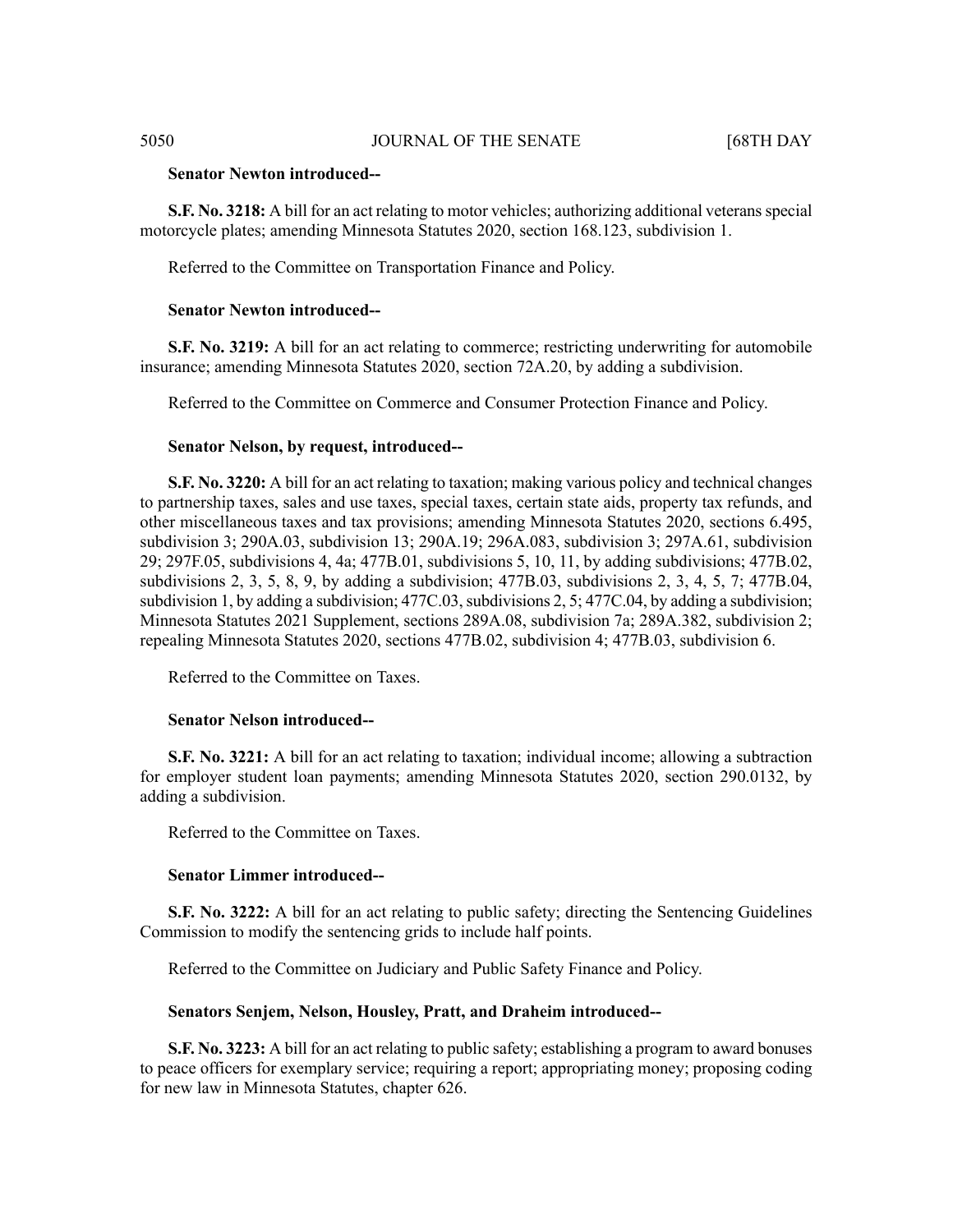Referred to the Committee on Judiciary and Public Safety Finance and Policy.

# **Senators Newman, Johnson, Lang, Ingebrigtsen, and Koran introduced--**

**S.F. No. 3224:** A bill for an act relating to public safety; requiring aggravated sentences for certain violent offenders; requiring consecutive sentences for certain violent offenders; requiring certain offenders to serve the entire announced sentence in custody; amending Minnesota Statutes 2020, section 609.1095, subdivisions 2, 3, 4, by adding a subdivision.

Referred to the Committee on Judiciary and Public Safety Finance and Policy.

# **Senator Senjem introduced--**

**S.F. No. 3225:** A bill for an act relating to utilities; increasing an acquisition cost limit requiring Public Utilities Commission approval; amending Minnesota Statutes 2020, section 216B.50, subdivision 1.

Referred to the Committee on Energy and Utilities Finance and Policy.

# **Senator Duckworth introduced--**

**S.F. No. 3226:** A bill for an act relating to transportation; appropriating money for a freight rail car storage facility project in Lakeville.

Referred to the Committee on Transportation Finance and Policy.

# **Senator Duckworth introduced--**

**S.F. No. 3227:** A bill for an act relating to transportation; appropriating money for a freight rail car storage facility project in Lakeville.

Referred to the Committee on Transportation Finance and Policy.

# **Senator Duckworth introduced--**

**S.F. No. 3228:** A bill for an act relating to capital investment; appropriating money for a freight rail car storage facility in the city of Lakeville; authorizing the sale and issuance of state bonds.

Referred to the Committee on Capital Investment.

# **Senators Coleman and Duckworth introduced--**

**S.F. No. 3229:** A bill for an act relating to education; modifying alternative teacher preparation program grant eligibility; appropriating money; amending Minnesota Statutes 2020, section 136A.1276.

Referred to the Committee on Higher Education Finance and Policy.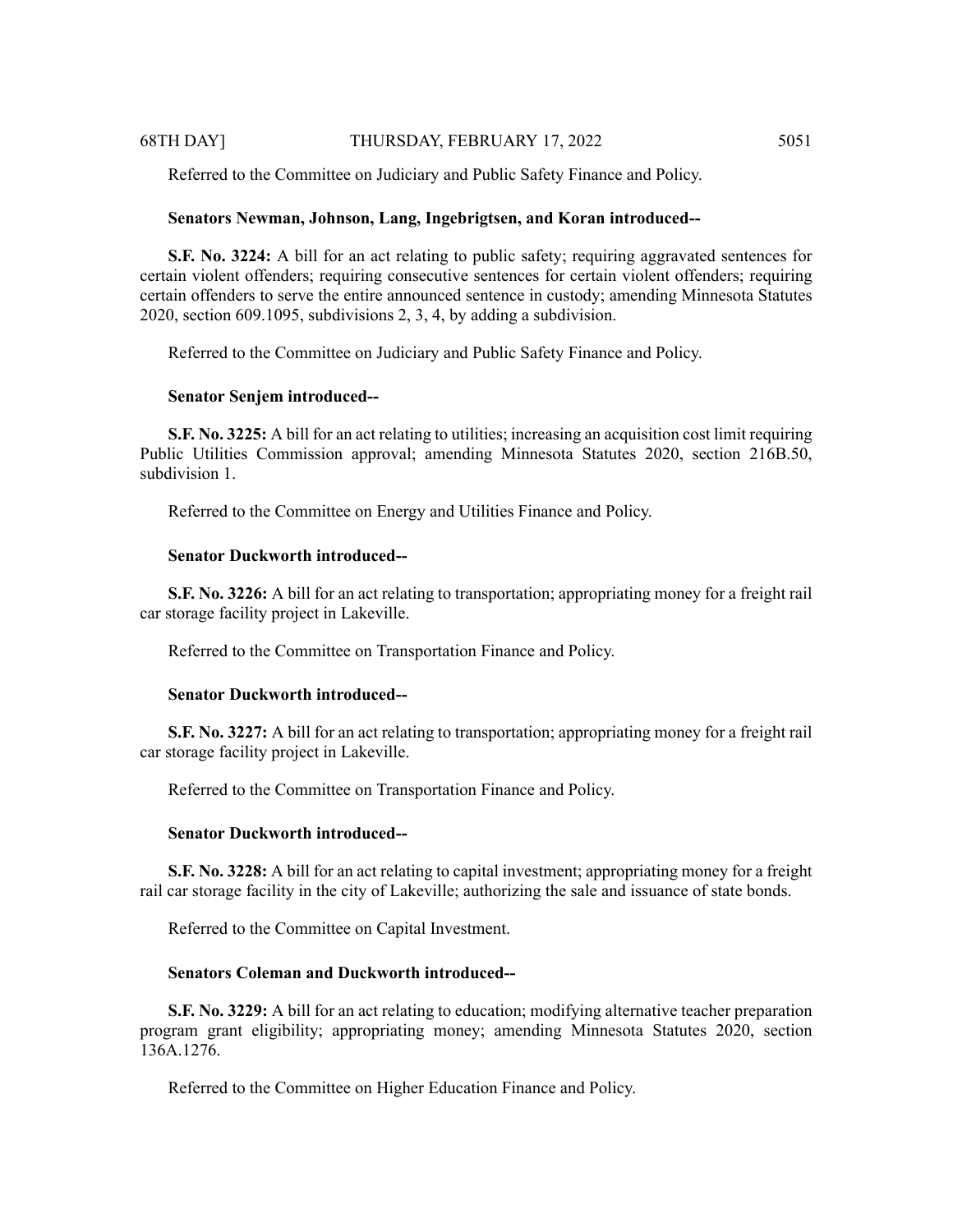# **Senator Coleman introduced--**

**S.F. No. 3230:** A bill for an act relating to health care; requiring medical assistance to cover rapid whole genome sequencing (rWGS) testing; amending Minnesota Statutes 2020, section 256B.0625, by adding a subdivision.

Referred to the Committee on Health and Human Services Finance and Policy.

# **Senators Coleman and Duckworth introduced--**

**S.F. No. 3231:** A bill for an act relating to education finance; making permanent enhanced funding for the Minnesota math corps; amending Laws 2021, First Special Session chapter 13, article 2, section 4, subdivision 15.

Referred to the Committee on Education Finance and Policy.

#### **Senators Isaacson, Clausen, Johnson Stewart, Eaton, and Latz introduced--**

**S.F. No. 3232:** A bill for an act relating to public safety; regulating visitor carrying of firearms on state university campuses; amending Minnesota Statutes 2020, section 624.714, subdivision 18.

Referred to the Committee on Judiciary and Public Safety Finance and Policy.

#### **Senators Isaacson, Kunesh, Cwodzinski, Johnson Stewart, and Putnam introduced--**

**S.F. No. 3233:** A bill for an act relating to education finance; appropriating money for full-service community schools.

Referred to the Committee on Education Finance and Policy.

# **Senator Utke introduced--**

**S.F. No. 3234:** A bill for an act relating to public health; granting the governor temporary emergency authority to grant certain COVID-19 waivers.

Referred to the Committee on Health and Human Services Finance and Policy.

#### **Senators Howe, Eichorn, Koran, Utke, and Draheim introduced--**

**S.F. No. 3235:** A bill for an act relating to health; authorizing the prescribing and dispensing of drugs for off-label use for the prevention and treatment of COVID-19; proposing coding for new law in Minnesota Statutes, chapter 152.

Referred to the Committee on Health and Human Services Finance and Policy.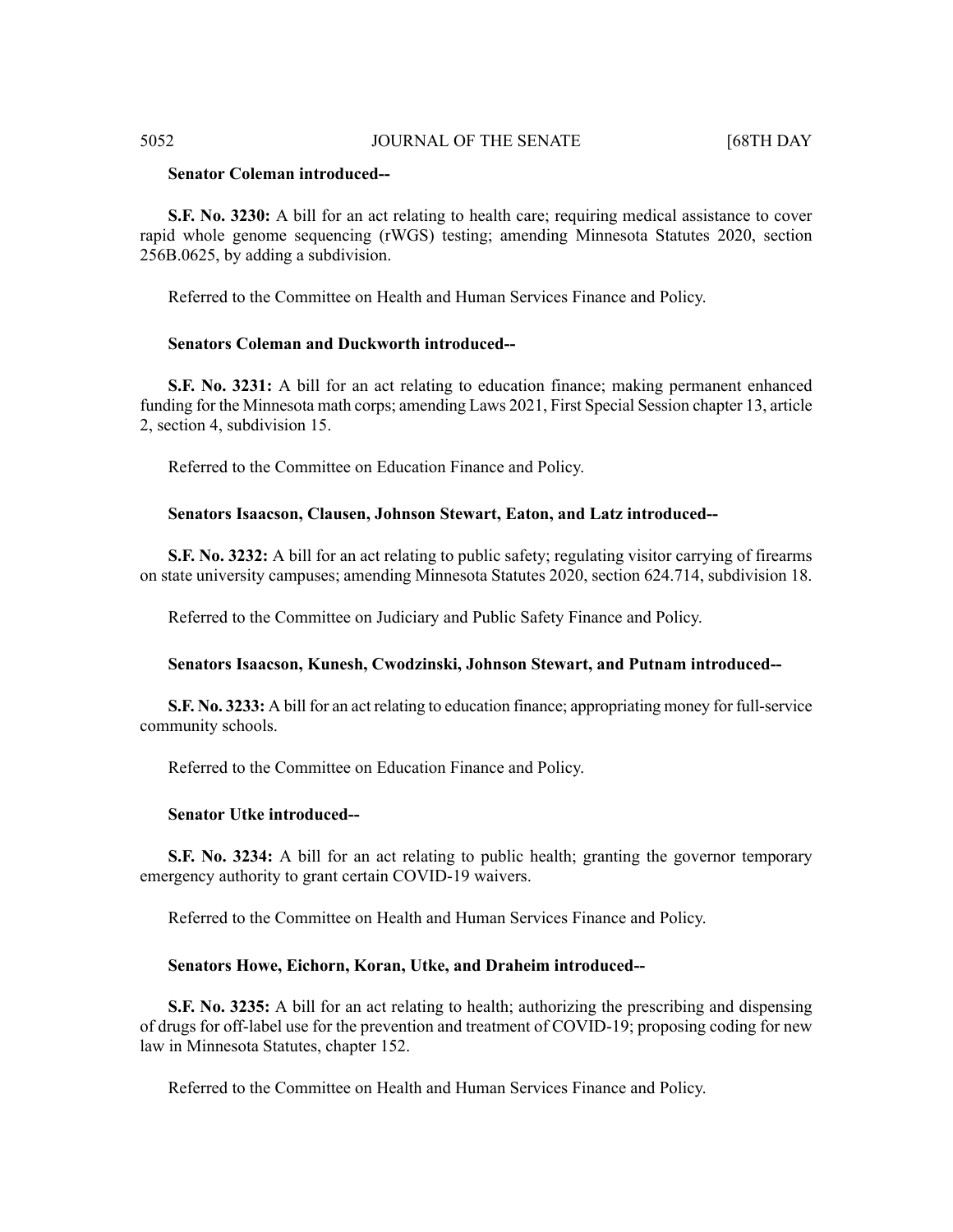# 68TH DAY] THURSDAY, FEBRUARY 17, 2022 5053

# **Senators Koran and Rarick introduced--**

**S.F. No. 3236:** A bill for an act relating to capital investment; appropriating money for design and construction of North Branch I-35/400th Street Interchange Improvement Project in the city of North Branch.

Referred to the Committee on Transportation Finance and Policy.

# **Senators Fateh and Kunesh introduced--**

**S.F. No. 3237:** A bill for an act relating to capital investment; appropriating money for an expansion of the Native American Community Clinic.

Referred to the Committee on Jobs and Economic Growth Finance and Policy.

#### **Senator Kiffmeyer introduced--**

**S.F. No. 3238:** A bill for an act relating to real property; requiring common interest communities to file annual reports and bylaws with the attorney general; amending Minnesota Statutes 2020, section 515B.3-106.

Referred to the Committee on Civil Law and Data Practices Policy.

#### **Senators Eichorn, Coleman, Duckworth, Koran, and Mathews introduced--**

**S.F. No. 3239:** A bill for an act relating to education; providing for transparency in curriculum and expanding parents' rights in schools; amending Minnesota Statutes 2020, sections 120B.20; 121A.06, subdivision 2; 123B.09, subdivisions 6, 10; 124E.07, subdivision 8; proposing coding for new law in Minnesota Statutes, chapter 120B.

Referred to the Committee on Education Finance and Policy.

#### **Senator Johnson introduced--**

**S.F. No. 3240:** A bill for an act relating to natural resources; appropriating money to resurface recreational trail.

Referred to the Committee on Environment and Natural Resources Finance.

#### **Senators Howe, Gazelka, Newman, Dornink, and Ingebrigtsen introduced--**

**S.F. No. 3241:** A bill for an act relating to public safety; precluding pattern bargaining for law enforcement officer salaries; amending Minnesota Statutes 2020, section 43A.17, by adding a subdivision.

Referred to the Committee on State Government Finance and Policy and Elections.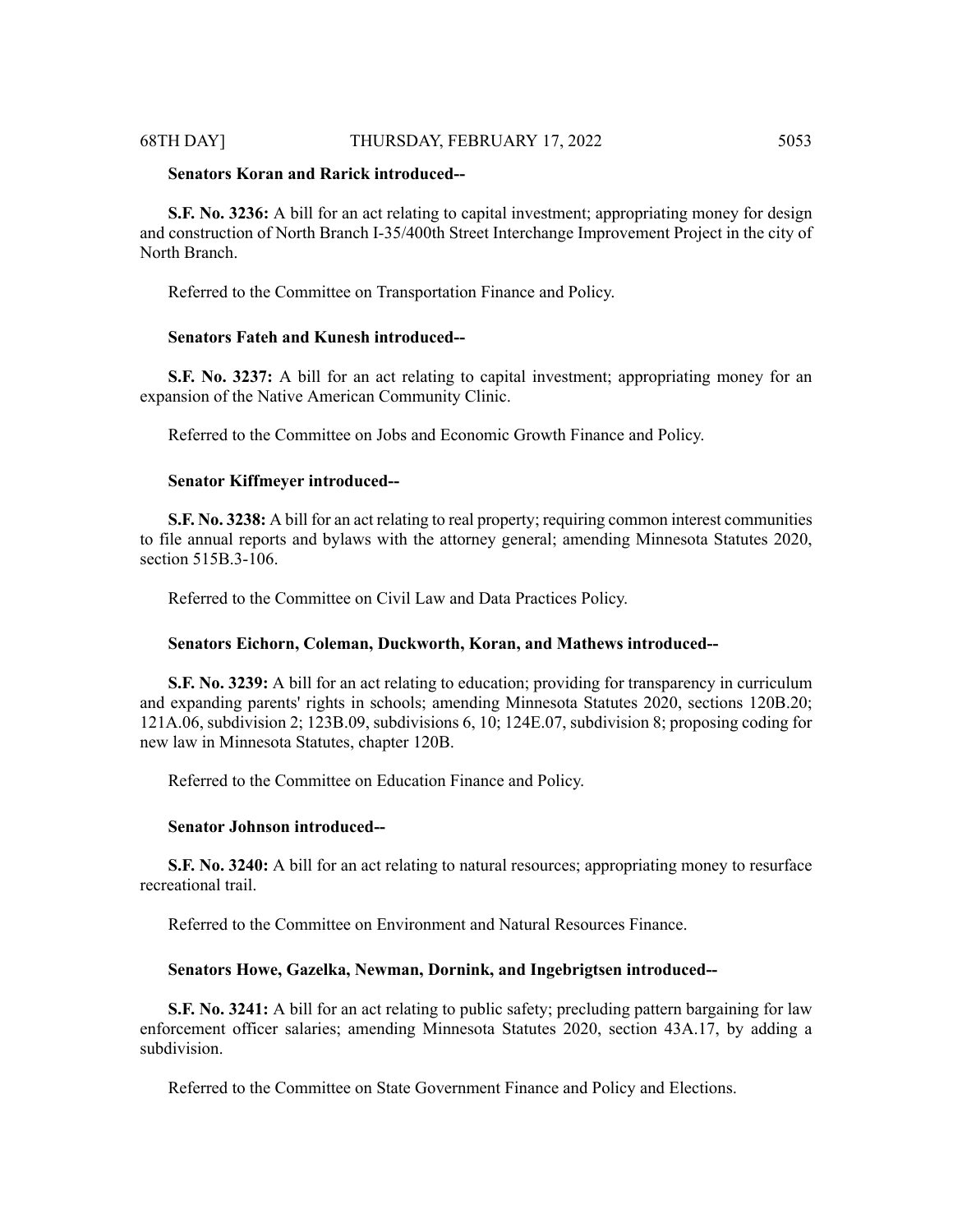# **Senator Dahms introduced--**

**S.F. No. 3242:** A bill for an act relating to commerce; modifying registration filing for franchises; amending Minnesota Statutes 2020, section 80C.08, subdivision 1.

Referred to the Committee on Commerce and Consumer Protection Finance and Policy.

#### **Senator Dahms introduced--**

**S.F. No. 3243:** A bill for an act relating to commerce; making technical changes to various provisions administered by the Department of Commerce; updating references to federal law; amending Minnesota Statutes 2020, sections 47.08; 47.16, subdivisions 1, 2; 47.172, subdivision 2; 47.28, subdivision 3; 47.30, subdivision 5; 55.10, subdivision 1; 65B.84, subdivision 2; 80A.61; 80C.05, subdivision 2; 239.761, subdivisions 3, 4; 239.791, subdivision 2a; 296A.01, subdivision 23.

Referred to the Committee on Commerce and Consumer Protection Finance and Policy.

# **Senator Coleman introduced--**

**S.F. No. 3244:** A bill for an act relating to liquor; changing license requirements for microdistilleries; amending Minnesota Statutes 2020, sections 340A.101, subdivision 17a; 340A.22, subdivision 4.

Referred to the Committee on Commerce and Consumer Protection Finance and Policy.

# **Senator Coleman introduced--**

**S.F. No. 3245:** A bill for an act relating to liquor; authorizing municipalities to issue strong beer and wine licenses to owners of town ball baseball teams; amending Minnesota Statutes 2020, section 340A.404, subdivision 1.

Referred to the Committee on Commerce and Consumer Protection Finance and Policy.

#### **Senator Coleman introduced--**

**S.F. No. 3246:** A bill for an act relating to liquor; modifying license condition for brewer off-sale; amending Minnesota Statutes 2020, section 340A.28, subdivision 2.

Referred to the Committee on Commerce and Consumer Protection Finance and Policy.

# **Senator Howe introduced--**

**S.F. No. 3247:** A bill for an act relating to transportation; appropriating money for a grant to Stearns County for improvements to Town Line Road in Stearns County.

Referred to the Committee on Transportation Finance and Policy.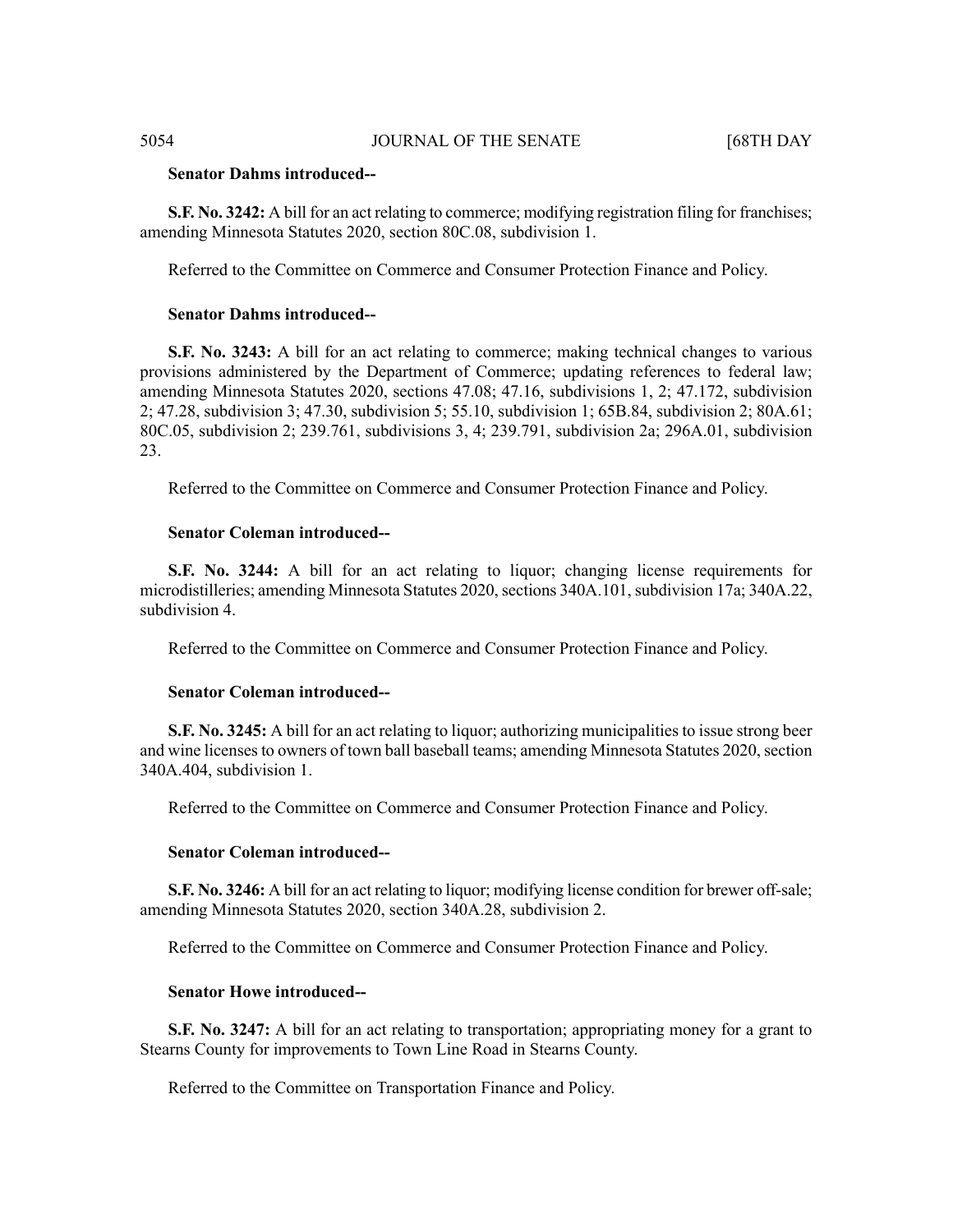#### 68TH DAY] THURSDAY, FEBRUARY 17, 2022 5055

#### **Senators Rosen, Utke, and Draheim introduced--**

**S.F. No. 3248:** A bill for an act relating to health; authorizing an exception to the moratorium on hospital construction or modifications; amending Minnesota Statutes 2021 Supplement, section 144.551, subdivision 1.

Referred to the Committee on Health and Human Services Finance and Policy.

# **Senators Rosen, Utke, and Draheim introduced--**

**S.F. No. 3249:** A bill for an act relating to human services; providing funding for shelter-linked mental health grants; appropriating money.

Referred to the Committee on Human Services Reform Finance and Policy.

# **Senator Koran introduced--**

**S.F. No. 3250:** A bill for an act relating to judiciary; limiting fees for uncertified copies of documents to the cost of producing the copy; prohibiting fees for viewing and downloading district court documents made available online; amending Minnesota Statutes 2020, section 357.021, subdivision 2.

Referred to the Committee on Judiciary and Public Safety Finance and Policy.

#### **Senator Koran introduced--**

**S.F. No. 3251:** A bill for an act relating to certified public accountants; repealing procedures related to the automatic revocation of certain public accountant certificates; repealing Minnesota Statutes 2020, section 326A.04, subdivision 11.

Referred to the Committee on State Government Finance and Policy and Elections.

# **Senator Putnam introduced--**

**S.F. No. 3252:** A bill for an act relating to taxation; property; establishing a peace officer's property tax credit; appropriating money; amending Minnesota Statutes 2020, sections 273.124, subdivision 13b; 273.1393; 276.04, subdivision 2; Minnesota Statutes 2021 Supplement, section 275.065, subdivision 3; proposing coding for new law in Minnesota Statutes, chapter 273.

Referred to the Committee on Taxes.

# **Senator Limmer introduced--**

**S.F. No. 3253:** A bill for an act relating to capital investment; appropriating money for an anaerobic digestion facility in Brooklyn Park; authorizing the sale and issuance of state bonds.

Referred to the Committee on Capital Investment.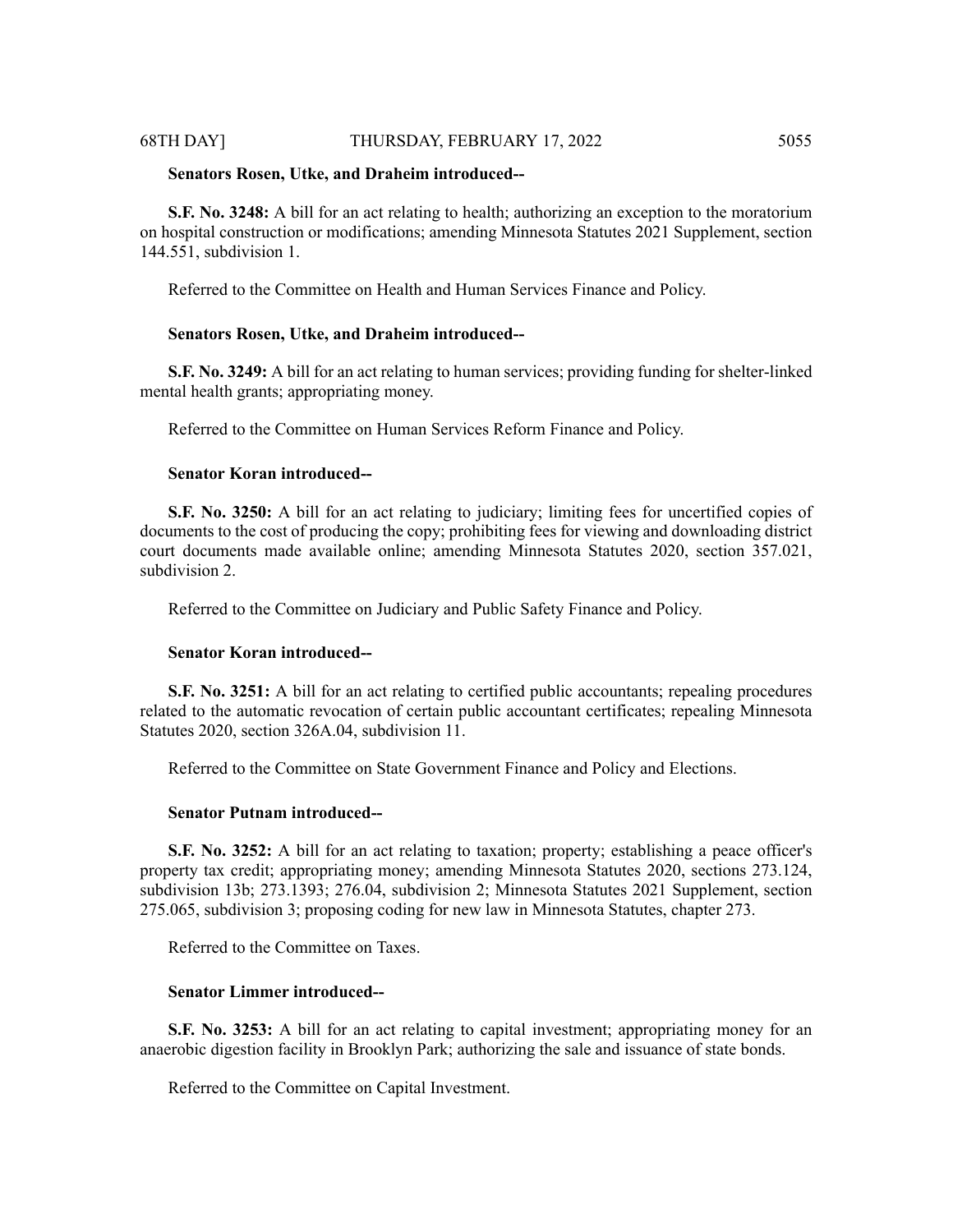# **Senators Koran and Isaacson introduced--**

**S.F. No. 3254:** A bill for an act relating to state government; ratifying certain labor agreements and compensation plans; ratifying certain memorandums of understanding.

Referred to the Committee on State Government Finance and Policy and Elections.

# **Senators Dziedzic and Rest introduced--**

**S.F. No. 3255:** A bill for an act relating to taxation; property; authorizing the creation of tourism improvement special taxing districts; proposing coding for new law as Minnesota Statutes, chapter 428B.

Referred to the Committee on Taxes.

#### **Senator Draheim introduced--**

**S.F. No. 3256:** A bill for an act relating to health; modifying requirements for specialty and guest dentist licensure; modifying requirements for display of and procedure for licenses and registration certificates; providing dental therapy licensure by credentials; modifying application and initial fees; providing civil penalties; amending Minnesota Statutes 2020, sections 150A.06, subdivisions 1c, 2c, 6, by adding a subdivision; 150A.09; 150A.091, subdivisions 1, 2, 5, 8, 9, by adding subdivisions; repealing Minnesota Statutes 2020, section 150A.091, subdivisions 3, 15, 17.

Referred to the Committee on Health and Human Services Finance and Policy.

#### **Senators Draheim and Pappas introduced--**

**S.F. No. 3257:** A bill for an act relating to health; adding a project to the hospital construction moratorium exception; amending Minnesota Statutes 2021 Supplement, section 144.551, subdivision 1.

Referred to the Committee on Health and Human Services Finance and Policy.

#### **Senator Draheim introduced--**

**S.F. No. 3258:** A bill for an act relating to health; modifying licensure requirements for the practice of medicine and acupuncture; strengthening forms of disciplinary action for physicians and physician's assistants; repealing professional corporation rules; amending Minnesota Statutes 2020, sections 147.03, subdivision 1; 147.037, subdivision 1; 147A.16; 147B.02, subdivision 7; Minnesota Statutes 2021 Supplement, section 147.141; repealing Minnesota Rules, parts 5610.0100; 5610.0200; 5610.0300.

Referred to the Committee on Health and Human Services Finance and Policy.

# **Senator Draheim introduced--**

**S.F. No. 3259:** A bill for an act relating to local and metropolitan government; modifying provisions related to local land use and building permits for the Legalizing Affordable Housing Act;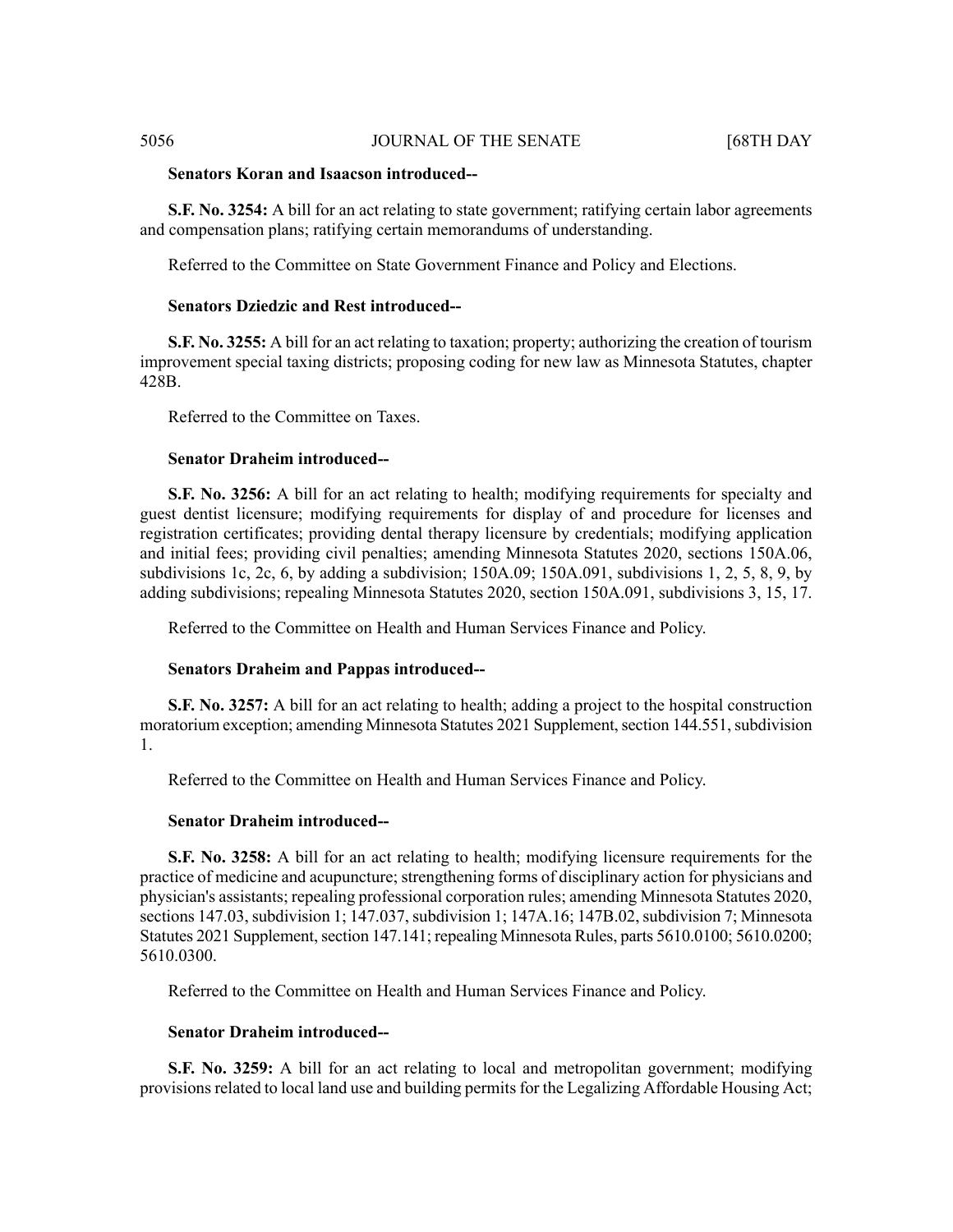amending Minnesota Statutes 2020, sections 15.99, subdivisions 1, 2; 326B.145; 326B.153, by adding a subdivision; 394.24, subdivision 1; 462.355, subdivision 4; 462.357, subdivisions 1, 2, by adding a subdivision; 462.358, subdivisions 2a, 2b; 473.254, subdivision 2; 473.517, subdivision 3; 473.858, subdivision 1; 473.859, subdivision 2; 473.865, subdivisions 2, 3; proposing coding for new law in Minnesota Statutes, chapters 394; 435; 462; 513; proposing coding for new law as Minnesota Statutes, chapter 462E; repealing Laws 2017, First Special Session chapter 3, article 3, section 126; Laws 2018, chapter 214, article 2, section 46.

Referred to the Committee on Housing Finance and Policy.

# **Senator Draheim introduced--**

**S.F. No. 3260:** A bill for an act relating to human services; appropriating money for a grant to a nonprofit organization that operates a licensed short- and long-term shelter.

Referred to the Committee on Human Services Reform Finance and Policy.

# **Senator Tomassoni introduced--**

**S.F. No. 3261:** A bill for an act relating to higher education; providing funding for various Minnesota State Colleges and Universities appropriations; amending Minnesota Statutes 2021 Supplement, sections 136F.20, subdivision 4; 136F.202, subdivision 1; Laws 2021, First Special Session chapter 2, article 1, section 3, subdivision 3.

Referred to the Committee on Higher Education Finance and Policy.

# **Senator Dibble introduced--**

**S.F. No. 3262:** A bill for an act relating to transportation; requiring the Metropolitan Council to follow recommendations of certain third-party vendors; amending Minnesota Statutes 2020, section 473.405, by adding a subdivision.

Referred to the Committee on Local Government Policy.

# **Senator Dibble introduced--**

**S.F. No. 3263:** A bill for an act relating to human services; adding authorized use for grant funds; creating a study on pregnant and parenting homeless youth; appropriating money for study on pregnant and parenting homeless youth; appropriating money for homeless youth act grants; amending Minnesota Statutes 2020, section 256K.45, by adding a subdivision.

Referred to the Committee on Human Services Reform Finance and Policy.

# **Senator Koran introduced--**

**S.F. No. 3264:** A bill for an act relating to judiciary; prohibiting fees for viewing and downloading district court documents made available online; amending Minnesota Statutes 2020, section 357.021, subdivision 2.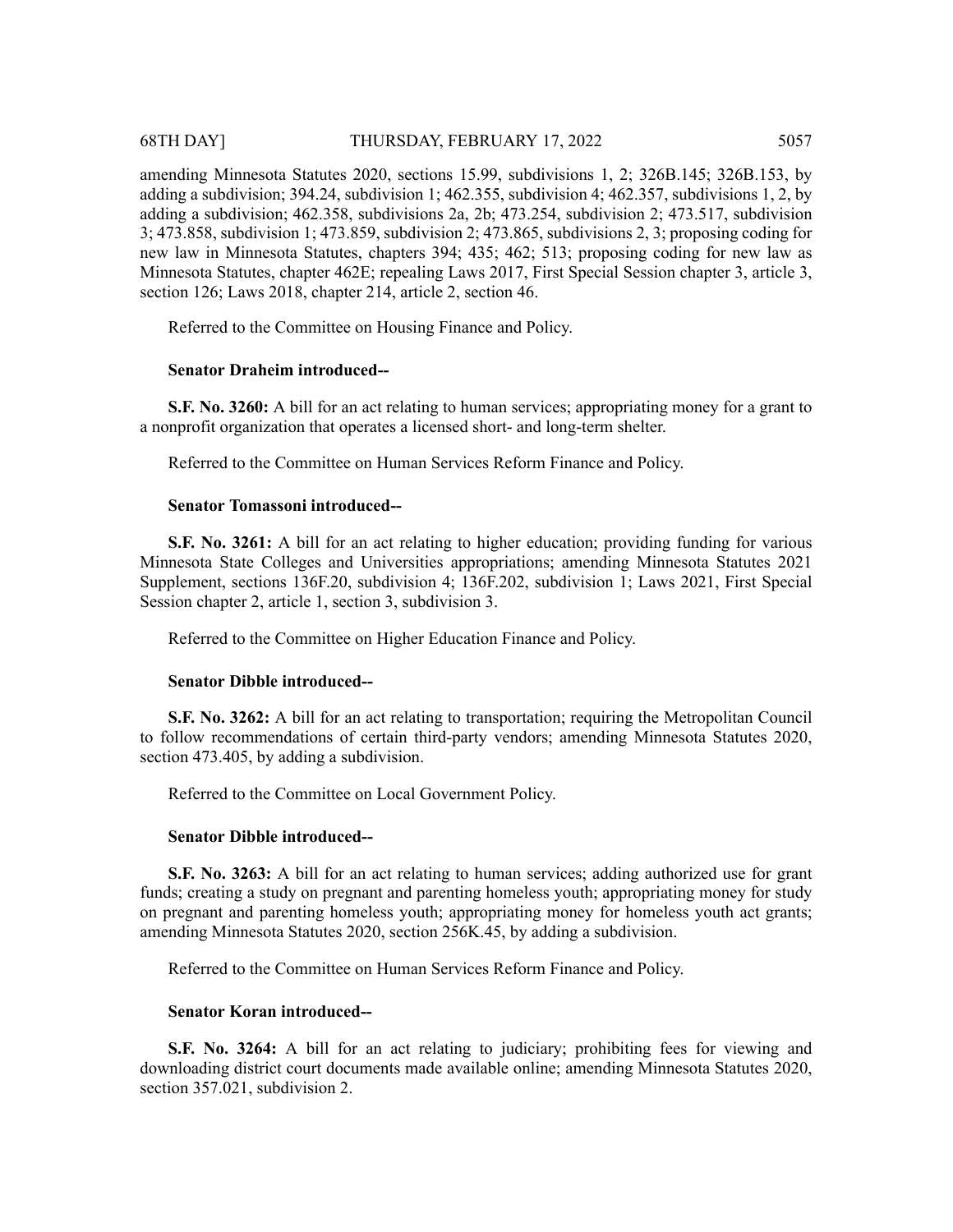Referred to the Committee on Judiciary and Public Safety Finance and Policy.

### **Senator Koran introduced--**

**S.F. No. 3265:** A bill for an act relating to health; establishing requirements for pharmacy benefit managers and health carriers related to clinician-administered drugs; proposing coding for new law in Minnesota Statutes, chapter 62W.

Referred to the Committee on Health and Human Services Finance and Policy.

# **MOTIONS AND RESOLUTIONS**

Senator Kiffmeyer moved that the name of Senator Klein be added as a co-author to S.F. No. 439. The motion prevailed.

Senator Koran moved that the name of Senator Dornink be added as a co-author to S.F. No. 442. The motion prevailed.

Senator Ingebrigtsen moved that the name of Senator Gazelka be added as a co-author to S.F. No. 1220. The motion prevailed.

Senator Abeler moved that his name be stricken as chief author, shown as a co-author, and the name of Senator Koran be added as chief author to S.F. No. 1250. The motion prevailed.

Senator Newton moved that the names of Senators Hoffman and Abeler be added as co-authors to S.F. No. 1679. The motion prevailed.

Senator Ingebrigtsen moved that the name of Senator Gazelka be added as a co-author to S.F. No. 1826. The motion prevailed.

Senator Rarick moved that the name of Senator Newton be added as a co-author to S.F. No. 1845. The motion prevailed.

Senator Fateh moved that the name of Senator McEwen be added as a co-author to S.F. No. 2139. The motion prevailed.

Senator Koran moved that the names of Senators Dornink and Draheim be added as co-authors to S.F. No. 2328. The motion prevailed.

Senator Newton moved that the names of Senators Hoffman and Abeler be added as co-authors to S.F. No. 2492. The motion prevailed.

Senator McEwen moved that the name of Senator Dziedzic be added as a co-author to S.F. No. 2531. The motion prevailed.

Senator Duckworth moved that the name of Senator Dziedzic be added as a co-author to S.F. No. 2587. The motion prevailed.

Senator Duckworth moved that the name of Senator Dziedzic be added as a co-author to S.F. No. 2603. The motion prevailed.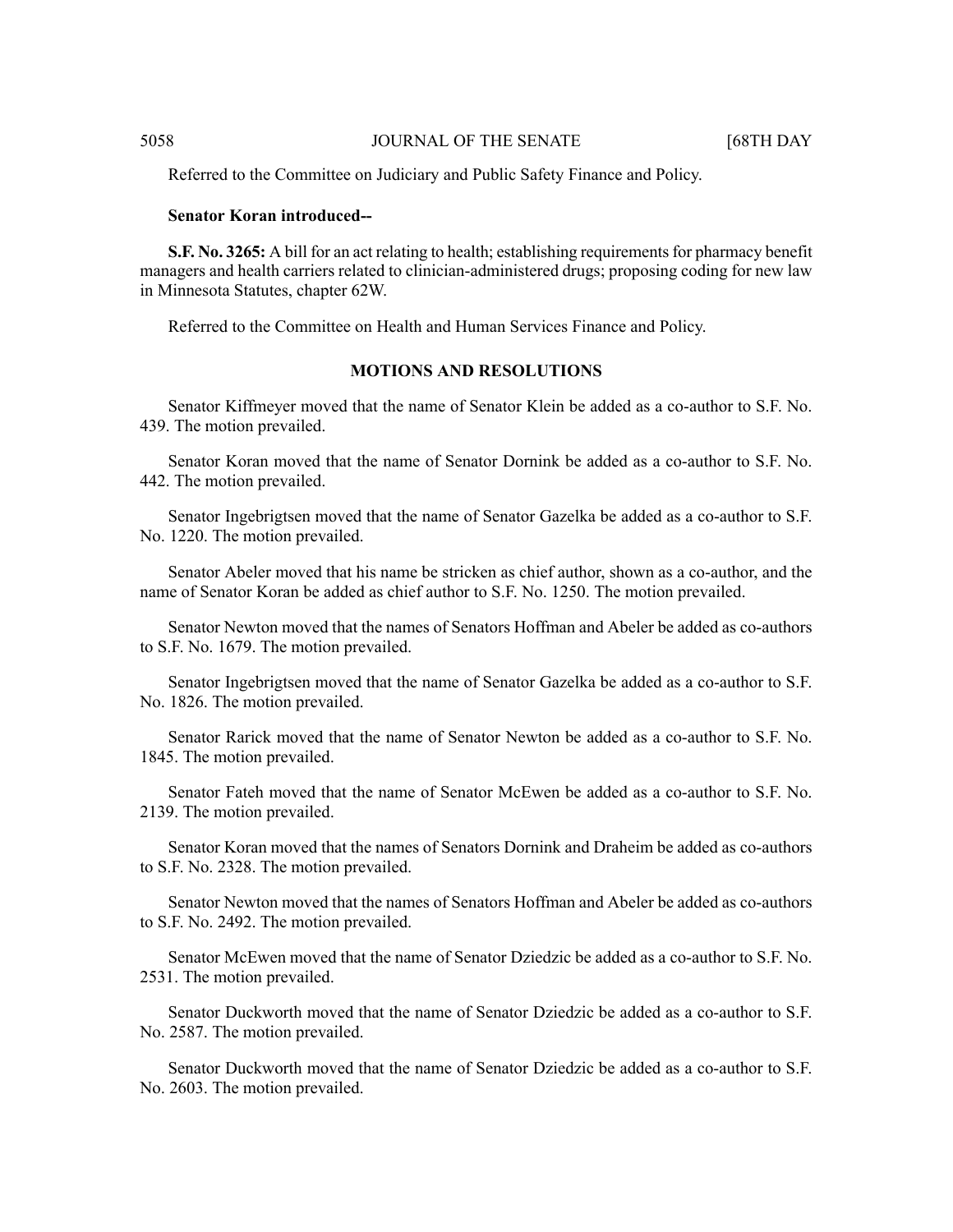Senator Howe moved that the name of Senator Nelson be added as a co-author to S.F. No. 2639. The motion prevailed.

Senator Dibble moved that the names of Senators Pratt and Osmek be added as co-authors to S.F. No. 2676. The motion prevailed.

Senator Duckworth moved that the name of Senator Klein be added as a co-author to S.F. No. 2678. The motion prevailed.

Senator Lang moved that the name of Senator Newton be added as a co-author to S.F. No. 2681. The motion prevailed.

Senator Dziedzic moved that the names of Senators Wiger, Cwodzinski, and Dibble be added as co-authors to S.F. No. 2701. The motion prevailed.

Senator Lang moved that the name of Senator Newton be added as a co-author to S.F. No. 2851. The motion prevailed.

Senator Dornink moved that the name of Senator Newton be added as a co-author to S.F. No. 2861. The motion prevailed.

Senator Newton moved that the names of Senators Hoffman and Abeler be added as co-authors to S.F. No. 2877. The motion prevailed.

Senator Benson moved that the name of Senator Westrom be added as a co-author to S.F. No. 2896. The motion prevailed.

Senator Eichorn moved that the names of Senators Tomassoni, Rarick, Goggin, and Putnam be added as co-authors to S.F. No. 2965. The motion prevailed.

Senator Putnam moved that the name of Senator Cwodzinski be added as a co-author to S.F. No. 3000. The motion prevailed.

Senator Nelson moved that the name of Senator Wiklund be added as a co-author to S.F. No. 3010. The motion prevailed.

Senator Howe moved that the name of Senator Duckworth be added as a co-author to S.F. No. 3012. The motion prevailed.

Senator Newman moved that the names of Senators Rosen and Miller be added as co-authors to S.F. No. 3058. The motion prevailed.

Senator Rarick moved that his name be stricken as a co-author to S.F. No. 3063. The motion prevailed.

Senator Johnson moved that his name be stricken as chief author, shown as a co-author, and the name of Senator Ruud be added as chief author to S.F. No. 3063. The motion prevailed.

Senator Mathews moved that the name of Senator Duckworth be added as a co-author to S.F. No. 3067. The motion prevailed.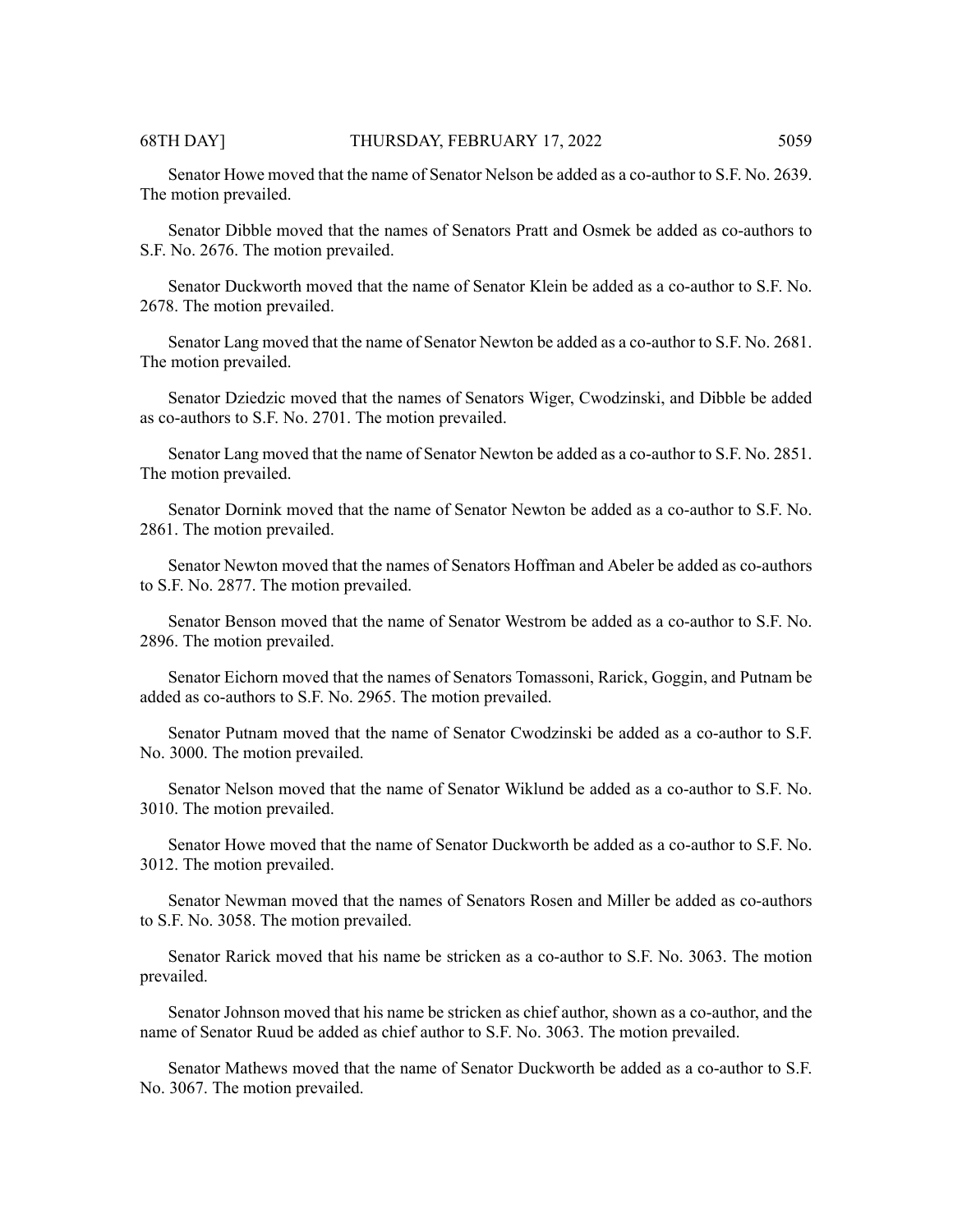Senator Dibble moved that the name of Senator Osmek be added as a co-author to S.F. No. 3075. The motion prevailed.

Senator Koran moved that the names of Senators Newton, Duckworth, and Fateh be added as co-authors to S.F. No. 3083. The motion prevailed.

Senator Koran moved that the name of Senator Duckworth be added as a co-author to S.F. No. 3091. The motion prevailed.

Senator Fateh moved that the name of Senator Champion be added as a co-author to S.F. No. 3095. The motion prevailed.

Senator Housley moved that the name of Senator Champion be added as a co-author to S.F. No. 3097. The motion prevailed.

Senator Mathews moved that the name of Senator Kiffmeyer be added as a co-author to S.F. No. 3104. The motion prevailed.

Senator Clausen moved that the name of Senator Duckworth be added as a co-author to S.F. No. 3134. The motion prevailed.

Senator Rest moved that the names of Senators Bigham, Putnam, and Pappas be added as co-authors to S.F. No. 3135. The motion prevailed.

Senator Coleman moved that the name of Senator Duckworth be added as a co-author to S.F. No. 3139. The motion prevailed.

Senator Howe moved that the name of Senator Duckworth be added as a co-author to S.F. No. 3142. The motion prevailed.

Senator Dziedzic moved that the name of Senator Champion be added as a co-author to S.F. No. 3145. The motion prevailed.

Senator Dziedzic moved that the name of Senator Champion be added as a co-author to S.F. No. 3147. The motion prevailed.

Senator Dibble moved that the name of Senator Champion be added as a co-author to S.F. No. 3155. The motion prevailed.

Senator Housley moved that S.F. No. 1074 be withdrawn from the Committee on Health and Human Services Finance and Policy and re-referred to the Committee on Civil Law and Data Practices Policy. The motion prevailed.

### **Senator Bigham introduced --**

**Senate Resolution No. 101:** A Senate resolution honoring Allina Clinic and Regina Hospital on receiving the Front Line Heroes Award

Referred to the Committee on Rules and Administration.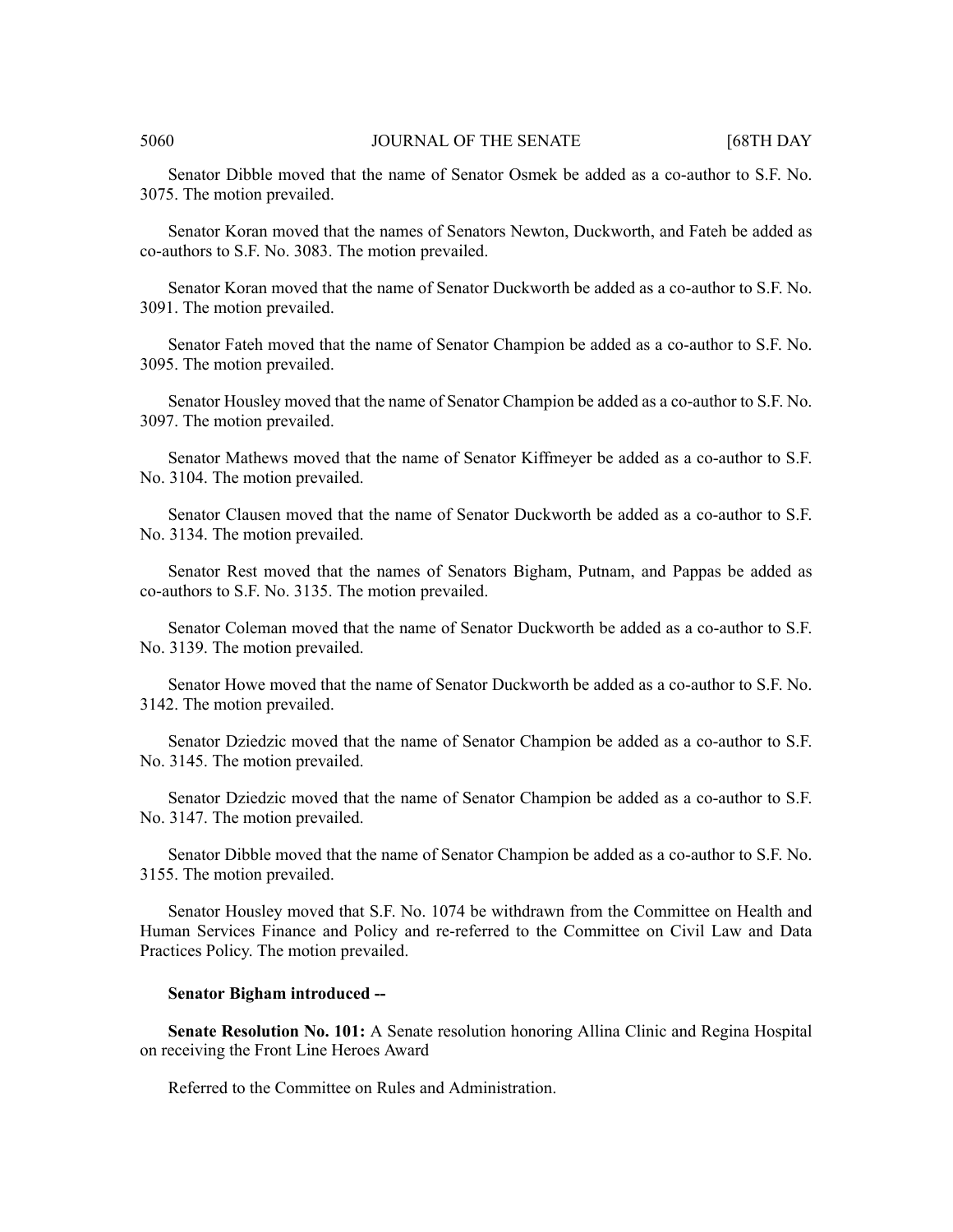#### **Senators Clausen, Torres Ray, Cwodzinski, Kent, and Wiger introduced --**

**Senate Resolution No. 102:** A Senate resolution commending Danna Elling Schultz for over 25 years of service with the Minnesota State Senate.

Referred to the Committee on Rules and Administration.

#### **Senator Duckworth introduced --**

**Senate Resolution No. 103:** A Senate resolution congratulating the Farmington High School marching band on winning the 2021 Class AA Marching Band Championship.

Referred to the Committee on Rules and Administration.

# **SPECIAL ORDERS**

Pursuant to Rule 26, Senator Miller, Chair of the Committee on Rules and Administration, designated the following bills a Special Orders Calendar to be heard immediately:

S.F. Nos. 1782 and 2957.

#### **SPECIAL ORDER**

**S.F. No. 1782:** A bill for an act relating to local government; authorizing towns and certain political subdivisions to establish inflow and infiltration prevention programs and make loans or grants to property owners; amending Minnesota Statutes 2020, section 471.342, subdivisions 1, 4.

S.F. No. 1782 was read the third time and placed on its final passage.

The question was taken on the passage of the bill.

The roll was called, and there were yeas 66 and nays 0, as follows:

Those who voted in the affirmative were:

| Abeler      | Duckworth    | Isaacson        | Mathews | Rosen      |
|-------------|--------------|-----------------|---------|------------|
| Anderson    | Dziedzic     | Jasinski        | McEwen  | Ruud       |
| Bakk        | Eaton        | Johnson         | Miller  | Senjem     |
| Benson      | Eichorn      | Johnson Stewart | Murphy  | Tomassoni  |
| Bigham      | Eken         | Kent            | Nelson  | Torres Ray |
| Carlson     | Fateh        | Kiffmeyer       | Newman  | Utke       |
| Chamberlain | Frentz       | Klein           | Newton  | Weber      |
| Clausen     | Gazelka      | Koran           | Osmek   | Westrom    |
| Coleman     | Goggin       | Kunesh          | Pappas  | Wiger      |
| Cwodzinski  | Hawj         | Lang            | Port    | Wiklund    |
| Dahms       | Hoffman      | Latz            | Pratt   |            |
| Dibble      | Housley      | Limmer          | Putnam  |            |
| Dornink     | Howe         | López Franzen   | Rarick  |            |
| Draheim     | Ingebrigtsen | Marty           | Rest    |            |

Pursuant to Rule 40, Senator Johnson cast the affirmative vote on behalf of the following Senators: Gazelka, Ingebrigtsen, Jasinski, and Tomassoni.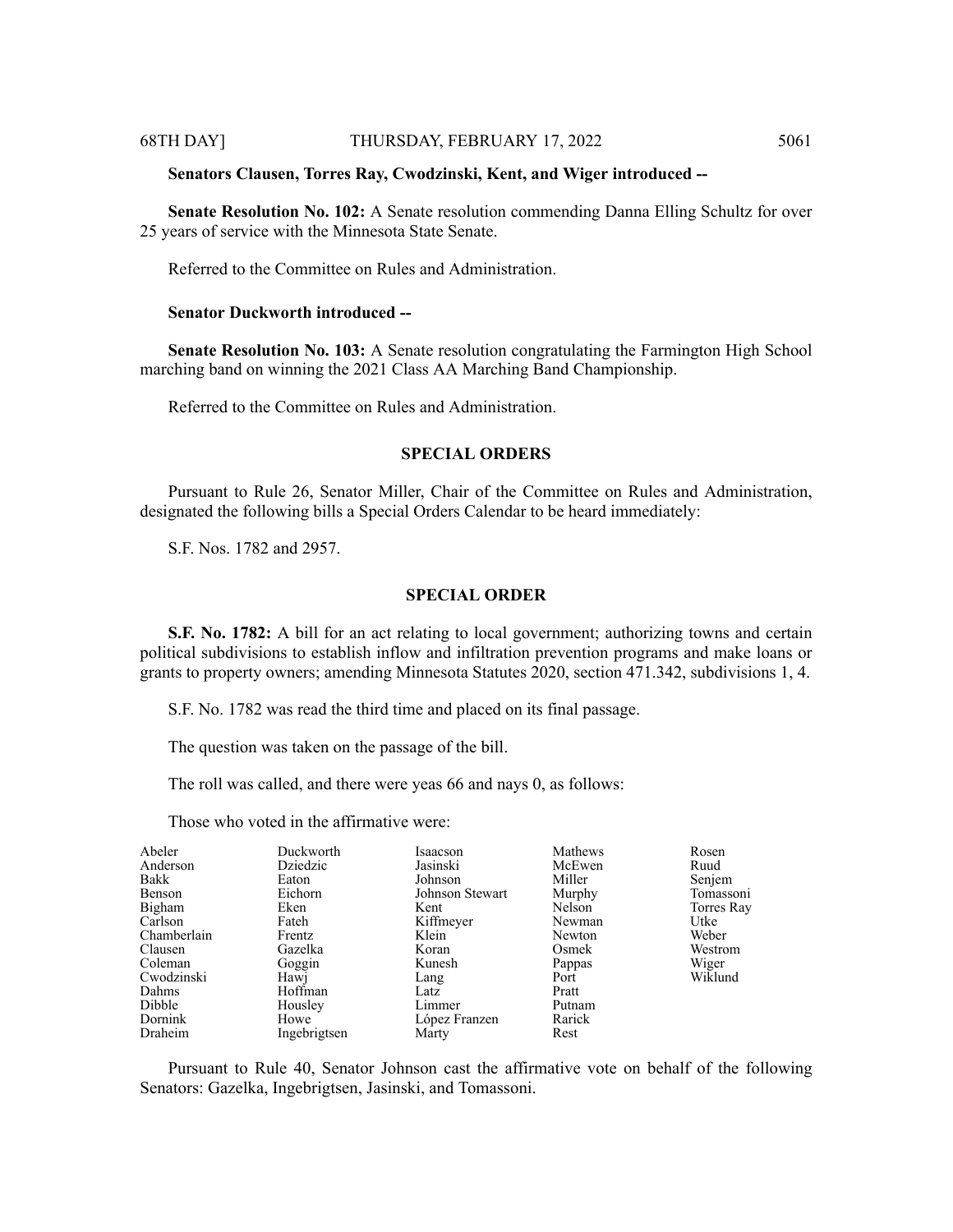Pursuant to Rule 40, Senator Frentz cast the affirmative vote on behalf of the following Senators: Bigham, Dibble, Eaton, Eken, Fateh, Isaacson, Johnson Stewart, Kent, McEwen, Newton, Putnam, and Torres Ray.

So the bill passed and its title was agreed to.

# **SPECIAL ORDER**

**S.F. No. 2957:** A bill for an act relating to retirement; Minnesota State Retirement System; Public Employees Retirement Association; permitting payment of retirement annuities during employment as a health care worker; amending Laws 2020, chapter 79, article 5, section 1.

S.F. No. 2957 was read the third time and placed on its final passage.

The question was taken on the passage of the bill.

The roll was called, and there were yeas 66 and nays 0, as follows:

Those who voted in the affirmative were:

| Abeler      | Duckworth    | Isaacson        | Mathews | Rosen      |
|-------------|--------------|-----------------|---------|------------|
| Anderson    | Dziedzic     | Jasinski        | McEwen  | Ruud       |
| Bakk        | Eaton        | Johnson         | Miller  | Senjem     |
| Benson      | Eichorn      | Johnson Stewart | Murphy  | Tomassoni  |
| Bigham      | Eken         | Kent            | Nelson  | Torres Ray |
| Carlson     | Fateh        | Kiffmeyer       | Newman  | Utke       |
| Chamberlain | Frentz       | Klein           | Newton  | Weber      |
| Clausen     | Gazelka      | Koran           | Osmek   | Westrom    |
| Coleman     | Goggin       | Kunesh          | Pappas  | Wiger      |
| Cwodzinski  | Hawj         | Lang            | Port    | Wiklund    |
| Dahms       | Hoffman      | Latz            | Pratt   |            |
| Dibble      | Housley      | Limmer          | Putnam  |            |
| Dornink     | Howe         | López Franzen   | Rarick  |            |
| Draheim     | Ingebrigtsen | Marty           | Rest    |            |

Pursuant to Rule 40, Senator Johnson cast the affirmative vote on behalf of the following Senators: Gazelka, Ingebrigtsen, Jasinski, and Tomassoni.

Pursuant to Rule 40, Senator Frentz cast the affirmative vote on behalf of the following Senators: Bigham, Dibble, Eaton, Eken, Fateh, Isaacson, Johnson Stewart, Kent, McEwen, Newton, Putnam, and Torres Ray.

So the bill passed and its title was agreed to.

# **MEMBERS EXCUSED**

Senator Champion was excused from the Session of today.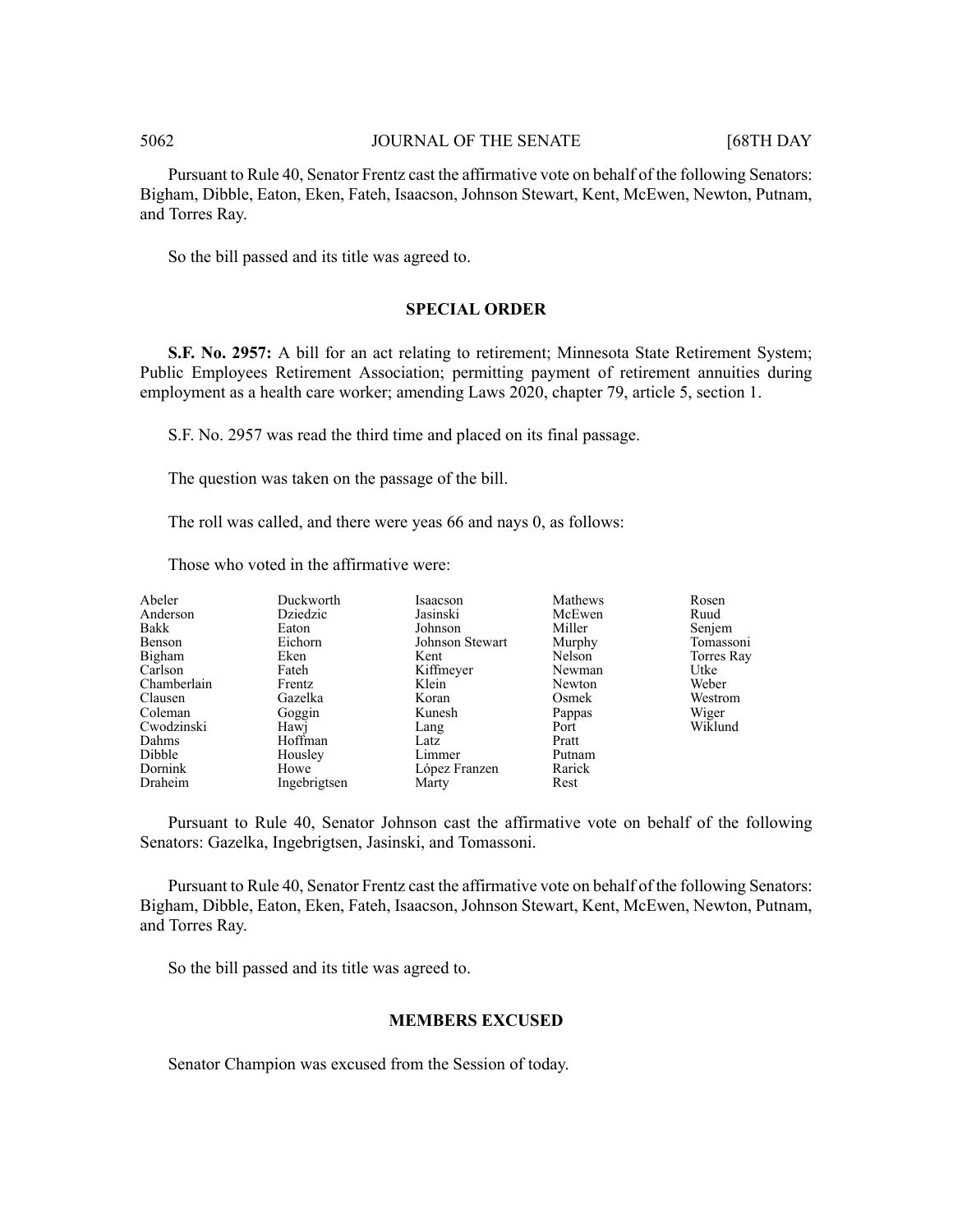# **ADJOURNMENT**

Senator Miller moved that the Senate do now adjourn until 11:00 a.m., Monday, February 21, 2022. The motion prevailed.

Cal R. Ludeman, Secretary of the Senate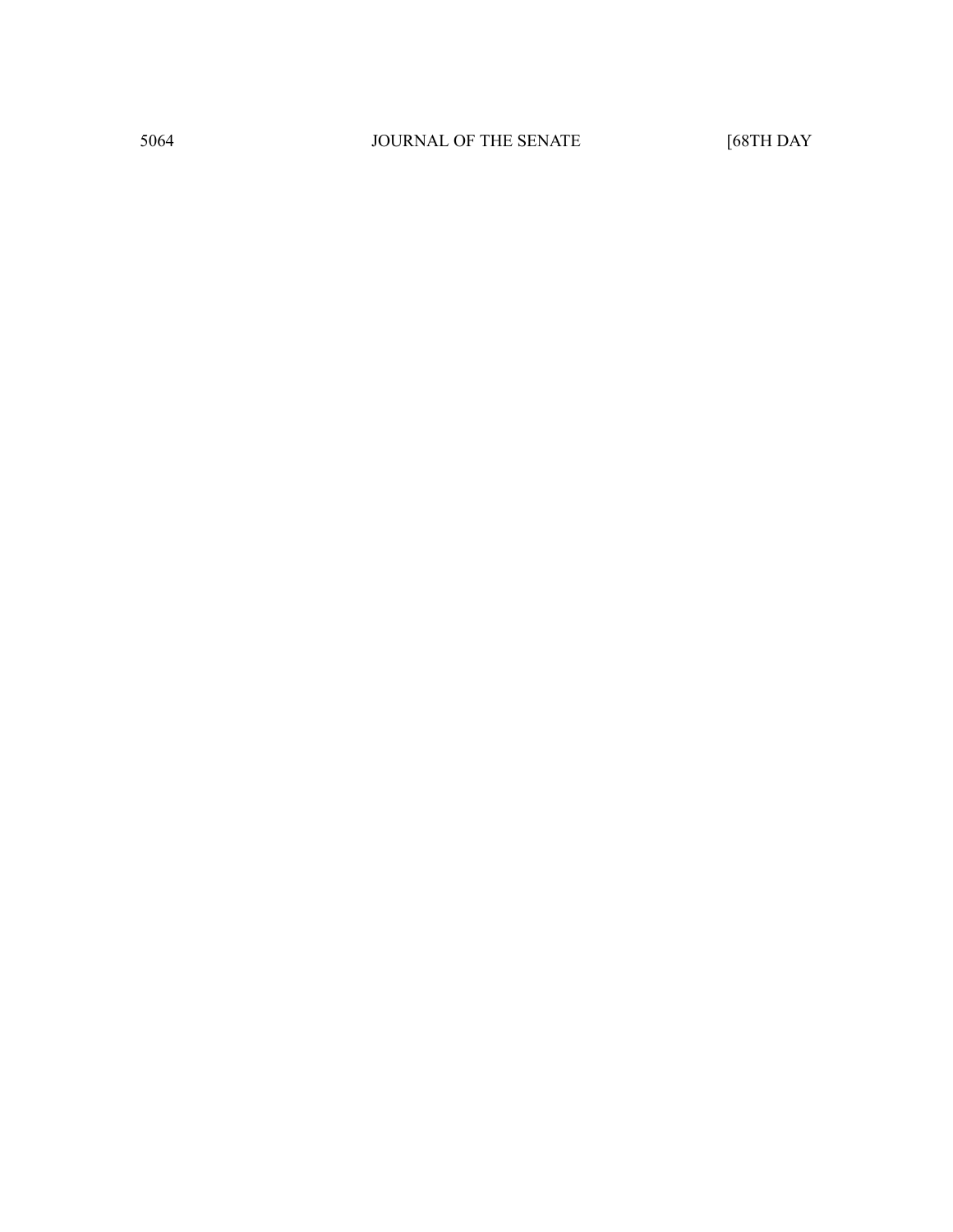# **INDEX TO DAILY JOURNAL**

# **Thursday, February 17, 2022**

# **EXECUTIVE AND OFFICIAL COMMUNICATIONS**

#### Pages 5015 to 5016

## **REPORTS OF COMMITTEES**

S.F. Nos. Page Page Page H.F. Nos. Page . . . . . . . . . . . . 5017

| ۷Õ   | <u>. JUI /</u> |
|------|----------------|
| 208  | . 5017         |
| 1025 | . 5017         |
| 1253 | . 5017         |
| 2575 | . 5018         |
| 2638 | . 5017         |
| 2666 | . 5018         |
| 2676 | . 5036         |
| 2729 | . 5019         |
| 2740 | . 5022         |
| 2786 | . 5023         |
| 2876 | . 5019         |
| 2909 | . 5019         |
| 2925 | . 5018         |
| 3016 | . 5018         |

#### **SECOND READINGS**

S.F. Nos. Page H.F. Nos. Page . . . . . . . . . . . . 5038 . . . . . . . . . . . . 5038  $1025...$  . . . . . . . . . . . 5038 . . . . . . . . . . . . 5038 . . . . . . . . . . . . 5038 . . . . . . . . . . . . 5038 . . . . . . . . . . . . 5038 . . . . . . . . . . . . 5038 . . . . . . . . . . . . 5038 . . . . . . . . . . . . 5038 . . . . . . . . . . . . 5038

# **INTRODUCTION AND FIRST READING OF SENATE BILLS**

S.F Nos. 3157 to 3265 . . . . . . . . . . . . . . . . . Pages 5038 to 5058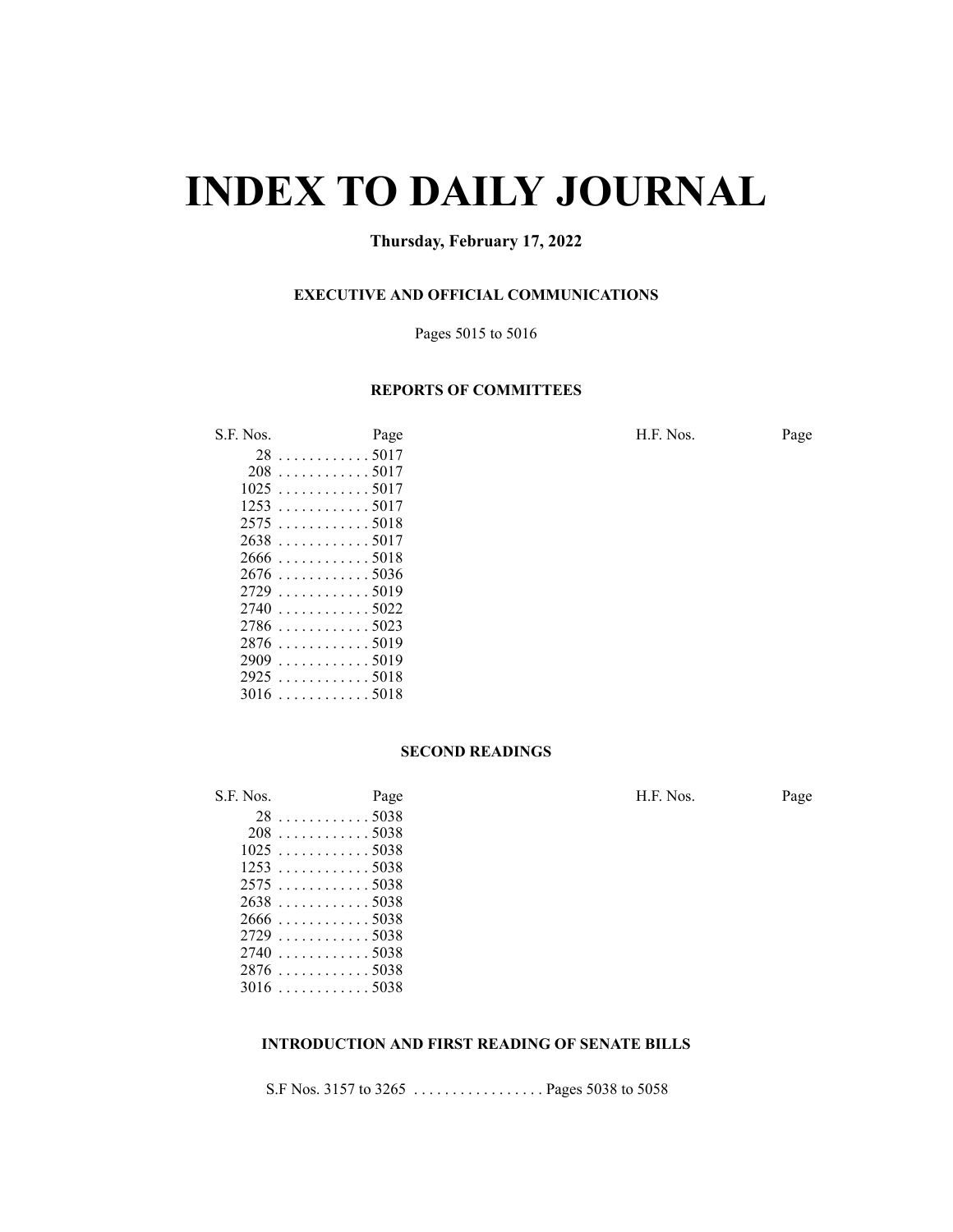#### **MOTIONS AND RESOLUTIONS**

S.F. Nos. Page Page Page H.F. Nos. Page . . . . . . . . . . . . 5058 . . . . . . . . . . . . 5058 . . . . . . . . . . . . 5060 . . . . . . . . . . . . 5058 . . . . . . . . . . . . 5058  $1679... \ldots \ldots \ldots 5058$  $1826... \ldots \ldots \ldots 5058$  . . . . . . . . . . . . 5058 . . . . . . . . . . . . 5058 . . . . . . . . . . . . 5058 . . . . . . . . . . . . 5058 . . . . . . . . . . . . 5058 . . . . . . . . . . . . 5058 . . . . . . . . . . . . 5058 . . . . . . . . . . . . 5059 . . . . . . . . . . . . 5059 . . . . . . . . . . . . 5059 . . . . . . . . . . . . 5059 . . . . . . . . . . . . 5059 . . . . . . . . . . . . 5059 . . . . . . . . . . . . 5059 . . . . . . . . . . . . 5059 . . . . . . . . . . . . 5059 . . . . . . . . . . . . 5059 . . . . . . . . . . . . 5059 . . . . . . . . . . . . 5059 . . . . . . . . . . . . 5059 . . . . . . . . . . . . 5059 . . . . . . . . . . . . 5059 . . . . . . . . . . . . 5059 . . . . . . . . . . . . 5059 . . . . . . . . . . . . 5060 . . . . . . . . . . . . 5060 . . . . . . . . . . . . 5060 . . . . . . . . . . . . 5060 . . . . . . . . . . . . 5060 . . . . . . . . . . . . 5060 . . . . . . . . . . . . 5060 . . . . . . . . . . . . 5060 . . . . . . . . . . . . 5060 . . . . . . . . . . . . 5060 . . . . . . . . . . . . 5060 . . . . . . . . . . . . 5060 . . . . . . . . . . . . 5060 No. 101 . . . . . . . . . . . . 5060 Sen. Res. No. .............. 5061 Sen. Res. No. ............. 5061 Sen. Res.